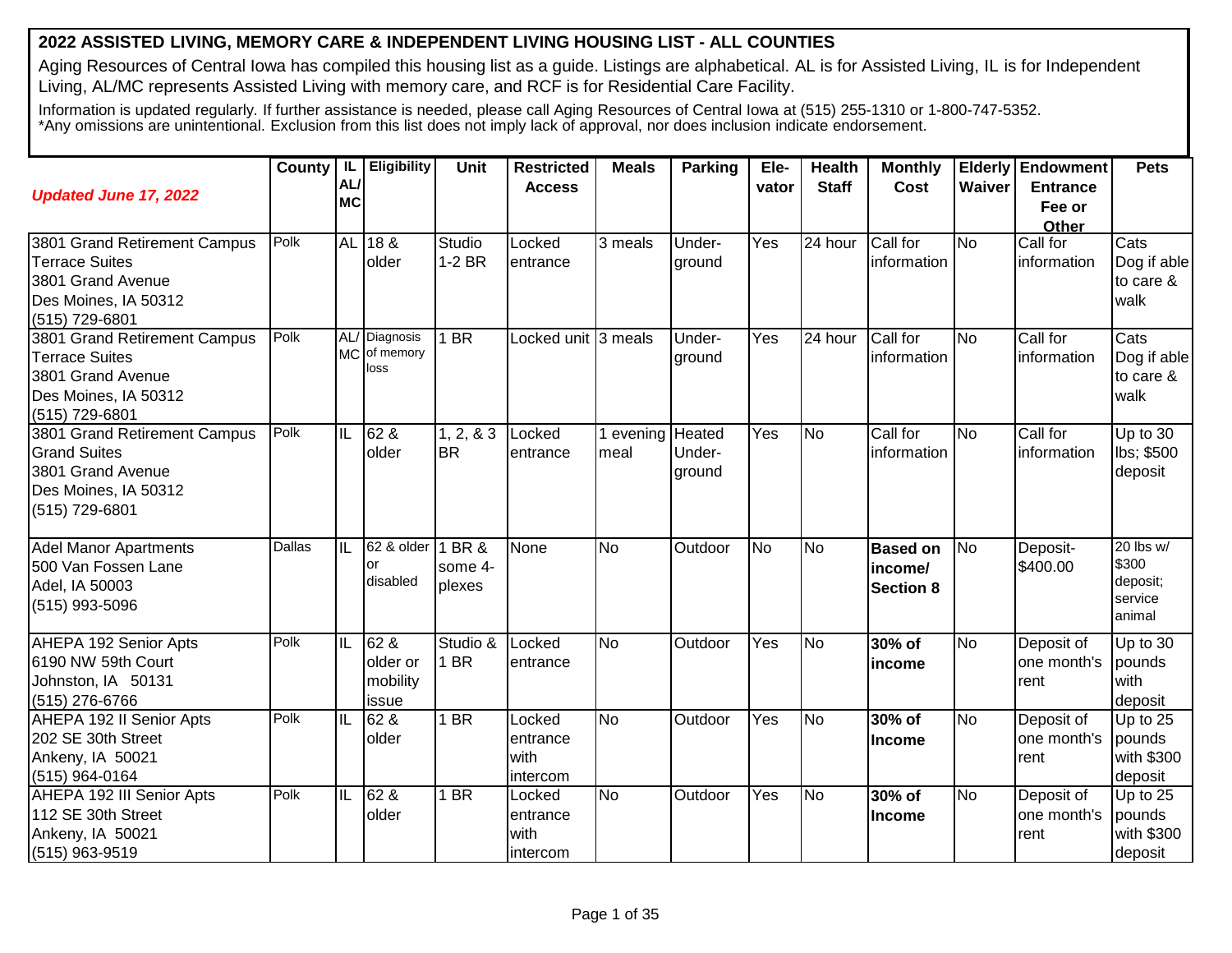| <b>Updated June 17, 2022</b>                                                                                        |               | AL/<br><b>MC</b>        | County   IL   Eligibility             | Unit             | <b>Restricted</b><br><b>Access</b> | <b>Meals</b>   | <b>Parking</b>                                     | Ele-<br>vator                    | <b>Health</b><br><b>Staff</b> | <b>Monthly</b><br><b>Cost</b>                  | Waiver         | Elderly   Endowment<br><b>Entrance</b><br>Fee or<br>Other | <b>Pets</b>                              |
|---------------------------------------------------------------------------------------------------------------------|---------------|-------------------------|---------------------------------------|------------------|------------------------------------|----------------|----------------------------------------------------|----------------------------------|-------------------------------|------------------------------------------------|----------------|-----------------------------------------------------------|------------------------------------------|
| AHEPA Penelope 38<br>717 NE 5th Street<br>Ankeny, IA 50021<br>$(515)$ 965-5987                                      | Polk          | IL                      | 62 &<br>older                         | $1$ BR           | Private &<br>locked<br>entrance    | <b>No</b>      | Outdoor                                            | Yes                              | No                            | 30% of<br>income                               | <b>No</b>      | Call for<br>information                                   | Up to $20$<br>pounds<br>\$300<br>deposit |
| <b>Alice Place</b><br>255 SE Brick Drive<br>Waukee, IA 50263<br>(515) 216-1656                                      | Dallas        | $\overline{\mathbb{L}}$ | $62$ &<br>older                       | 1 & 2 BR         | Secured<br>entrance                | <b>No</b>      | Outdoor                                            | $\overline{Yes}$                 | No                            | <b>Based on</b><br>income/<br><b>Section 8</b> | <b>No</b>      | Deposit of<br>one month's<br>rent                         | <b>No</b>                                |
| Amy Gene Acres Apartments<br>1107 Sugar Grove<br>Dallas Center, IA 50063<br>(515) 465-3591                          | Dallas        | $\overline{\mathbb{L}}$ | 62 &<br>older                         | 1 & 2 BR Private | entrance                           | $\overline{N}$ | Outdoor                                            | $\overline{\mathsf{No}}$         | No                            | 30% of<br>income                               | <b>No</b>      | Security<br>deposit \$75                                  | Up to $20$<br>pounds<br>\$200<br>deposit |
| <b>Apartments of River Trace</b><br>1717 6th Avenue<br>Des Moines, IA 50314<br>(515) 288-4398                       | Polk          | IIL                     | $62\&$<br>older                       | $1$ BR           | Locked                             | <b>No</b>      | Outdoor                                            | Yes                              | No                            | 30% of<br>income                               | <b>No</b>      |                                                           | Up to 25<br>pounds<br>\$200<br>deposit   |
| Arbor Heights at University<br>233 University Avenue<br>Des Moines, IA 50314<br>(515) 284-1280                      | Polk          | AL                      | $ 18 \&$<br>older                     | Studio           | Secured<br>entrance                | 3 meals        | Outdoor                                            | Yes                              | 24 hr                         | Call for<br>information                        | Yes            | No deposit<br>required                                    | Yes.<br>Check<br>with<br>facility.       |
| <b>Arbor Springs of West Des</b><br>Moines<br>7951 EP True Parkway<br>West Des Moines, IA 50266<br>$(515)$ 223-1135 | Polk          |                         | AL/ Diagnosis<br>MC of memory<br>loss | $1$ BR           | Locked unit 3 meals                |                | Outdoor                                            | <b>No</b>                        | 24 hour                       | Call for<br>information                        | <b>No</b>      | Call for<br>information                                   | <b>No</b>                                |
| <b>Attivo Trail</b><br>835 NE Boston Parkway<br>Waukee, IA 50263<br>(515) 422-9898                                  | <b>Dallas</b> | IL                      | $55+$                                 | 1 & 2 BR         | Private<br>locked                  | <b>No</b>      | \$ Att or det<br>garage<br>available;<br>lot free. | Yes $(4)$<br>floors; 3<br>elev.) | $\overline{\text{No}}$        | Website<br>www.attivo<br>trail.com             | <b>No</b>      | No                                                        | Yes. 2<br>pets                           |
| Azria Health - Winterset<br>1015 W Summit Street<br>Winterset, IA 50273<br>(515) 462-1711                           | Madison       | ℼ                       | None                                  | $1$ BR           | Private<br>entrance                | 2 meals        | Outdoor                                            | $\overline{\mathsf{No}}$         | N <sub>o</sub>                | Call for<br>information                        | $\overline{N}$ | Call for<br>information                                   | $\overline{Yes}$                         |
| <b>Baker Creek Senior Living</b><br>4560 Hubbell Avenue Bldg A<br>Des Moines, IA 50317<br>(515) 564-6563            | Polk          | IL                      | 55 & older 2 BR<br>or<br>disabled     |                  | Secured<br>entrance                | <b>No</b>      | Outdoor                                            | Yes                              | No                            | <b>Based on</b><br>income/<br><b>Section 8</b> | No             | Deposit of<br>one month's<br>rent                         | <b>No</b>                                |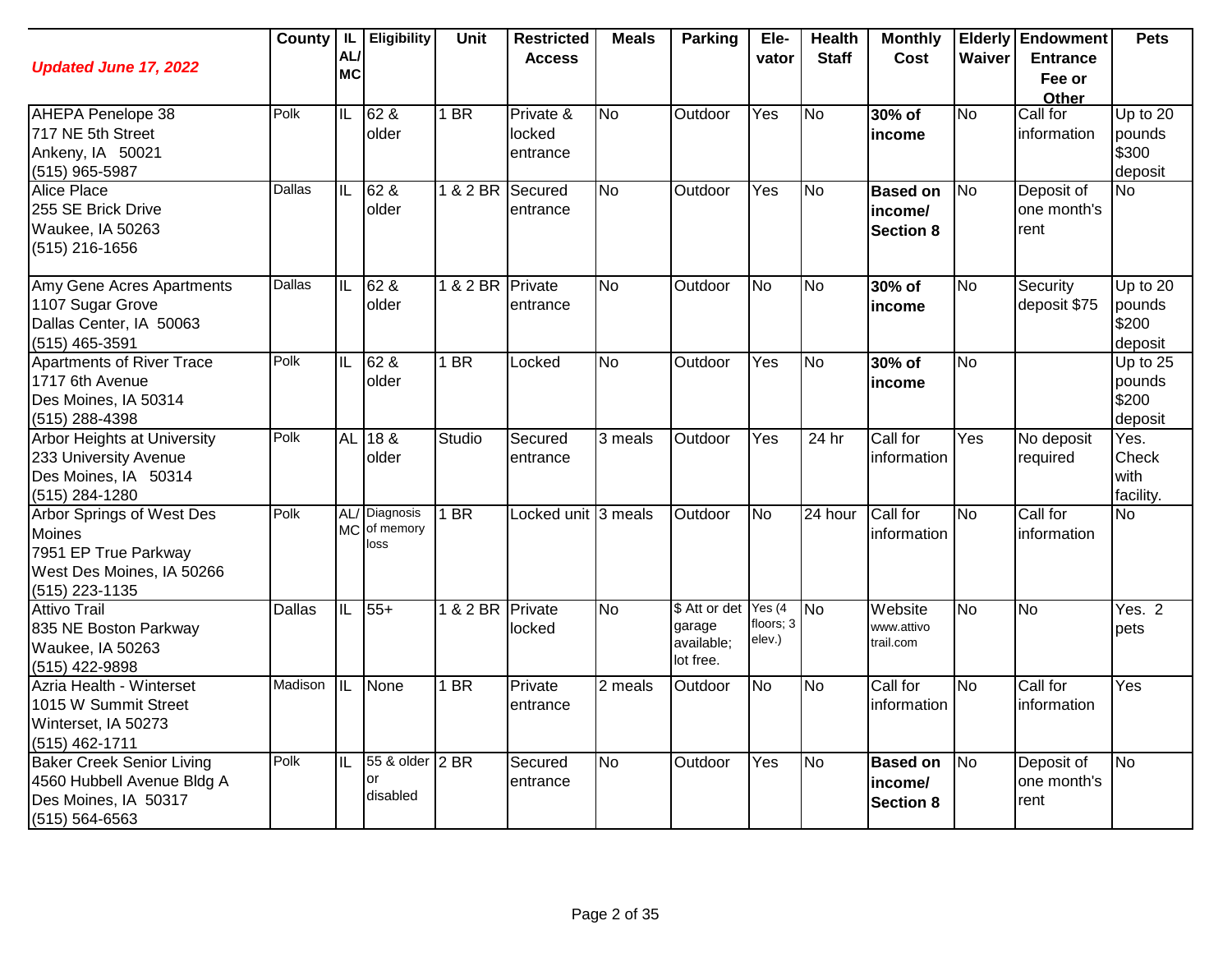| <b>Updated June 17, 2022</b>                                                                                                | County | IL I<br>AL/<br><b>MC</b> | Eligibility                           | Unit                            | <b>Restricted</b><br><b>Access</b>                      | <b>Meals</b>               | <b>Parking</b>                    | Ele-<br>vator  | <b>Health</b><br><b>Staff</b> | <b>Monthly</b><br>Cost                      | Waiver           | <b>Elderly Endowment</b><br><b>Entrance</b><br>Fee or<br>Other | <b>Pets</b>                            |
|-----------------------------------------------------------------------------------------------------------------------------|--------|--------------------------|---------------------------------------|---------------------------------|---------------------------------------------------------|----------------------------|-----------------------------------|----------------|-------------------------------|---------------------------------------------|------------------|----------------------------------------------------------------|----------------------------------------|
| <b>Ballard Creek Community</b><br>(Part of Madrid Home Community)<br>908 N Highway 69<br>Huxley, IA 50124<br>(515) 597-2555 | Story  |                          | AL 60 &<br>older                      | Studio,                         | Secured 24 3 meals<br>1 & 2 BR hour staff<br>monitoring |                            | Outdoor & Yes<br>Garages          |                | 24 hour                       | Call for<br>information                     | Yes              | \$500 deposit To 35 lbs                                        | \$1,000<br>deposit                     |
| <b>Baxter Park Apartments</b><br>206 E Harrison Court &<br>200 W State Street<br>Baxter, IA 50028<br>(515) 999-9160         | Jasper | IIL                      | 18 &<br>older                         | 2 BR<br>apts &<br>3BR<br>twnhms | None                                                    | <b>No</b>                  | Outdoor & No<br>Off street        |                | <b>No</b>                     | <b>Based on</b><br>income                   | No               | Deposit of<br>\$450                                            | <b>No</b>                              |
| <b>Beaver and Adams</b><br>2929 Beaver Avenue<br>Des Moines, IA 50310<br>(515) 334-3345                                     | Polk   | IL                       | 55 &<br>older                         | 1, 283<br><b>BR</b>             | Secured<br>entrance                                     | <b>No</b>                  | Outdoor & Yes<br>Garages          |                | <b>No</b>                     | Call for<br>information                     | <b>No</b>        | Deposit of<br>one month's<br>rent                              | <b>No</b>                              |
| Beaverdale Estates<br>4610 Douglas Avenue<br>Des Moines, IA 50310<br>(515) 278-1715                                         | Polk   | IL                       | 55 &<br>older                         | Studio,<br>1 & 2 BR entrance    | Secured                                                 | 3 meals                    | Off street                        | Yes            | <b>No</b>                     | Call for<br>information                     | <b>No</b>        | Deposit of<br>one month's<br>rent                              | Yes with<br>\$25<br>monthly<br>fee     |
| Bethany Life - Cedar Place<br>812 Cedar Street<br>Story City, IA 50248<br>(515) 733-2904                                    | Story  |                          | AL 62 & older<br>or<br>disabled       | 1 BR                            | Locked<br>entrance<br>after hours                       | Yes                        | Outdoor                           | Yes            | $\overline{24}$ hour          | 30% of<br>Income<br>plus<br>services<br>fee | Yes              | Deposit of<br>lone month's<br>rent                             | \$300<br>deposit<br>and vet<br>records |
| Bethany Life - Cedar Place<br>812 Cedar Street<br>Story City, IA 50248<br>(515) 733-2904                                    | Story  | IL                       | 62 & older<br>or<br>disabled          | Studio &<br>1 BR                | Locked<br>entrance<br>after hours                       | <b>No</b>                  | Outdoor                           | Yes            | No                            | 30% of<br><b>Income</b>                     | <b>No</b>        | Deposit of<br>one month's<br>rent                              | \$300<br>deposit<br>and vet<br>records |
| Bethany Life - Timberland Village<br>725 Timberland Drive<br>Story City, IA 50248<br>$(515)$ 733-6500                       | Story  |                          | AL 55 &<br>older                      | Studio,                         | Locked<br>1 & 2 BR after hours                          | $\overline{3}$ meals       | Outdoor & Yes<br>Under-<br>ground |                | $\overline{24}$ hour          | Call for<br>information                     | Call for<br>tion | Call for<br>informa-information                                | Yes                                    |
| Bethany Life - Timberland Village<br>725 Timberland Drive<br>Story City, IA 50248<br>$(515)$ 733-6500                       | Story  | IIL                      | $\overline{55}$ &<br>older            | 1 & 2 BR Locked                 | after hours                                             | Can be<br>purchased Under- | Outdoor & Yes<br>ground           |                | No                            | Call for<br>information                     | N <sub>o</sub>   | Call for<br>information                                        | Yes                                    |
| <b>Bickford of Ames</b><br>2418 Kent Avenue<br>Ames, IA 50010<br>$(515)$ 233-6000                                           | Story  |                          | AL/ Diagnosis<br>MC of memory<br>loss | $1$ BR                          | Locked<br>entrance                                      | 3 meals                    | Outdoor                           | N <sub>o</sub> | 24 hour                       | Call for<br>information                     | <b>No</b>        | Call for<br>information                                        | Yes                                    |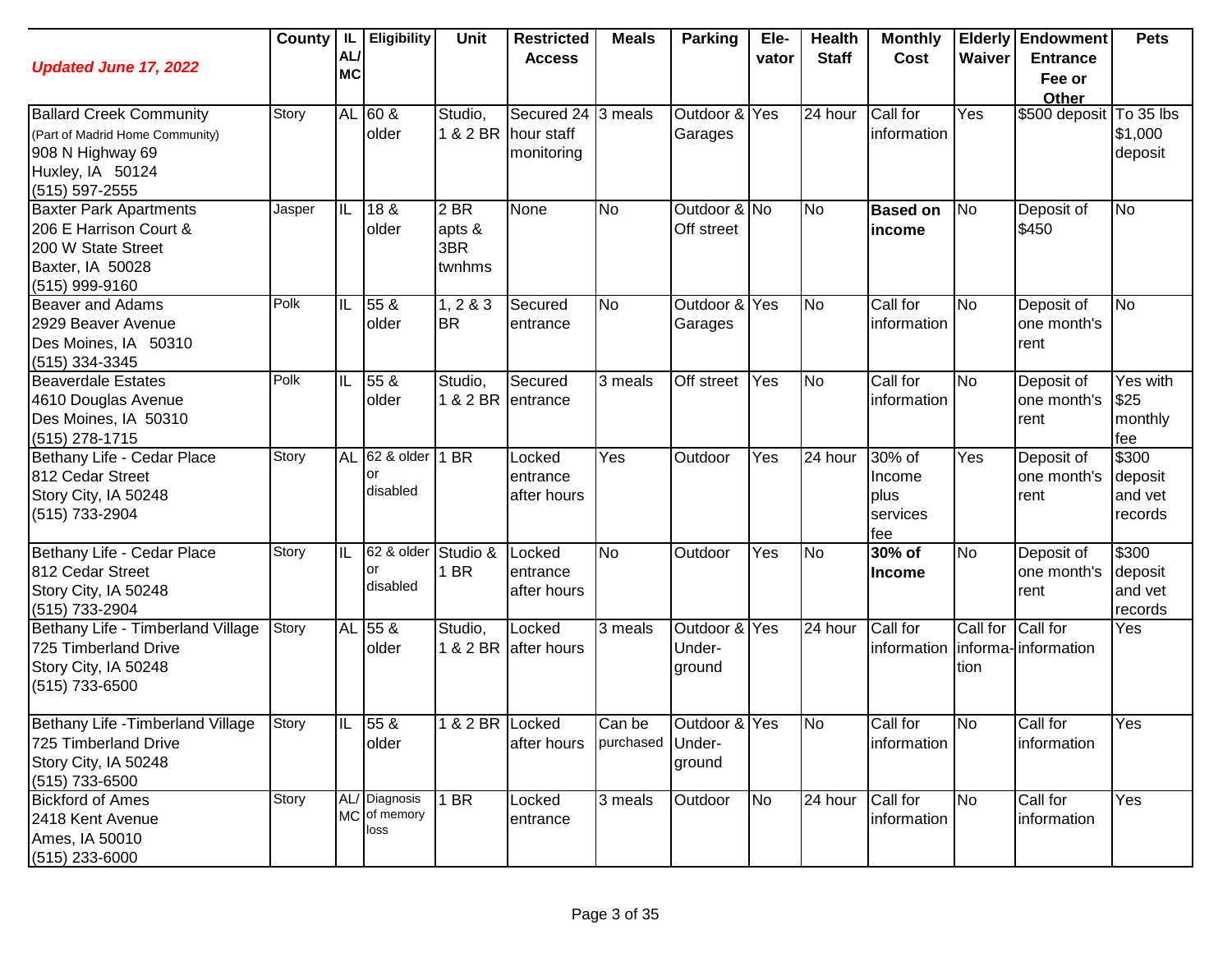| <b>Updated June 17, 2022</b>                                                                              |        | AL/<br><b>MC</b> | County   IL   Eligibility             | <b>Unit</b>      | <b>Restricted</b><br><b>Access</b> | <b>Meals</b>              | Parking                               | Ele-<br>vator | <b>Health</b><br><b>Staff</b> | <b>Monthly</b><br>Cost                         | Waiver         | <b>Elderly Endowment</b><br><b>Entrance</b><br>Fee or<br>Other | <b>Pets</b>                                                |
|-----------------------------------------------------------------------------------------------------------|--------|------------------|---------------------------------------|------------------|------------------------------------|---------------------------|---------------------------------------|---------------|-------------------------------|------------------------------------------------|----------------|----------------------------------------------------------------|------------------------------------------------------------|
| <b>Bickford of Ames</b><br>2418 Kent Avenue<br>Ames, IA 50010<br>(515) 233-6000                           | Story  |                  | AL 18 &<br>older                      | Studio &<br>1 BR | Secured<br>entrance                | 3 meals                   | Outdoor                               | <b>No</b>     | 24 hour                       | Call for<br>information                        | <b>No</b>      | Call for<br>information                                        | Yes                                                        |
| <b>Bickford of Urbandale</b><br>5915 Sutton Place<br>Urbandale, IA 50322<br>(515) 419-8872                | Polk   |                  | AL/ Diagnosis<br>MC of memory<br>loss | 1 BR             | Locked<br>entrance                 | 3 meals                   | Outdoor                               | <b>No</b>     | 24 hour                       | Call for<br>information                        | <b>No</b>      | \$500 deposit Yes with<br>for waitlist                         | \$500<br>deposit                                           |
| <b>Bickford of Urbandale</b><br>5915 Sutton Place<br>Urbandale, IA 50322<br>(515) 419-8872                | Polk   |                  | AL 18 &<br>older                      | Studio &<br>1 BR | Secured<br>entrance                | 3 meals                   | Outdoor                               | <b>No</b>     | 24 hour                       | Call for<br>information                        | <b>No</b>      | \$500 deposit<br>for waitlist                                  | Yes with<br>\$500<br>deposit                               |
| <b>Bickford of West Des Moines</b><br>5050 Hawthorne Drive<br>West Des Moines, IA 50265<br>(515) 419-8872 | Polk   |                  | AL/ Diagnosis<br>MC of memory<br>loss | 1 BR             | Locked<br>entrance                 | 3 meals                   | Outdoor                               | <b>No</b>     | 24 hour                       | Call for<br>information                        | <b>No</b>      | Call for<br>information                                        | Yes                                                        |
| <b>Bickford of West Des Moines</b><br>5050 Hawthorne Drive<br>West Des Moines, IA 50265<br>(515) 419-8872 | Polk   |                  | AL 18 &<br>older                      | Studio &<br>1 BR | Secured<br>entrance                | 3 meals                   | Outdoor                               | <b>No</b>     | 24 hour                       | Call for<br>information                        | No             | Call for<br>information                                        | Yes                                                        |
| Brickstones at Riverbend<br>513 Forest Avenue<br>Des Moines, IA 50314<br>$(515) 564 - 6568$               | Polk   | IL               | 55 &<br>older                         | 2 BR             | Controlled<br>Access /<br>Intercom | <b>No</b>                 | Outdoor,<br>off street<br>surface lot | Yes           | <b>No</b>                     | <b>Based on</b><br>income/<br><b>Section 8</b> | <b>No</b>      | Security<br>Deposit is<br>equivalent to<br>one months<br>rent. | No pets<br>except<br>service<br>animals                    |
| <b>Bright Meadows</b><br>619 Haws Drive<br>Ogden, IA 50212<br>(515) 295-2927                              | Boone  | IIL              | 62 &<br>older or<br>disabled          | 1 BR             | Private<br>entrance                | <b>No</b>                 | Outdoor                               | <b>No</b>     | <b>No</b>                     | <b>Based on</b><br>income                      | N <sub>o</sub> | Security<br>deposit \$300 pounds                               | Up to 20<br>\$150<br>deposit (1<br>pet only)               |
| <b>Bryn Mawr Apartments</b><br>511 29th Street<br>Des Moines, IA 50312<br>(515) 202-8342                  | Polk   | IL               | 18 &<br>older                         | Studio &<br>1 BR | Restricted                         | <b>No</b>                 | Outdoor                               | <b>No</b>     | <b>No</b>                     | <b>Based on</b><br>income/<br><b>Section 8</b> | N <sub>o</sub> | Security<br>deposit \$350                                      | 2 per unit<br>with \$350<br>deposit;<br>\$35<br>rent/month |
| <b>Bussey Park Apartments</b><br>309 Marion Street<br>Bussey, IA 50044<br>(712) 358-9019                  | Marion | IL               | 18 &<br>older                         | 1 & 2 BR None    |                                    | <b>No</b>                 | Outdoor                               | <b>No</b>     | <b>No</b>                     | Call for info No                               |                | Call for<br>information                                        | <b>No</b>                                                  |
| <b>Calvin Community</b><br>4210 Hickman Road<br>Des Moines, IA 50310<br>(515) 277-6141                    | Polk   | IIL              | 62 &<br>older                         | 1 & 2 BR 24 hour | locked<br>entrance                 | <b>No</b><br>Page 4 of 35 | Heated<br>garages                     | Yes           | <b>No</b>                     | Call for<br>information                        | <b>No</b>      | Call for<br>information                                        | Ok in one<br>of two<br>bldgs.                              |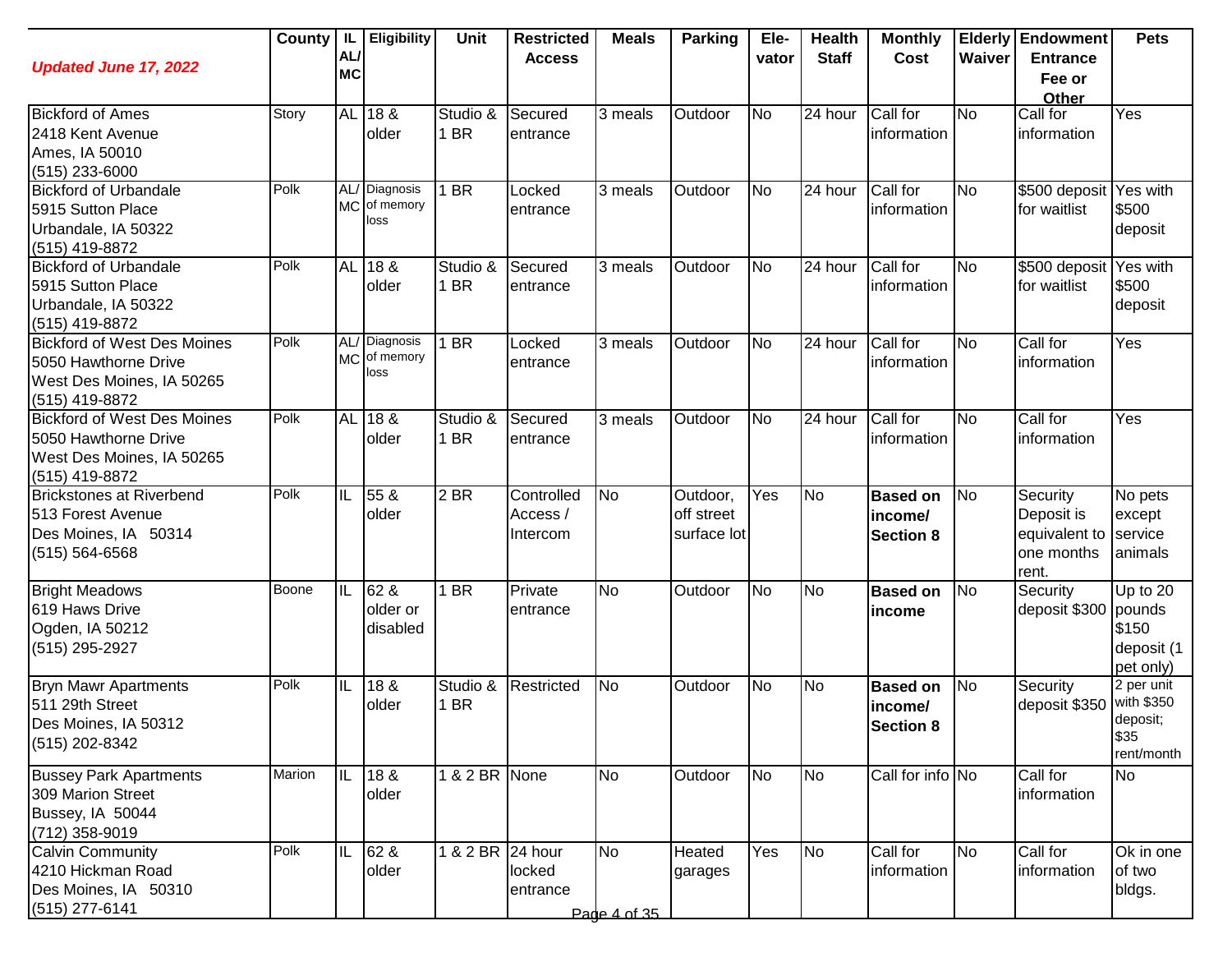| <b>Updated June 17, 2022</b>                                                                 | County | IL<br>AL/<br><b>MC</b>   | Eligibility                        | Unit             | <b>Restricted</b><br><b>Access</b> | <b>Meals</b>   | <b>Parking</b> | Ele-<br>vator  | <b>Health</b><br><b>Staff</b> | <b>Monthly</b><br>Cost                         | Waiver    | <b>Elderly Endowment</b><br><b>Entrance</b><br>Fee or<br><b>Other</b> | <b>Pets</b>                                       |
|----------------------------------------------------------------------------------------------|--------|--------------------------|------------------------------------|------------------|------------------------------------|----------------|----------------|----------------|-------------------------------|------------------------------------------------|-----------|-----------------------------------------------------------------------|---------------------------------------------------|
| <b>Calvin Community</b><br>4210 Hickman Road<br>Des Moines, IA 50310<br>(515) 277-6141       | Polk   |                          | AL 62 &<br>older                   | Studio &<br>1 BR | 24 hour<br>locked<br>entrance      | 3 meals        | Garages        | Yes            | $\overline{2}4$ hour          | Call for<br>information                        | No        | Call for<br>information                                               | No                                                |
| <b>Calvin Community</b><br>4210 Hickman Road<br>Des Moines, IA 50310<br>(515) 277-6141       | Polk   | MC                       | AL/ Diagnosis<br>of memory<br>loss | Studio &<br>1 BR | Locked<br>entrance                 | 3 meals        | Garages        | Yes            | 24 hour                       | Call for<br>information                        | No        | Call for<br>information                                               | No                                                |
| <b>Cambridge Senior Housing</b><br>101 W 3rd Street<br>Cambridge, IA 50046<br>(515) 295-2927 | Story  | IL                       | 18 <sub>8</sub><br>older           | 1 BR             | Private<br>entrance                | $\overline{N}$ | Outdoor        | <b>No</b>      | <b>No</b>                     | <b>Based on</b><br>income                      | No        | Call for<br>information                                               | $\overline{N}$                                    |
| Candleridge of Bondurant<br>513 Brick Street SE<br>Bondurant, IA 50035<br>(800) 383-5204     | Polk   | IL                       | 62 & older<br>or<br>disabled       | 1 BR             | Private<br>entrance                | $\overline{N}$ | Outdoor        | No             | <b>No</b>                     | <b>Based on</b><br>income/<br><b>Section 8</b> | No        | Call for<br>information                                               | Up to 20 lbs<br>w \$200<br>deposit; svc<br>animal |
| Candleridge of Boone<br>1024 Parkway Drive<br>Boone, IA 50036<br>(800) 374-1288              | Boone  | IL                       | 62 & older<br>or<br>disabled       | 1 BR             | None                               | <b>No</b>      | Outdoor        | No             | <b>No</b>                     | 30%<br><b>Based on</b><br>income               | No        | \$450 deposit                                                         | Up to 20 lbs<br>w \$50<br>deposit; svc<br>animal  |
| Candleridge of Indianola<br>1111 E Iowa Street<br>Indianola, IA 50125<br>1-800-374-1288      | Warren | IL                       | 62 & older<br>or<br>disabled       | 1 BR             | Private<br>entrance                | $\overline{N}$ | Outdoor        | No             | <b>No</b>                     | 30%<br><b>Based on</b><br>income               | <b>No</b> | \$450 deposit                                                         | Up to 20 lbs<br>w \$50<br>deposit; svc<br>animal  |
| Candleridge of Newton<br>1224 N 4th Avenue West<br>Newton, IA 50208<br>1-800-383-5204        | Jasper | IL                       | 62 & older<br>or<br>disabled       | 1 BR             | Private<br>entrance                | <b>No</b>      | Outdoor        | <b>No</b>      | No                            | <b>Based on</b><br>income/<br><b>Section 8</b> | <b>No</b> | \$200 deposit                                                         | Up to 20 lbs<br>w \$200<br>deposit; svc<br>animal |
| Candleridge of Perry I<br>820 18th Street<br>Perry, IA 50220<br>1-800-383-5204               | Dallas | IL                       | 62 & older<br>or<br>disabled       | 1 BR             | Private<br>entrance                | <b>No</b>      | Off street     | $\overline{N}$ | No                            | <b>Based on</b><br>income/<br><b>Section 8</b> | <b>No</b> | \$200 deposit                                                         | Up to 20 lbs<br>w \$200<br>deposit; svc<br>animal |
| Candleridge of Perry II<br>2620 McKinley Avenue<br>Perry, IA 50220<br>1-800-383-5204         | Dallas | $\overline{\mathsf{IL}}$ | 62 & older<br>or<br>disabled       | 1 BR             | Private<br>entrance                | $\overline{N}$ | Off street     | $\overline{N}$ | No                            | <b>Based on</b><br>income/<br><b>Section 8</b> | <b>No</b> | \$200 deposit                                                         | Up to 20 lbs<br>w \$200<br>deposit; svc<br>animal |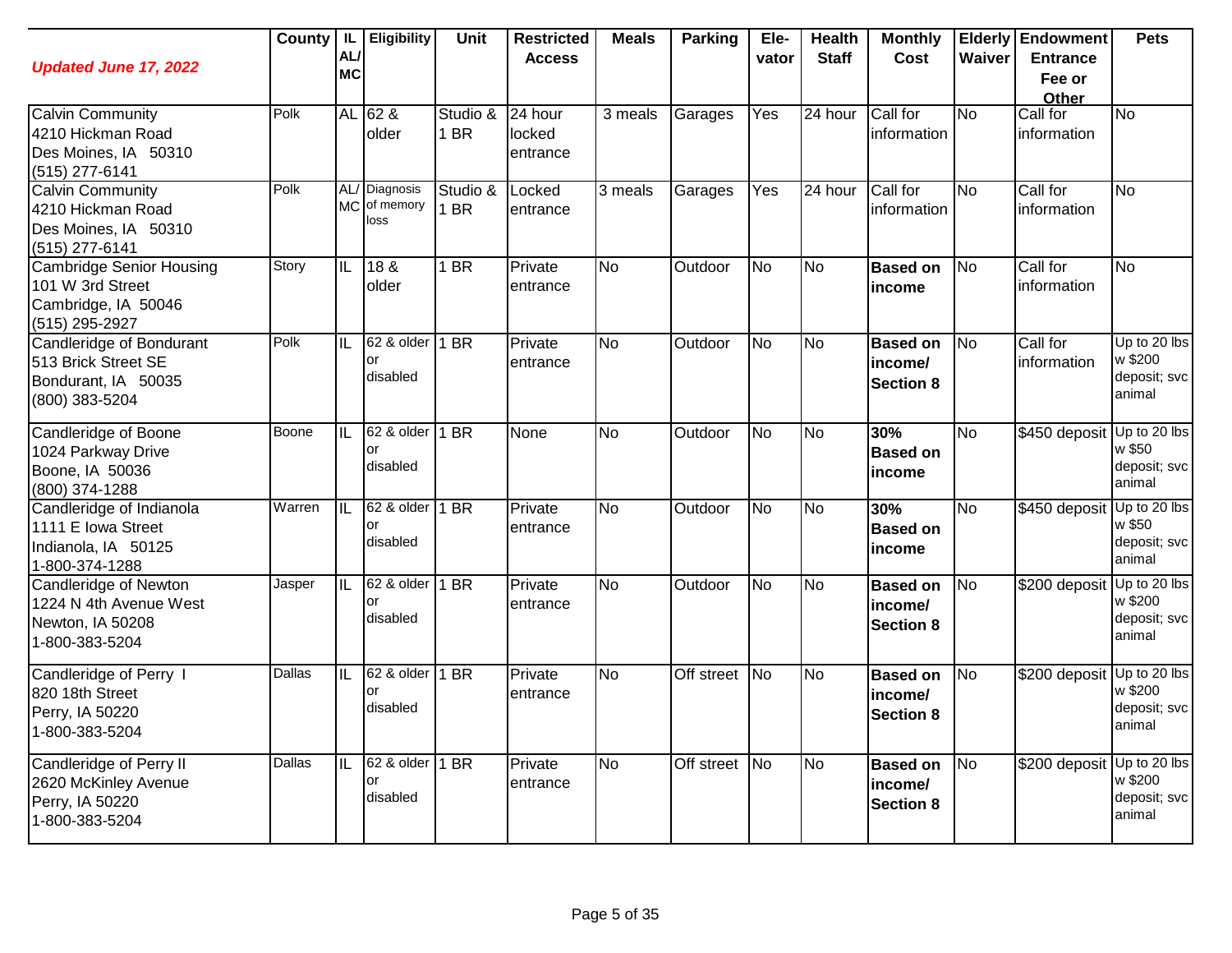| <b>Updated June 17, 2022</b>                                                                           | County | -IL<br>AL/<br><b>MC</b> | <b>Eligibility</b>                  | <b>Unit</b>         | <b>Restricted</b><br><b>Access</b>             | <b>Meals</b> | <b>Parking</b>                            | Ele-<br>vator | <b>Health</b><br><b>Staff</b> | <b>Monthly</b><br>Cost                         | Waiver         | <b>Elderly Endowment</b><br><b>Entrance</b><br>Fee or<br>Other | <b>Pets</b>                                       |
|--------------------------------------------------------------------------------------------------------|--------|-------------------------|-------------------------------------|---------------------|------------------------------------------------|--------------|-------------------------------------------|---------------|-------------------------------|------------------------------------------------|----------------|----------------------------------------------------------------|---------------------------------------------------|
| Candleridge of Runnells<br>608 Brown Street<br>Runnells, IA 50237<br>1-800-383-5204                    | Polk   | IL                      | 62 & older<br>or<br>disabled        | 1 BR                | Private<br>entrance                            | <b>No</b>    | Outdoor                                   | <b>No</b>     | No                            | <b>Based on</b><br>income/<br><b>Section 8</b> | <b>No</b>      | \$200 deposit Up to 20 lbs                                     | w \$200<br>deposit; svc<br>animal                 |
| Candleridge of Waukee I<br>200 Laurel Avenue<br>Waukee, IA 50263<br>1-800-383-5204                     | Dallas | IIL                     | 62 & older<br>or<br>disabled        | 1 BR                | Private<br>entrance                            | <b>No</b>    | Outdoor                                   | <b>No</b>     | No                            | <b>Based on</b><br>income/<br><b>Section 8</b> | <b>No</b>      | \$200 deposit Up to 20 lbs                                     | w \$200<br>deposit; svc<br>animal                 |
| Candleridge of Waukee II<br>212 Laurel Street<br>Waukee, IA 50263<br>1-800-383-5204                    | Dallas | IIL                     | 62 & older<br>or<br>disabled        | 1 BR                | Private<br>entrance                            | <b>No</b>    | Outdoor                                   | <b>No</b>     | No                            | <b>Based on</b><br>income/<br><b>Section 8</b> | <b>No</b>      | \$200 deposit Up to 20 lbs                                     | w \$200<br>deposit; svc<br>animal                 |
| Canterbury Heights Apartments<br>755 NE 56th St<br>Pleasant Hill, IA 50327<br>515) 262-7670            | Polk   | IIL                     | 55 & older                          | 1 & 2 BR            | Secured<br>entrance                            | <b>No</b>    | Under-<br>ground                          | Yes           | No                            | <b>Based on</b><br>income/<br><b>Section 8</b> | N <sub>o</sub> | <b>No</b>                                                      | 1 cat with<br>\$200<br>deposit;<br>\$25/<br>month |
| <b>Canterbury Park Apartments</b><br>935 Sherrylynn Blvd.<br>Pleasant Hill, IA 50327<br>(515) 262-7670 | Polk   | IIL                     | 55 & older 1-2 BR                   |                     | Yes,<br>tenants are<br>given a fob<br>to enter | <b>No</b>    | Under-<br>ground<br>and<br>outdoor<br>lot | Yes           | N <sub>o</sub>                | <b>Based on</b><br>income/<br><b>Section 8</b> | <b>No</b>      | \$300 security<br>deposit                                      | Cat friendly;<br>service<br>animals               |
| <b>Carlisle Park Apartments</b><br>1220 Hardin Drive<br>Carlisle, IA 50047<br>(800) 383-5204           | Warren | IIE                     | 18 & older                          | 1, 283<br><b>BR</b> | Locked                                         | <b>No</b>    | Outdoor                                   | <b>No</b>     | No                            | <b>Based on</b><br>income/<br><b>Section 8</b> | N <sub>o</sub> | $$300-450$<br>deposit                                          | No                                                |
| Cedar Crossing I & II<br>2003 Cedar Street<br>Boone, IA 50036<br>(515) 999-9160                        | Boone  | IL                      | 62 & older<br>or<br>disabled        | 1 BR                | Locked<br>from 9 pm<br>to 8 am                 | <b>No</b>    | Off street No                             |               | No                            | <b>Based on</b><br>income                      | <b>No</b>      | \$450.00<br>deposit                                            | Up to $20$<br>pounds<br>\$50<br>deposit           |
| Cedar Ridge Village<br>8950 Coachlight Drive<br>West Des Moines, IA 50266<br>(515) 369-2100            | Polk   |                         | AL 55 & older   1 & 2 BR   Key code |                     |                                                | Yes          | Outdoor                                   | Yes           | Yes                           | Call for<br>information                        | No             | \$500<br>refundable<br>deposit for<br>wait list                | Up to 2,<br>under 50<br>Ibs with<br>\$500 dep     |
| Cedar Ridge Village<br>8950 Coachlight Drive<br>West Des Moines, IA 50266<br>$(515)$ 369-2100          | Polk   | IIL                     | 55 & older                          | 1 & 2 BR Key code   |                                                | <b>No</b>    | Under-<br>ground<br>\$80/<br>month        | Yes           | No                            | Call for<br>information                        | <b>No</b>      | \$500<br>refundable<br>deposit for<br>wait list                | Up to $2$ ,<br>under 50<br>Ibs with<br>\$500 dep  |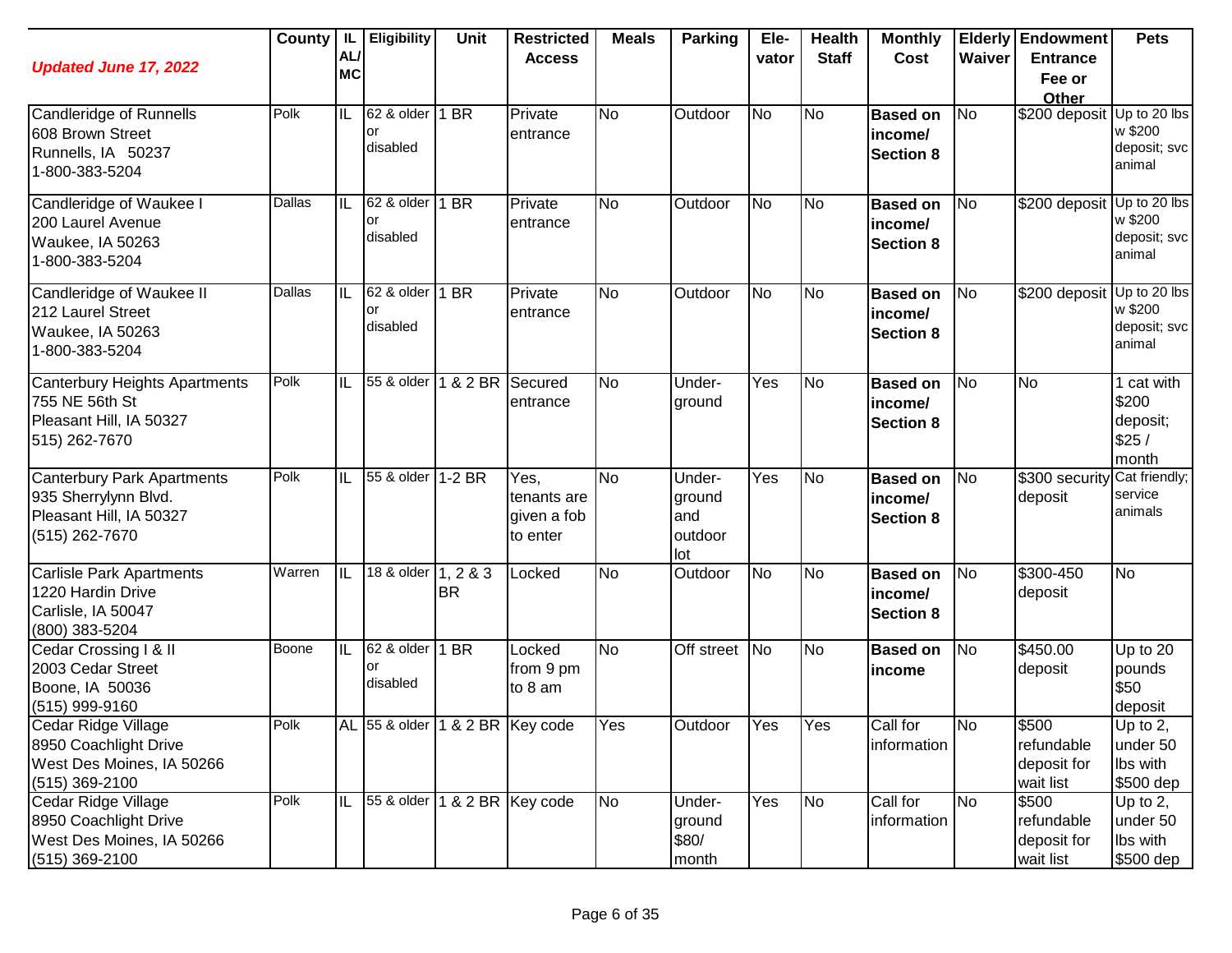| <b>Updated June 17, 2022</b>                                                                                                             | County | IL.<br>AL/<br><b>MC</b> | <b>Eligibility</b>                    | Unit              | <b>Restricted</b><br><b>Access</b>     | <b>Meals</b> | <b>Parking</b>                         | Ele-<br>vator        | <b>Health</b><br><b>Staff</b> | <b>Monthly</b><br>Cost                         | Waiver                               | <b>Elderly Endowment</b><br><b>Entrance</b> | <b>Pets</b>                                 |
|------------------------------------------------------------------------------------------------------------------------------------------|--------|-------------------------|---------------------------------------|-------------------|----------------------------------------|--------------|----------------------------------------|----------------------|-------------------------------|------------------------------------------------|--------------------------------------|---------------------------------------------|---------------------------------------------|
|                                                                                                                                          |        |                         |                                       |                   |                                        |              |                                        |                      |                               |                                                |                                      | Fee or<br>Other                             |                                             |
| Chapel Ridge West Apartments<br>210 South 41st Street<br>West Des Moines, IA 50265<br>(844) 307-0258                                     | Polk   | IL                      | 18 &<br>older                         | 1,2,3 BR None     |                                        | <b>No</b>    | Outdoor                                | <b>No</b><br>3 story | <b>No</b>                     | <b>Based on</b><br>income/<br><b>Section 8</b> | N <sub>o</sub>                       | \$300 deposit Cats* or                      | service<br>animal;<br>*\$250+<br>\$25/mo    |
| Christ the King Senior Housing<br>5601 SW 9th<br>Des Moines, IA 50315<br>(515) 528-8074                                                  | Polk   | IL                      | 55 & older<br>or<br>disabled          | 1, 2, 3 &<br>4 BR | 24 hour<br>locked                      | <b>No</b>    | Outdoor                                | Yes                  | <b>No</b>                     | Call for<br>information                        | <b>No</b>                            | Deposit of<br>one month's<br>rent           | <b>No</b>                                   |
| <b>Clover Ridge Apartments</b><br>858 8th Street SE<br>Altoona, IA 50009<br>(515) 999-9160                                               | Polk   | IL                      | 62 & older<br>or<br>disabled          | 1 & 2 BR None     |                                        | No           | Outdoor & No<br>Off street             |                      | <b>No</b>                     | <b>Based on</b><br>income                      | <b>No</b>                            | \$450.00<br>deposit                         | 1 cat or<br>dog < 20<br>\$50<br>deposit     |
| <b>Colfax Park Apartments</b><br>822 S Oak Park<br>Colfax, IA 50054<br>1-800-383-5204                                                    | Jasper | IL                      | 62 & older<br>or<br>disabled          | 1 BR              | Private<br>entrance                    | <b>No</b>    | Outdoor                                | <b>No</b>            | N <sub>o</sub>                | <b>Based on</b><br>income/<br><b>Section 8</b> | <b>No</b>                            | \$300 deposit                               | Up to 20<br>pounds                          |
| Corinthian Gardens<br>1011 University Avenue<br>Des Moines, IA 50314<br>(515) 280-3531                                                   | Polk   | IIL                     | 62 & older<br>or mobility<br>issue    | 1 BR              | Locked<br>entrance<br>with<br>intercom | <b>No</b>    | Outdoor & Yes<br>Off street            |                      | N <sub>o</sub>                | 30% of<br>income                               | <b>No</b>                            | Deposit of<br>one month's<br>rent           | Up to 20<br>pounds<br>\$300<br>deposit      |
| Cornerstone Commons<br>6365 Merle Hay Road<br>Johnston, IA 50131<br>(515) 278-1443                                                       | Polk   | IL                      | 62 &<br>older                         | 1 & 2BR           | Locked<br>entrance<br>with<br>intercom | No           | Outdoor                                | Yes                  | <b>No</b>                     | Call for<br>information                        | <b>No</b>                            | \$500.00<br>deposit                         | Up to $25$<br>pounds                        |
| Cottages of Pleasant Hill<br>555 N Walnut Boulevard<br>Pleasant Hill, IA 50327<br>(515) 262-8754                                         | Polk   | IIL                     | 55 <sub>8</sub><br>older              | 1 & 2 BR Private  | entrance                               | <b>No</b>    | Outdoor,<br>Garages<br>& Off<br>street | N <sub>o</sub>       | <b>No</b>                     | \$810-915                                      | N <sub>o</sub>                       | Call for<br>information                     | Up to 25<br>pounds<br>with \$250<br>deposit |
| Courtyard Estates at Cedar Pointe Polk<br><b>Memory Care</b><br>6132 Northeast 12th Avenue<br>Pleasant Hill, IA 50327<br>(515) 285-9108  |        |                         | AL/ Diagnosis<br>MC of memory<br>loss | 1 & 2 BR Memory   | care unit<br>always<br>locked          | 3 meals      | Outdoor                                | No                   | $\overline{24}$ hour          | Call for<br>information Call for               | $\bar{Y}$ es-<br>informa-<br>tion    | Call for<br>information                     | Yes                                         |
| Courtyard Estates at Hawthorne<br><b>Crossing Memory Care</b><br>601 Hawthorne Crossing Dr SE<br>Bondurant, IA 50035<br>$(515)$ 957-8399 | Polk   |                         | AL/ Diagnosis<br>MC of memory<br>loss | 1 & 2 BR 24 hour  | security                               | 3 meals      | Outdoor                                | <b>No</b>            | 24 hour                       | Call for<br>information                        | Yes-<br>Call for<br>informa-<br>tion | Call for<br>information                     | Yes                                         |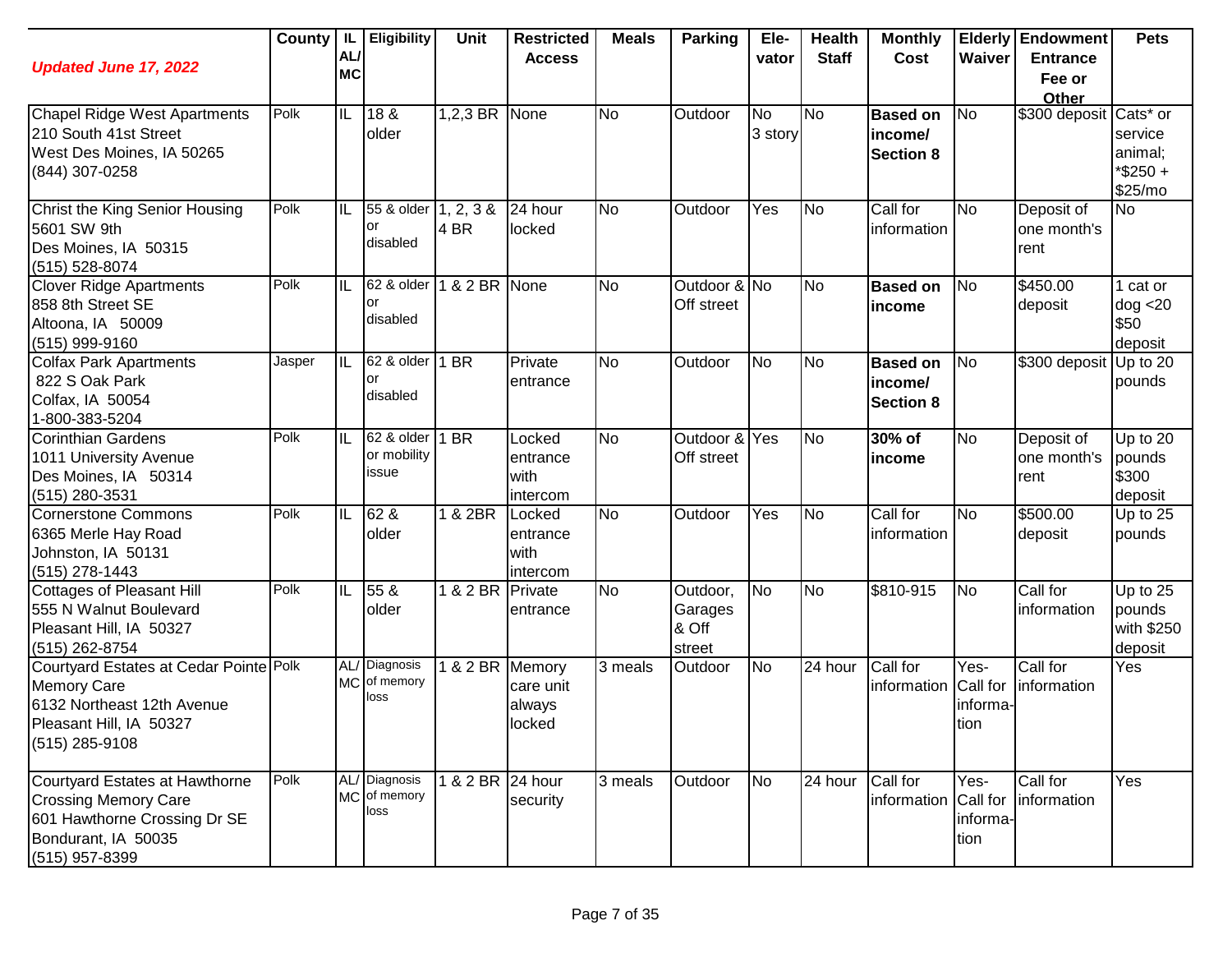| <b>Updated June 17, 2022</b>                                                                                        | County | IL.<br>AL/<br><b>MC</b> | <b>Eligibility</b>           | Unit                                             | <b>Restricted</b><br><b>Access</b> | <b>Meals</b>                  | Parking                                          | Ele-<br>vator        | <b>Health</b><br><b>Staff</b> | <b>Monthly</b><br>Cost                         | Waiver                               | <b>Elderly Endowment</b><br><b>Entrance</b><br>Fee or<br>Other | <b>Pets</b>                                                          |
|---------------------------------------------------------------------------------------------------------------------|--------|-------------------------|------------------------------|--------------------------------------------------|------------------------------------|-------------------------------|--------------------------------------------------|----------------------|-------------------------------|------------------------------------------------|--------------------------------------|----------------------------------------------------------------|----------------------------------------------------------------------|
| Courtyard Estates at Hawthorne<br>Crossing<br>601 Hawthorne Crossing Dr SE<br>Bondurant, IA 50035<br>(515) 957-8399 | Polk   |                         | AL 55 &<br>older             | 1 & 2 BR 24 hour                                 | security                           | 3 meals                       | Outdoor                                          | <b>No</b>            | 24 hour                       | Call for<br>information                        | Yes-<br>Call for<br>informa-<br>tion | Call for<br>information                                        | Yes                                                                  |
| <b>Crestview Terrace</b><br>916 Ashworth Road<br>West Des Moines, IA 50265<br>(515) 223-0029                        | Polk   | IL                      | 55 & older<br>or<br>disabled | 1 & 2 BR<br>Accessible                           | Controlled<br>access<br>entry      | <b>No</b>                     | Outdoor                                          | Yes                  | <b>No</b>                     | <b>Based on</b><br>income/<br><b>Section 8</b> | No                                   | Deposit of<br>1/2 month's<br>rent                              | Up to 20<br>pounds<br>\$200<br>deposit                               |
| <b>Crosswinds Apartments</b><br>1646 Hull Avenue East<br>Des Moines, IA 50313<br>$(515)$ 265-5503                   | Polk   | IL                      | 18 &<br>older                | 1, 2, 3 BR $\vert$ Locked                        | entrances                          | <b>No</b>                     | Outdoor                                          | <b>No</b>            | N <sub>o</sub>                | <b>Based on</b><br>income/<br><b>Section 8</b> | No                                   | Security<br>deposit                                            | 2 pets;<br>breed &<br>weight;<br>\$150 fee+                          |
| <b>Deerfield Retirement Community</b><br>13731 Hickman Road<br>Urbandale, IA 50323<br>(515) 331-6900                | Polk   | IL                      | 55 &<br>older                | 1 & 2 BR 24 hour                                 | security, &<br>private<br>entrance | 1 meal &<br>comp<br>breakfast | Under-<br>ground &<br>Garages with<br>Town-homes | Yes                  | N <sub>o</sub>                | Call for<br>information                        | No                                   | Call for<br>linformation                                       | Yes                                                                  |
| <b>Deerfield Retirement Community</b><br>13731 Hickman Road<br>Urbandale, IA 50323<br>(515) 331-6900                | Polk   |                         | AL 55 &<br>older             | 1, 2 BR & 24 hour<br>Town-<br>homes              | security                           | 3 meals                       | Outdoor                                          | Yes                  | 24 hour                       | Call for<br>information                        | No                                   | Call for<br>information                                        | Yes                                                                  |
| Deer Ridge Apartments<br>6011 SW Creston Avenue<br>Des Moines, IA 50321<br>(515) 244-8222                           | Polk   | IL                      | 18 &<br>older                | 1, 2, 3<br><b>BR</b>                             | Monitoring<br>cameras              | <b>No</b>                     | Off street<br>parking                            | <b>No</b>            | N <sub>o</sub>                | <b>Based on</b><br>income/<br><b>Section 8</b> | No                                   | \$300-500<br>deposit                                           | Cats <sup>*</sup> or<br>service<br>animal;<br>$*$ \$250 +<br>\$25/mo |
| <b>East Town Apartments</b><br>400 E 8th St South<br>Newton, IA 50208<br>$(515) 850 - 7175$                         | Jasper | IL                      | 55 &<br>older                | $2$ BR                                           | Restricted                         | <b>No</b>                     | Garages                                          | No-<br>chair<br>lift | <b>No</b>                     | \$725 (as of No<br>4/27/22)                    |                                      | Deposit                                                        | Service<br>animal<br>only                                            |
| <b>East View Manor</b><br>3700 E 31st Street<br>Des Moines, IA 50317<br>$(515)$ 323-8950                            | Polk   | IL                      | 62 &<br>older                | 1 & 2 BR Locked                                  | entrance                           | <b>No</b>                     | Outdoor & No<br>Off street                       |                      | N <sub>o</sub>                | 30% of<br>income                               | <b>No</b>                            | Call for<br>information                                        | Up to $30$<br>pounds<br>\$200<br>deposit                             |
| Eastern Star Masonic Home<br>Courtyard Terrace<br>717 W 3rd Street<br>Boone, IA 50036<br>$(515)$ 433-4406           | Boone  |                         | AL 65 &<br>older             | $2$ room<br>units;<br>shared<br>living<br>spaces | Locked<br>entrance                 | 3 meals                       | Outdoor                                          | Yes                  | Yes                           | Call for<br>information informa-               | Call for<br>tion                     | \$500 deposit If able to                                       | care.<br>Under 25<br>pounds.                                         |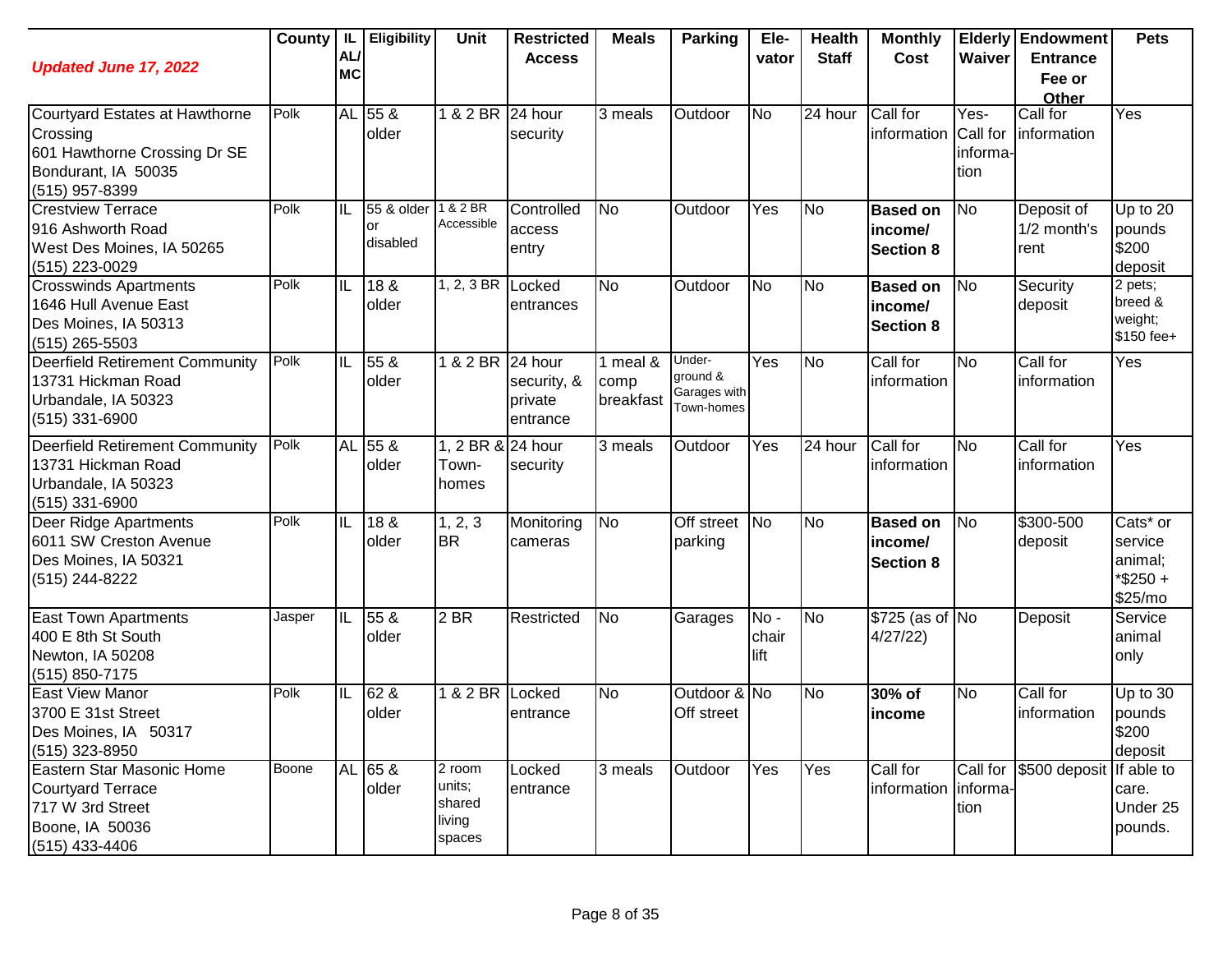| <b>Updated June 17, 2022</b>                                                                      | County       | IL<br>AL<br><b>MC</b> | <b>Eligibility</b>                                 | <b>Unit</b>                         | <b>Restricted</b><br><b>Access</b> | <b>Meals</b>                 | <b>Parking</b> | Ele-<br>vator | <b>Health</b><br><b>Staff</b> | <b>Monthly</b><br>Cost  | Waiver                        | <b>Elderly Endowment</b><br><b>Entrance</b><br>Fee or<br>Other | <b>Pets</b>                                |
|---------------------------------------------------------------------------------------------------|--------------|-----------------------|----------------------------------------------------|-------------------------------------|------------------------------------|------------------------------|----------------|---------------|-------------------------------|-------------------------|-------------------------------|----------------------------------------------------------------|--------------------------------------------|
| Eastern Star Masonic Home<br>715 W 3rd Street<br>Boone, IA 50036<br>$(515)$ 432-1669              | Boone        | <b>RC</b>             | Early onset Private<br>memory<br>loss              | rooms                               | Locked<br>entrance                 | 3 meals                      | Outdoor        | Yes           | Yes                           | Call for<br>information | Call for<br>tion              | Call for<br>linforma-linformation                              | If able to<br>care.<br>Under 25<br>pounds. |
| Eastern Star Masonic Home<br>715 W 3rd Street<br>Boone, IA 50036<br>$(515)$ 432-1669              | Boone        |                       | MC Diagnosis<br>of<br>Alzheimers<br>or<br>Dementia | Private<br>rooms                    | Locked<br>entrance                 | 3 meals                      | Outdoor        | Yes           | Yes                           | Call for<br>information | Call for Call for<br>tion     | informa-information                                            | <b>No</b>                                  |
| Eastern Star Masonic Home<br>717 W 3rd Street<br>Boone, IA 50036<br>(515) 432-5274                | <b>Boone</b> | IIL                   | 65 &<br>older                                      | 2 BR<br>duplexes entrance           | Private                            | <b>No</b>                    | Garages        | <b>No</b>     | <b>No</b>                     | Call for<br>information | N <sub>o</sub>                | $\sqrt{$1,000}$<br>deposit                                     | Yes                                        |
| Edencrest at Beaverdale<br>3410 Beaver Avenue<br>Des Moines, IA 50310<br>(515) 777-5105           | Polk         | IL                    | 18 &<br>older                                      | $\overline{2}$ BR                   | Secured<br>Entrance                | Call for<br>informa-<br>tion | Outdoor        | Yes           | 24 hour                       | Call for<br>information | <b>No</b>                     | \$200 deposit Yes                                              |                                            |
| Edencrest at Beaverdale<br>3410 Beaver Avenue<br>Des Moines, IA 50310<br>(515) 777-5105           | Polk         | <b>MC</b>             | AL/ Diagnosis<br>of memory<br>loss                 | <b>Studios</b><br>1 & 2 Br          | Locked<br>Entrance                 | 3 meals                      | Outdoor        | Yes           | 24 hour                       | Call for<br>information | Call for<br>informa-<br>tion  | \$200 deposit Yes                                              |                                            |
| Edencrest at Beaverdale<br>3410 Beaver Avenue<br>Des Moines, IA 50310<br>(515) 777-5105           | Polk         | AL <sup>1</sup>       | 18 &<br>older                                      | <b>Studios</b>                      | Secured<br>Entrance                | 3 meals                      | Outdoor        | Yes           | 24 hour                       | Call for<br>information | Call for<br>linforma-<br>tion | \$200 deposit Yes                                              |                                            |
| <b>Edencrest at Green Meadows</b><br>6750 Corporate Drive<br>Johnston, IA 50131<br>(515) 207-1984 | Polk         | IL                    | 18 &<br>older                                      | Studio,                             | Secured<br>1 & 2 BR entrance       | Meals<br>available           | Garages        | Yes           | Available                     | Call for<br>information | <b>No</b>                     | Call for<br>information                                        | Up to 35<br>pounds                         |
| <b>Edencrest at Green Meadows</b><br>6750 Corporate Drive<br>Johnston, IA 50131<br>(515) 207-1984 | Polk         |                       | AL/ Diagnosis<br>MC of memory<br>loss              | <b>Studios</b><br>1 & 2 BR entrance | Secured                            | 3 meals                      | Outdoor        | Yes           | Yes                           | Call for<br>information | No                            | Call for<br>information                                        | Up to 35<br>pounds                         |
| <b>Edencrest at Green Meadows</b><br>6750 Corporate Drive<br>Johnston, IA 50131<br>(515) 207-1984 | Polk         |                       | AL 18 &<br>older                                   | Studio,                             | Secured<br>1 & 2 BR entrance       | 3 meals                      | Outdoor        | Yes           | Yes                           | Call for<br>information | No                            | Call for<br>information                                        | up to 35<br>pounds                         |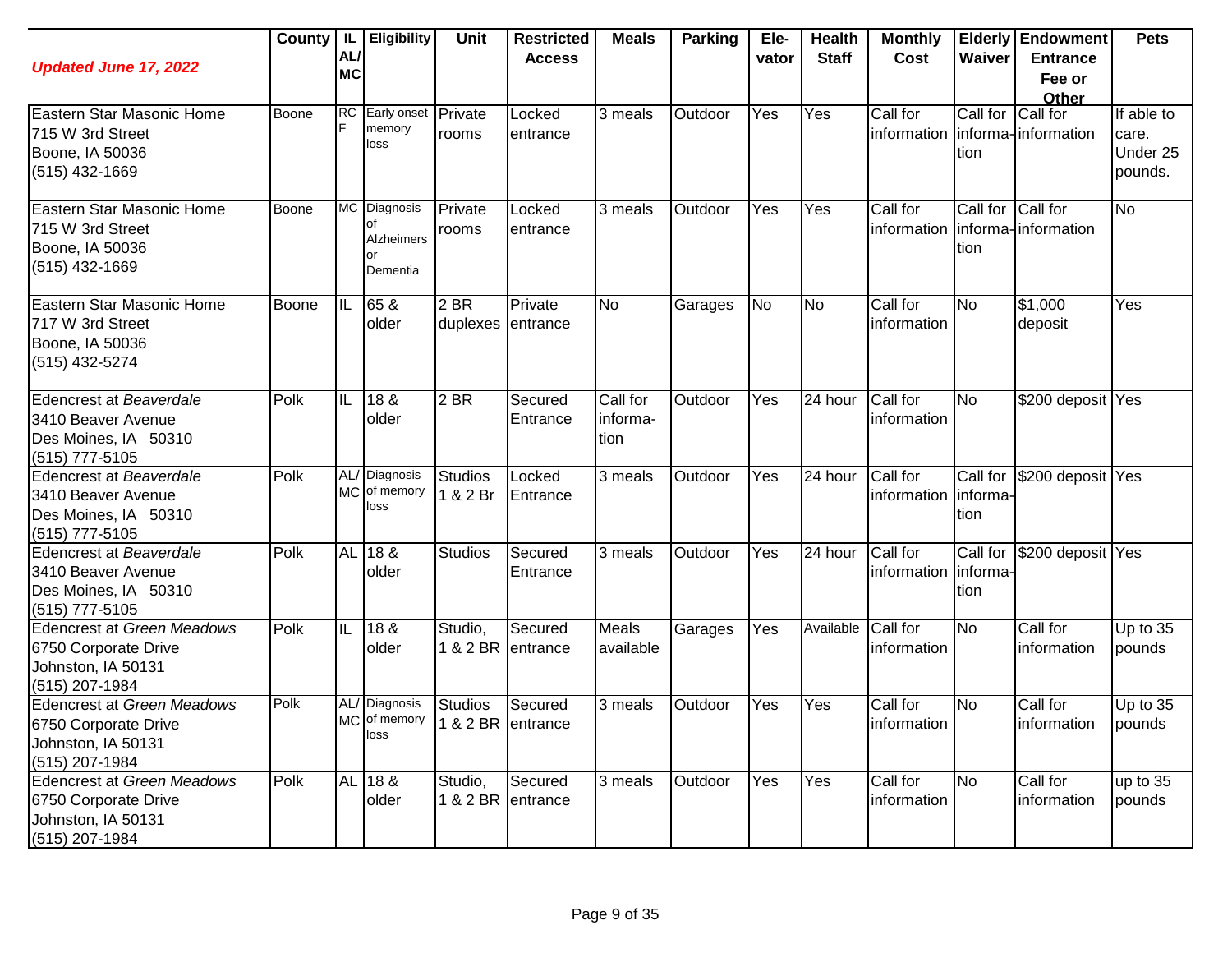| <b>Updated June 17, 2022</b>    | <b>County</b> | IL<br>AL/<br><b>MC</b> | Eligibility           | Unit              | <b>Restricted</b><br><b>Access</b> | <b>Meals</b> | <b>Parking</b>              | Ele-<br>vator | <b>Health</b><br><b>Staff</b> | <b>Monthly</b><br><b>Cost</b> | Waiver             | <b>Elderly Endowment</b><br><b>Entrance</b> | <b>Pets</b>  |
|---------------------------------|---------------|------------------------|-----------------------|-------------------|------------------------------------|--------------|-----------------------------|---------------|-------------------------------|-------------------------------|--------------------|---------------------------------------------|--------------|
|                                 |               |                        |                       |                   |                                    |              |                             |               |                               |                               |                    | Fee or<br>Other                             |              |
| <b>Edencrest at Riverwoods</b>  | Polk          |                        | AL 18 &               | Studio,           | Secured                            | 3 meals      | Valet &                     | <b>No</b>     | Yes                           | Call for                      | Call for Call for  |                                             | Up to $40$   |
| 2210 E Park Avenue              |               |                        | older                 | 1 & 2 BR entrance |                                    |              | Outdoor                     |               |                               | information                   |                    | informa-information                         | pounds       |
| Des Moines, IA 50320            |               |                        |                       |                   |                                    |              | parking                     |               |                               |                               | tion               |                                             | with         |
| (515)288-4040                   |               |                        |                       |                   |                                    |              |                             |               |                               |                               |                    |                                             | deposit      |
| <b>Edencrest at Riverwoods</b>  | Polk          | AL/                    | Diagnosis             | 1 & 2 BR 24 hour  |                                    | 3 meals      | $\overline{\text{Valet}}$ & | No            | Yes                           | Call for                      | Call for Call for  |                                             | Up to 40     |
| 2210 E Park Avenue              |               | <b>MC</b>              | of memory             |                   | security                           |              | Outdoor                     |               |                               | information                   |                    | informa-information                         | pounds       |
| Des Moines, IA 50320            |               |                        | loss                  |                   | locked                             |              | parking                     |               |                               |                               | tion               |                                             | with         |
| (515) 288-4040                  |               |                        |                       |                   | entrance                           |              |                             |               |                               |                               |                    |                                             | deposit      |
| <b>Edencrest at Siena Hills</b> | Polk          | <b>AL</b>              | 55 <sub>8</sub>       | 1 & 2 BR          | Secured                            | 3 meals      | outdoor                     | No            | 24 hour                       | Call for                      | No                 | \$200 deposit                               | Up to 40     |
| 455 SW Ankeny Road              |               |                        | older                 |                   | entrance                           |              |                             |               |                               | information                   |                    |                                             | pounds       |
| Ankeny, IA 50023                |               |                        |                       |                   |                                    |              |                             |               |                               |                               |                    |                                             |              |
| (515) 776-6325                  |               |                        |                       |                   |                                    |              |                             |               |                               |                               |                    |                                             |              |
| <b>Edencrest at Siena Hills</b> | Polk          |                        | AL/Diagnosis          | <b>Studios</b>    | Locked                             | 3 meals      | Outdoor                     | <b>No</b>     | 24 hour                       | Call for                      | No                 | \$200 deposit No                            |              |
| 455 SW Ankeny Road              |               | <b>MC</b>              | of memory<br>loss     |                   | entrance                           |              |                             |               |                               | information                   |                    |                                             |              |
| Ankeny, IA 50023                |               |                        |                       |                   |                                    |              |                             |               |                               |                               |                    |                                             |              |
| (515) 776-6325                  |               |                        |                       |                   |                                    |              |                             |               |                               |                               |                    |                                             |              |
| Edencrest at the Legacy         | Warren        |                        | AL 55 &               | 1 & 2 BR          | Secured                            | 3 meals      | Outdoor                     | <b>No</b>     | 24 hour                       | Call for                      | <b>No</b>          | \$200 deposit Yes                           |              |
| 2901 Cedar Street               |               |                        | older                 | suites            | entrance                           |              |                             |               |                               | information                   |                    |                                             |              |
| Norwalk, IA 50211               |               |                        |                       | & 1 BR            |                                    |              |                             |               |                               |                               |                    |                                             |              |
| (515) 250-2806                  |               |                        |                       | deluxe            |                                    |              |                             |               |                               |                               |                    |                                             |              |
| Edencrest at the Legacy         | Warren        | AL/                    | <b>Diagnosis</b>      | <b>Studios</b>    | Secured                            | 3 meals      | Outdoor                     | <b>No</b>     | 24 hour                       | Call for                      | <b>No</b>          | \$200 deposit Yes                           |              |
| 2901 Cedar Street               |               |                        | MC of memory 1 & 2 BR |                   | entrance                           |              |                             |               |                               | information                   |                    |                                             |              |
| Norwalk, IA 50211               |               |                        | loss                  | & 1 BR            |                                    |              |                             |               |                               |                               |                    |                                             |              |
| (515) 250-2806                  |               |                        |                       | deluxe            |                                    |              |                             |               |                               |                               |                    |                                             |              |
| Edencrest at the Tuscany        | Polk          | IL                     | 55 <sub>8</sub>       | $1-2$ BR          | Restricted                         | 1 plus       | Garages                     | Yes           | Available                     | Call for                      | After <sub>2</sub> | Call for                                    | Yes with     |
| 1600 8th Street SE              |               |                        | older                 |                   |                                    | others       |                             |               | + ER                          | information vears             |                    | information                                 | some         |
| Altoona, IA 50009               |               |                        |                       |                   |                                    | available    |                             |               | pendant                       |                               |                    |                                             | restrictions |
| (515) 650-1058                  |               |                        |                       |                   |                                    |              |                             |               |                               |                               |                    |                                             |              |
| Edencrest at the Tuscany        | Polk          | <b>AL</b>              | $55\ \&$              | Studio,           | Restricted                         | Yes          | Garages                     | Single 24/7   |                               | Call for                      | After <sub>2</sub> | Call for                                    | Yes with     |
| 1600 8th Street SE              |               |                        | older                 | 1 BR              |                                    |              | as                          | level         |                               | information years             |                    | information                                 | some         |
| Altoona, IA 50009               |               |                        |                       |                   |                                    |              | available                   |               |                               |                               |                    |                                             | restrictions |
| $(515)$ 650-1058                |               |                        |                       |                   |                                    |              |                             |               |                               |                               |                    |                                             |              |
| Edencrest at the Tuscany        | Polk          |                        | MC 55 &               | Studio            | Restricted                         | Yes          | Garages                     | Single 24/7   |                               | Call for                      | After <sub>2</sub> | Call for                                    | Case by      |
| 1600 8th Street SE              |               |                        | older                 |                   |                                    |              | or outdoor llevel           |               |                               | information vears             |                    | information                                 | case         |
| Altoona, IA 50009               |               |                        |                       |                   |                                    |              |                             |               |                               |                               |                    |                                             |              |
| $(515) 650 - 1058$              |               |                        |                       |                   |                                    |              |                             |               |                               |                               |                    |                                             |              |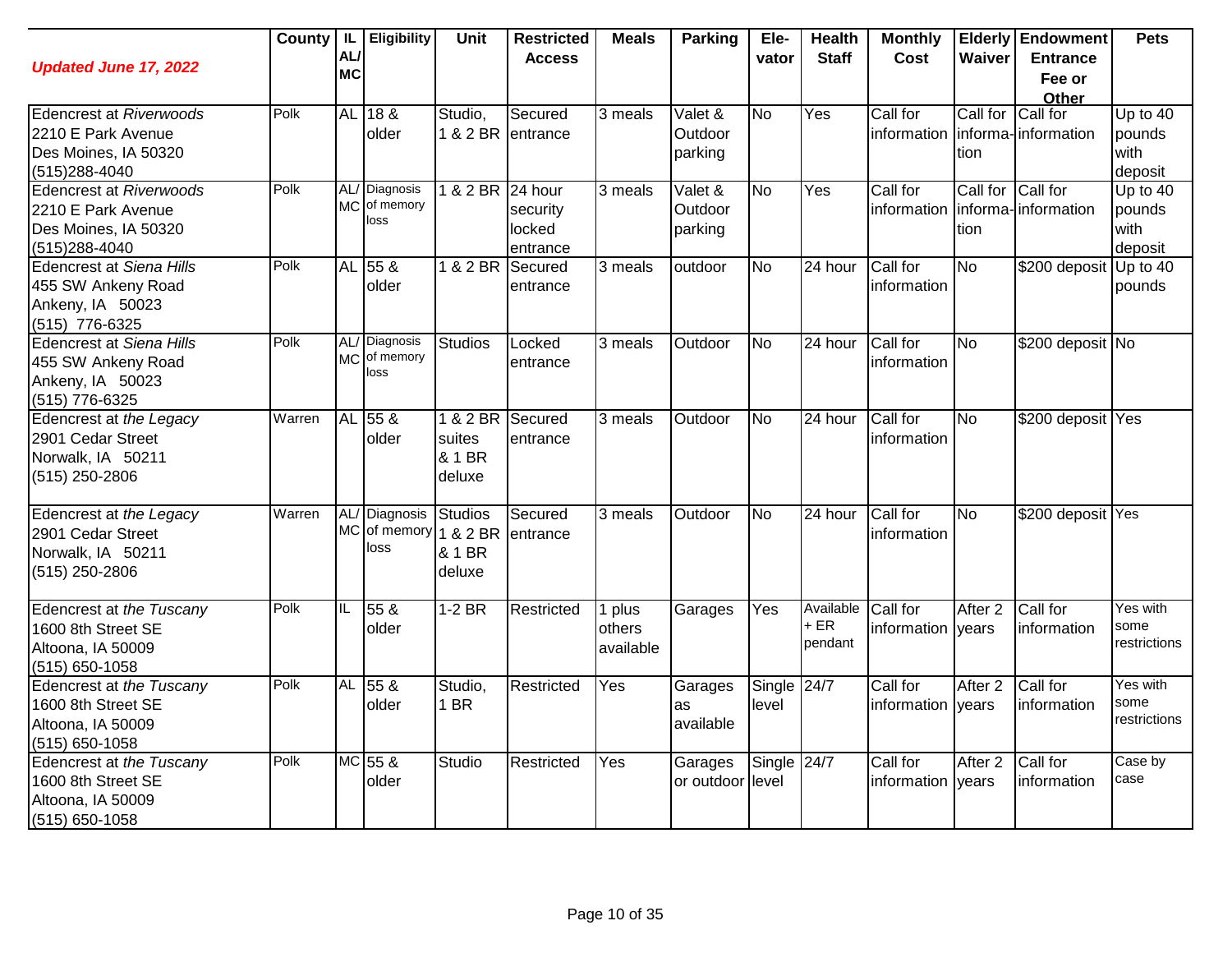| <b>Updated June 17, 2022</b>                                                                               | County   IL | AL<br><b>MC</b>          | <b>Eligibility</b>                            | <b>Unit</b>      | <b>Restricted</b><br><b>Access</b>        | <b>Meals</b>                                 | <b>Parking</b>         | Ele-<br>vator | <b>Health</b><br><b>Staff</b> | <b>Monthly</b><br>Cost                         | Waiver    | <b>Elderly Endowment</b><br><b>Entrance</b><br>Fee or<br>Other | <b>Pets</b>                              |
|------------------------------------------------------------------------------------------------------------|-------------|--------------------------|-----------------------------------------------|------------------|-------------------------------------------|----------------------------------------------|------------------------|---------------|-------------------------------|------------------------------------------------|-----------|----------------------------------------------------------------|------------------------------------------|
| Elite Lodge of Ashworth<br>909 Ashworth Road<br>West Des Moines, IA 50265<br>(515) 224-4824                | Polk        | $\overline{\mathsf{IL}}$ | 55 &<br>older                                 | 1 BR             | 24 hour<br>security<br>locked<br>entrance | 2 meals<br>(choose 1<br>per day)             | Under-<br>ground       | Yes           | Yes                           | Call for<br>information                        | <b>No</b> | Call for<br>information                                        | Up to 30<br>pounds                       |
| <b>Elkhart Park Center</b><br>401 S Grant Street<br>Elkhart, IA 50073<br>(515) 999-9160                    | Polk        | IL                       | 62 & older<br>or<br>disabled                  | 1 BR             | None                                      | <b>No</b>                                    | Outdoor<br>parking lot | <b>No</b>     | <b>No</b>                     | <b>Based on</b><br>income                      | No        | \$450 deposit                                                  | Up to 20<br>pounds<br>\$50<br>deposit    |
| Elsie Mason Manor<br>430 Grand Avenue<br>Des Moines, IA 50309<br>(515) 243-8759                            | Polk        | IL                       | 62 & older<br>or<br>accessible<br>unit needed | 1 BR             | 24 hour<br>security<br>locked<br>entrance | <b>No</b>                                    | City<br>Garage         | Yes           | <b>No</b>                     | 30% of<br>income                               | <b>No</b> | Deposit of<br>one month's<br>rent                              | Up to 20<br>pounds                       |
| Fair Haven West<br>604 E 2nd Street<br>Pella, IA 50219<br>(641) 620-9163                                   | Marion      | Iil                      | 62 &<br>older                                 | Studio &<br>1 BR | Locked<br>entrance                        | May<br>request<br>from Fair<br>Haven<br>East | Outdoor                | Yes           | No                            | 30% of<br>income                               | <b>No</b> | Deposit of<br>one month's<br>rent                              | Up to $25$<br>pounds<br>\$300<br>deposit |
| Fairmeadows Village<br>2625 Vine Street<br>West Des Moines, IA 50265<br>(515) 222-4469                     | Polk        | IL                       | 50 &<br>older                                 |                  | 1 & 2 BR Controlled<br>access             | <b>No</b>                                    | Off street<br>Garages  | Not<br>needed | <b>No</b>                     | Call for<br>information                        | <b>No</b> | Deposit of<br>one month's<br>rent                              | Deposit of<br>\$500 cats;<br>\$300 dogs  |
| <b>Forest Ave Townhomes</b><br>1417 Forest Ave<br>Des Moines, IA 50314<br>(515) 223-0029                   | Polk        | IL                       | $62+$ or<br>disabled                          | 1 & 2 BR Locked  | entrance<br>with<br>intercom              | <b>No</b>                                    | Off street No          |               | <b>No</b>                     | <b>Based on</b><br>income/<br><b>Section 8</b> | <b>No</b> | Deposit of<br>1/2 month's<br>rent                              | Up to 20<br>pounds<br>\$200<br>deposit   |
| Fort Des Moines Senior Housing<br>505 Army Post Road<br>Des Moines, IA 50315<br>$(515)$ 285-8505           | Polk        | IL                       | 55 &<br>older                                 | 1 & 2 BR 24 hour | security                                  | <b>No</b>                                    | Outdoor                | Yes           | <b>No</b>                     | <b>Based on</b><br>income/<br><b>Section 8</b> | No        | Deposit of<br>one month<br>rent                                | Service<br>animals<br>only               |
| <b>Frank W. Smith Retirement</b><br>Center<br>2100 Beaver Avenue<br>Des Moines, IA 50310<br>(515) 277-9621 | Polk        | IL                       | 62 &<br>older                                 | 1 BR             | Locked<br>entrance<br>with<br>intercom    | <b>No</b>                                    | Off street Yes         |               | N <sub>o</sub>                | 30% of<br>income                               | <b>No</b> | Call for<br>information                                        | Up to 20<br>pounds<br>\$300<br>deposit   |
| Franklin Field Senior Housing<br>5250 Franklin Avenue<br>Des Moines, IA 50312<br>(515) 822-4750            | Polk        | IL                       | 55 &<br>older                                 | $1-2$ BR         | Secured<br>entrance                       | <b>No</b>                                    | Outdoor                | Yes           | <b>No</b>                     | <b>Based on</b><br>income/<br><b>Section 8</b> | No        | Call for<br>information                                        | Up to 35<br>pounds<br>\$200<br>deposit   |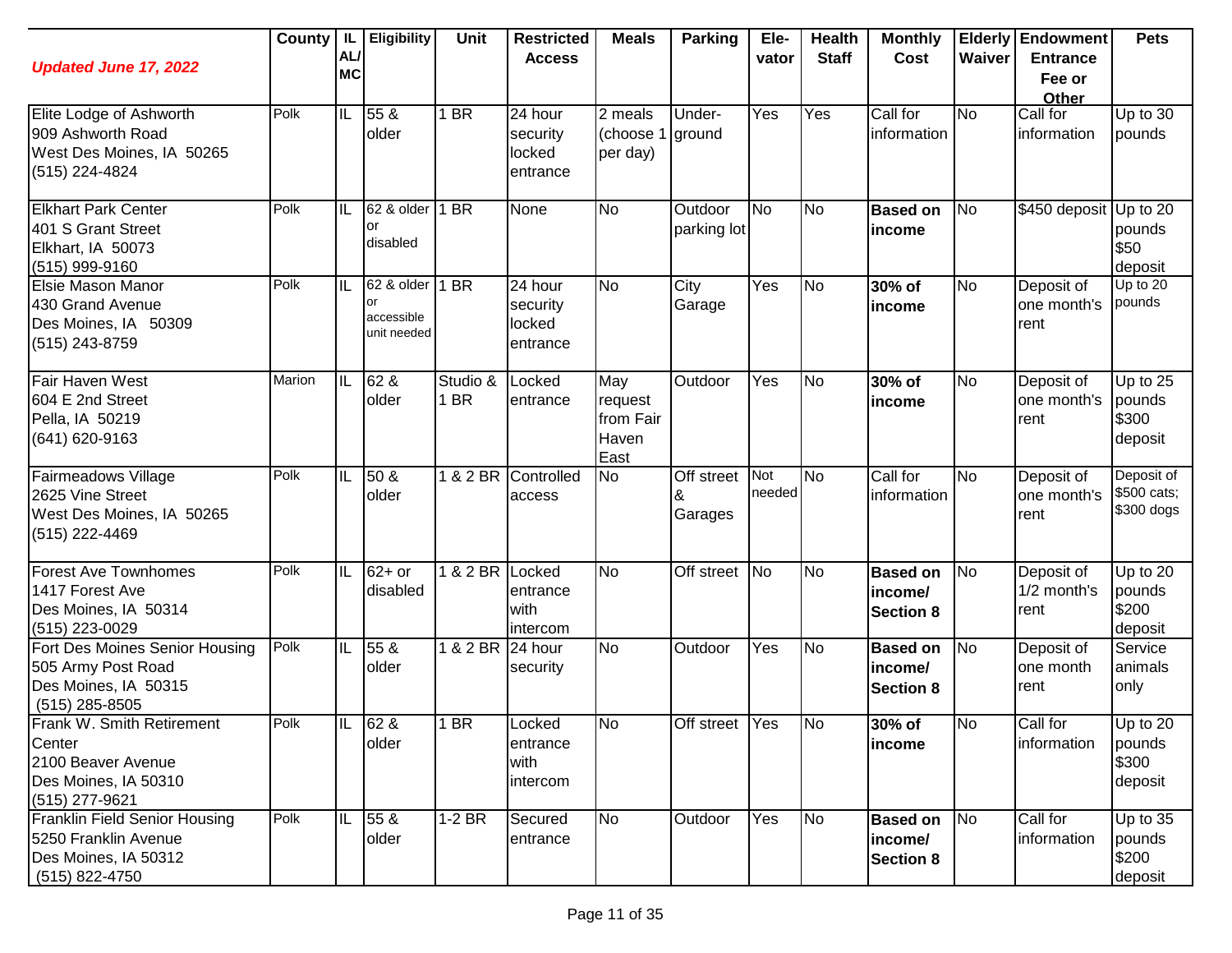| <b>Updated June 17, 2022</b>                                                                                                     |              | AL/<br><b>MC</b>             | County   IL   Eligibility                                 | <b>Unit</b>                        | <b>Restricted</b><br><b>Access</b> | <b>Meals</b>                                  | <b>Parking</b>                         | Ele-<br>vator                | <b>Health</b><br><b>Staff</b>  | <b>Monthly</b><br>Cost                         | Waiver    | <b>Elderly Endowment</b><br><b>Entrance</b><br>Fee or | <b>Pets</b>                                            |
|----------------------------------------------------------------------------------------------------------------------------------|--------------|------------------------------|-----------------------------------------------------------|------------------------------------|------------------------------------|-----------------------------------------------|----------------------------------------|------------------------------|--------------------------------|------------------------------------------------|-----------|-------------------------------------------------------|--------------------------------------------------------|
| Garden Court (part of Madrid<br>Home Community)<br>613 W North Street<br>Madrid, IA 50156<br>$(515)$ 795-3007                    | Boone        | $ \mathbb{L} $               | 60 &<br>older                                             | Studio &<br>1 BR                   | Locked<br>entrance                 | No-May<br>purchase<br>at Madrid<br>Home       | Outdoor & Yes<br>Garages               |                              | No-has<br>call light<br>system | Call for<br>information                        | <b>No</b> | Other<br>Deposit of<br>one month's<br>rent            | Up to 25<br>pounds<br>\$1,000<br>deposit               |
| <b>Glen Oaks Alzheimers Special</b><br><b>Care Center</b><br>8525 Urbandale Avenue<br>Urbandale, IA 50322<br>(515) 612-7536      | Polk         | <b>RC</b><br>F-<br><b>AL</b> | Diagnosis<br>of memory<br>loss,<br>dementia,<br>Alzheimer | Private or<br>shared               | Secured<br>entrance                | 3 meals<br>& snacks                           | Outdoor                                | No                           | 24 hour                        | Starting at<br>\$4,000                         | <b>No</b> | \$2,000 one<br>time fee                               | Limited.<br>Call for info.                             |
| Golden Terrace (Part of Madrid<br>Home Community)<br>613 W North St<br>Madrid, IA 50156<br>(515) 795-3007                        | <b>Boone</b> | IL                           | $\overline{60}$ &<br>older                                | Compan-<br>ion and<br>private      | Private<br>entrance                | <b>No</b>                                     | Outdoor                                | <b>No</b>                    | No                             | Call for<br>information                        | <b>No</b> | \$300 deposit Up to 25                                | pounds<br>\$1,000<br>deposit                           |
| <b>Good Life Retirement Center</b><br>1313 Wright Road<br>Norwalk, IA 50211<br>1-800-383-5204                                    | Warren       | $\overline{\mathbb{L}}$      | 62 & older<br>or<br>disabled                              | 1 BR                               | Private<br>entrance                | <b>No</b>                                     | Outdoor                                | <b>No</b>                    | N <sub>o</sub>                 | <b>Based on</b><br>income/<br><b>Section 8</b> | <b>No</b> | \$200 deposit                                         | Up to 20<br>pounds<br>with \$200<br>deposit            |
| <b>Green Hills Life-Plan Community</b><br>2200 Hamilton Drive<br>Ames, IA 50014<br>$(515)$ 357-5000                              | Story        | IIL                          | 55 &<br>older                                             | 1-3 BR<br>Apts &<br>Town-<br>homes | Private<br>entrance                | Available<br>for<br>purchase                  | Under-<br>ground<br>garages<br>and lot | Yes                          | Available                      | Call for<br>information                        | <b>No</b> | Call for<br>information<br>on purchase<br>and fees    | Apts: Up to<br>30 pounds;<br>no limit for<br>townhomes |
| <b>Green Hills Life-Plan Community</b><br>The Lindens Assisted Living<br>2355 Hamilton Dr.<br>Ames, IA 50014<br>$(515)$ 357-5000 | Story        |                              | AL 55 &<br>older                                          | $1-2$ BR                           | Secured<br>entrance                | 3 meals                                       | Outdoor                                | Yes                          | 24 hour                        | Call for<br>information                        | <b>No</b> | Call for<br>information                               | Up to 30<br>pounds                                     |
| Greenway of Altoona II<br>1030 Greenway Court<br>Altoona, IA 50009<br>(515) 967-2252                                             | Polk         | IL                           | 18 &<br>older                                             | 2 BR<br>apts &<br>3BR<br>twnhms    | Private<br>entrances               | <b>No</b>                                     | Outdoor                                | <b>No</b>                    | No                             | 30% of<br>income                               | No        | Security<br>deposit                                   | Pet<br>friendly                                        |
| <b>Greystone Apartments</b><br>1501 N 11th Avenue E<br>Newton, IA 50208<br>(641) 792-1131                                        | Jasper       | IIL                          | 18 &<br>older                                             | 2 BR<br>apts &<br>3BR<br>twnhms    | Private<br>entrances               | <b>No</b>                                     | Outdoor                                | $No - 3 No$<br>story<br>bldg |                                | <b>Based on</b><br>income/<br><b>Section 8</b> | No        | \$250<br>deposit; year<br>lease                       | No pets                                                |
| <b>Grigsby Court Duplexes</b><br>(Part of Madrid Home Community)<br>613 W North Street<br>Madrid, IA 50156<br>(515) 795-3007     | Boone        | IL                           | 60 &<br>older                                             | 2 &<br>3 BR                        | None                               | Available<br>for<br>purchase<br>Page 12 of 35 | Garages                                | <b>No</b>                    | No                             | \$1,140                                        | No        | \$5010 Buy-In Up to 25                                | pounds<br>\$1,000<br>deposit                           |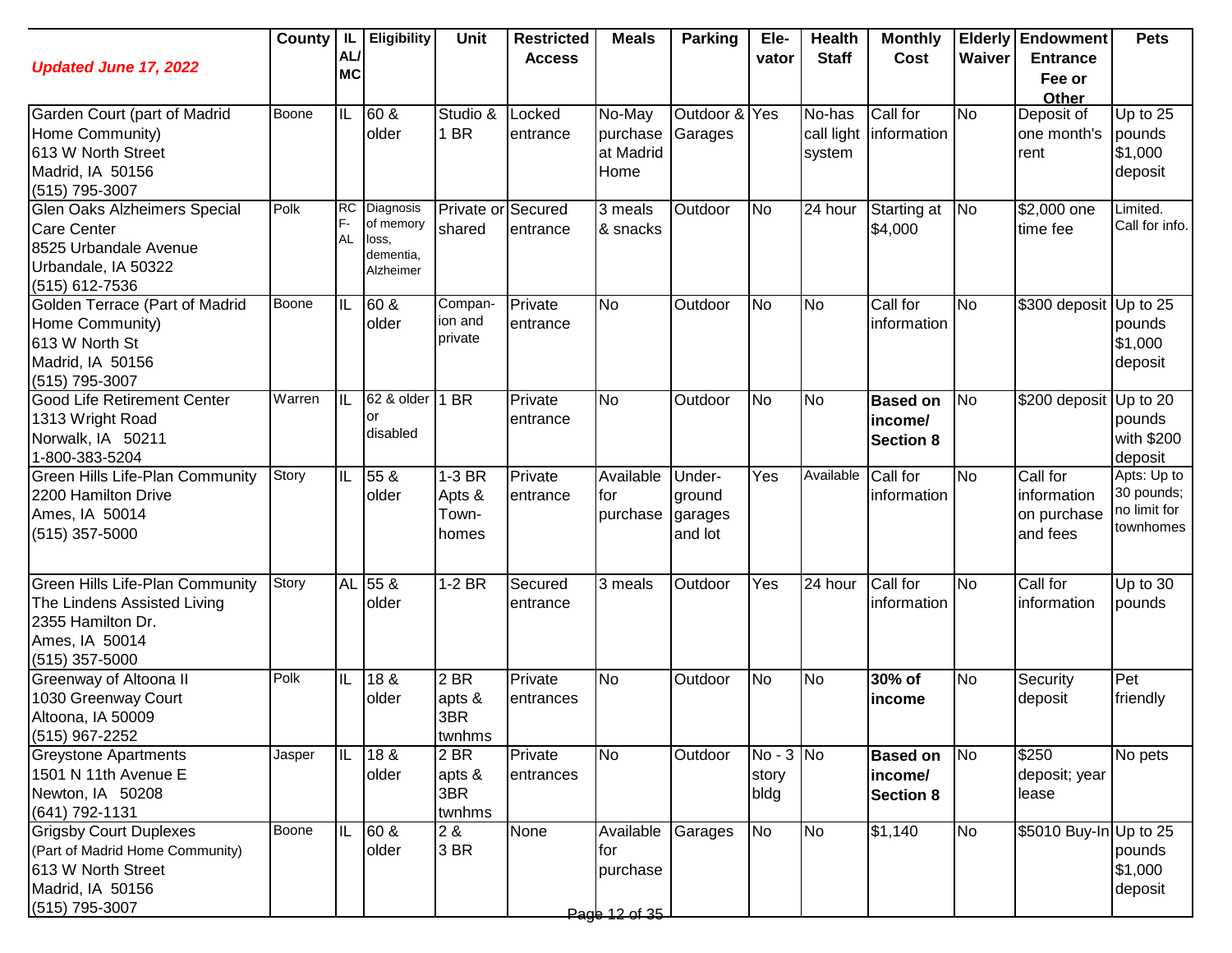| <b>Updated June 17, 2022</b>                                                                              |        | AL/<br><b>MC</b> | County   IL   Eligibility                  | Unit                   | <b>Restricted</b><br><b>Access</b>     | <b>Meals</b> | <b>Parking</b>                 | Ele-<br>vator | <b>Health</b><br><b>Staff</b> | <b>Monthly</b><br>Cost                         | Waiver    | <b>Elderly Endowment</b><br><b>Entrance</b><br>Fee or<br><b>Other</b>   | <b>Pets</b>                                                            |
|-----------------------------------------------------------------------------------------------------------|--------|------------------|--------------------------------------------|------------------------|----------------------------------------|--------------|--------------------------------|---------------|-------------------------------|------------------------------------------------|-----------|-------------------------------------------------------------------------|------------------------------------------------------------------------|
| <b>Grimes Crossing Senior</b><br>Apartments<br>801 SE Gateway Drive<br>Grimes, IA 50111<br>(515) 822-4750 | Polk   | IL               | 55 &<br>older                              | 1&2 BR                 | Locked<br>entrance<br>with<br>intercom | <b>No</b>    | Outdoor                        | Yes           | No                            | <b>Based on</b><br>income/<br><b>Section 8</b> | <b>No</b> | \$300 deposit Up to 35#,                                                | \$200<br>deposit                                                       |
| <b>Grimes Park Apartments</b><br>240 South James Street<br>Grimes, IA 50111<br>(877) 635-6180             | Polk   | IL               | 55 &<br>older                              | 1&2 BR                 | Locks on<br>apartment<br>doors         | <b>No</b>    | Outdoor                        | <b>No</b>     | <b>No</b>                     | <b>Based on</b><br>income                      | <b>No</b> | Call for<br>information                                                 | No pets                                                                |
| <b>Hamlin Bell</b><br>2023 Willis Avenue<br>Perry, IA 50220<br>$(515)$ 238-0271                           | Dallas | IL               | 55 &<br>older;<br>currently<br>wait listed | 1 & 2 BR               | Locked<br>entrance<br>with<br>intercom | <b>No</b>    | Outdoor                        | Yes           | No                            | <b>Based on</b><br>income/<br><b>Section 8</b> | No        | \$250<br>deposit; \$25<br>app fee                                       | 2 pets; breed<br>restrix dogs<br>unless serv<br>animal;<br>\$300+\$150 |
| <b>Hancock Apartments</b><br>1130 Hancock Drive<br>Boone, IA 50036<br>(515) 432-3901                      | Boone  | IIL              | 55 &<br>older                              | 2 BR                   | Locked<br>entrance                     | <b>No</b>    | Outdoor                        | <b>No</b>     | No                            | Call for<br>information                        | <b>No</b> | \$500 security $2$ cats<br>deposit                                      | \$200 dep<br>for each<br>\$20/mo                                       |
| <b>Harrington Studios</b><br>677 16th Street<br>Des Moines, IA 50314<br>(515) 277-2497                    | Polk   | IL               | 18 <sub>8</sub><br>older                   | <b>Studios</b>         | Limited<br>access                      | <b>No</b>    | Off street<br>parking          | <b>No</b>     | No                            | <b>Based on</b><br>income/<br><b>Section 8</b> | <b>No</b> | \$300-600<br>deposit                                                    | Cats* or<br>service<br>animal;<br>*\$250+<br>\$25/mo                   |
| Heartwood House (Part of<br>Northcrest Community)<br>1801 20th Street<br>Ames, IA 50010<br>(515) 232-6760 | Story  |                  | AL/ Diagnosis<br>MC of memory<br>loss      | 44 2 BR<br>4 1 BR      | Secured<br>entrance                    | 3 meals      | Outdoor                        | <b>No</b>     | 24 hour                       | Call for<br>information                        | <b>No</b> | Call for<br>information                                                 | <b>No</b>                                                              |
| <b>Hickory Grove Apartments</b><br>4010 East 42nd Street<br>Des Moines, IA 50317<br>(800) 383-5204        | Polk   | IL               | 62 &<br>older;<br>disabled                 | Studio &<br>1 BR       |                                        | <b>No</b>    | Outdoor                        | <b>No</b>     | No                            | Call for<br>informaton                         | <b>No</b> | \$200 dep 1B \$200 dep;<br>\$300 dep 2B   \$25 pet<br>\$400 dep 3B rent |                                                                        |
| <b>Highland Park Plaza</b><br>3717 6th Avenue<br>Des Moines, IA 50313<br>(515) 323-8950                   | Polk   |                  | IL 62 &<br>older                           | 1, 2, 3<br><b>BR</b>   | Locked<br>entrance                     | No           | Outdoor & Yes No<br>Off street |               |                               | 30% of<br><b>income</b>                        | No        | Call for<br>information                                                 | Up to 30<br>pounds<br>\$200<br>deposit                                 |
| <b>Hilltop Senior Apartments</b><br>3722 Hubbell Ave<br>Des Moines, IA 50317<br>$(515)$ 266-4300          | Polk   |                  | IL 55 &<br>older                           | $1-2$ BR<br>accessible | Controlled<br>access                   | <b>No</b>    | Under-<br>ground               | Yes           | N <sub>o</sub>                | <b>Based on</b><br>income/<br><b>Section 8</b> | <b>No</b> | $\sqrt{$25}$ app<br>\$100 hold<br>\$300-600<br>deposit                  | Cats* or<br>service<br>animal;<br>$*$ \$250 +<br>\$25/mo               |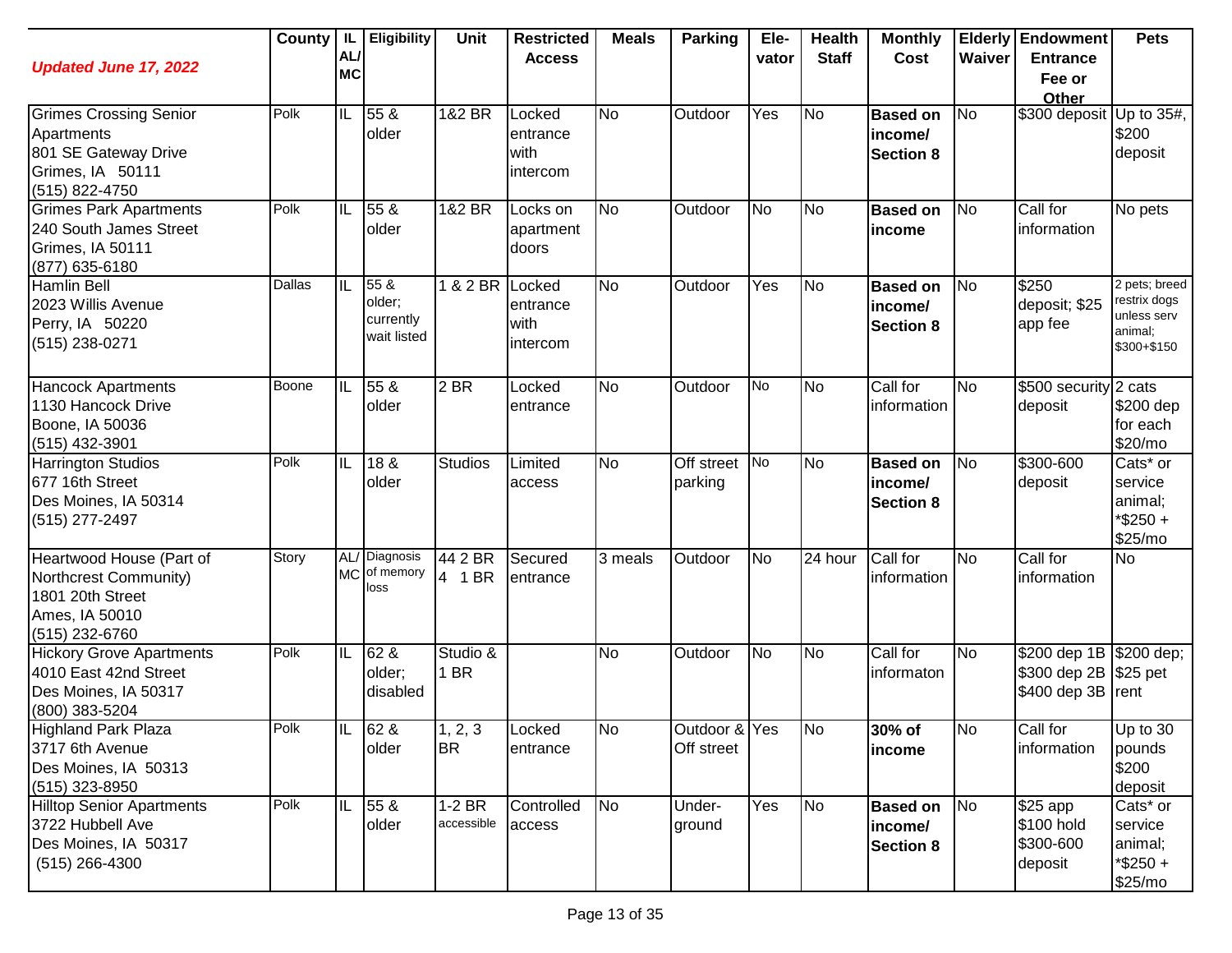| <b>Updated June 17, 2022</b>                                                                                         | County | L<br>AL<br><b>MC</b> | <b>Eligibility</b>                    | <b>Unit</b>                                            | <b>Restricted</b><br><b>Access</b> | <b>Meals</b>                 | <b>Parking</b>                    | Ele-<br>vator | <b>Health</b><br><b>Staff</b> | <b>Monthly</b><br>Cost           | Waiver                               | <b>Elderly Endowment</b><br><b>Entrance</b><br>Fee or | <b>Pets</b>                                |
|----------------------------------------------------------------------------------------------------------------------|--------|----------------------|---------------------------------------|--------------------------------------------------------|------------------------------------|------------------------------|-----------------------------------|---------------|-------------------------------|----------------------------------|--------------------------------------|-------------------------------------------------------|--------------------------------------------|
| <b>Holland Farms Senior Living</b><br>2800 Sunset Drive<br>Norwalk, IA 50211<br>(515) 981-1888                       | Warren | ℡                    | 18 & older                            | Studio,<br>1 & 2 BR                                    | None                               | Available<br>for<br>purchase | Outdoor                           | Yes           | <b>No</b>                     | Call for<br>information          | <b>No</b>                            | Other<br>Call for<br>information                      | Allowed<br>with<br>interview;<br>\$750 fee |
| <b>Holland Farms Senior Living</b><br>2800 Sunset Drive<br>Norwalk, IA 50211<br>$(515)$ 981-1888                     | Warren |                      | AL/ Diagnosis<br>MC of memory<br>loss | AL: 1 BR<br>MC: private<br>or semi-<br>private<br>room | Yes                                | Yes                          | Outdoor                           | Yes           | 24/7                          | Call for<br>information          | N <sub>o</sub>                       | Call for<br>information                               | Allowed<br>with<br>interview;<br>\$750 fee |
| Homestead of Knoxville - Memory Marion<br>Care<br>711 S Willetts Drive<br>Knoxville, IA 50138<br>(641) 842-3986      |        | <b>MC</b>            | AL/ Diagnosis<br>of memory<br>loss    | Large<br>studio                                        | Locked unit 3 meals                |                              | Outdoor                           | <b>No</b>     | 24 hour                       | Call for<br>information          | Yes-<br>Call for<br>informa-<br>tion | Call for<br>information                               | <b>No</b>                                  |
| Homestead of Knoxville - Assisted Marion<br>Living<br>908 S Park Lane Drive<br>Knoxville, IA 50138<br>(641) 828-7878 |        |                      | AL 55 &<br>older                      | Studio,<br>1 BR,<br>"deluxe"<br>1 BR                   | Locked<br>after hours              | 3 meals                      | Outdoor                           | <b>No</b>     | 24 hour                       | Call for<br>information Call for | Yes-<br>informa-<br>tion             | Community<br>fee of \$1000                            | Must be<br>able to<br>care for<br>pets     |
| <b>Illahee Hills</b><br>8308 Colby Parkway<br>Urbandale, IA 50322<br>(515) 444-5609                                  | Polk   | IL                   | 55 &<br>older                         | Studio &<br>1 BR                                       | Locked<br>entrance<br>after hours  | 3 meals                      | Outdoor,<br>Carports,<br>Garages  | Yes           | <b>No</b>                     | Call for<br>information          | N <sub>o</sub>                       | Community<br>lfee                                     | Yes with<br>\$25<br>monthly<br>fee         |
| Independence Village of Ames<br>1325 Coconino Rd Suite 300<br>Ames, IA 50014<br>(515) 292-2858                       | Story  |                      | AL 55 &<br>older                      | Studio,<br>1 & 2 BR<br>Cottages                        | Secured<br>entrance                | 3 meals                      | Outdoor & Yes<br>Off street       |               | 24 hour                       | Call for<br>information          | <b>No</b>                            | \$4,000 buy-<br>In                                    | Pet<br>friendly                            |
| Independence Village of Ankeny<br>1275 SW State Street<br>Ankeny, IA 50023<br>(515) 963-4000                         | Polk   | <b>AL</b>            | 18 &<br>older                         | Studio,<br>1 & 2 BR entrance                           | Locked<br>after hours              | 3 meals                      | Outdoor                           | Yes           | 24 hour                       | Call for<br>information          | <b>No</b>                            | Call for<br>information                               | Service<br>animals                         |
| Independence Village of Ankeny<br>1275 SW State Street<br>Ankeny, IA 50023<br>(515) 963-4000                         | Polk   |                      | AL/ Diagnosis<br>MC of memory<br>loss | Studio,<br>1 & 2 BR unit                               | Secured                            | 3 meals                      | Outdoor                           | Yes           | 24 hour                       | Call for<br>information          | <b>No</b>                            | Call for<br>information                               | Service<br>animals                         |
| Independence Village of Pella<br>2604 Fifield Road<br>Pella, IA 50219<br>(641) 628-8260                              | Marion |                      | AL/ Diagnosis<br>MC of memory<br>loss | $1$ BR                                                 | 24 hour<br>security                | 3 meals                      | Outdoor & Yes<br>Under-<br>ground |               | 24 hour                       | Call for<br>information          | <b>No</b>                            | Call for<br>information                               | Call for<br>information                    |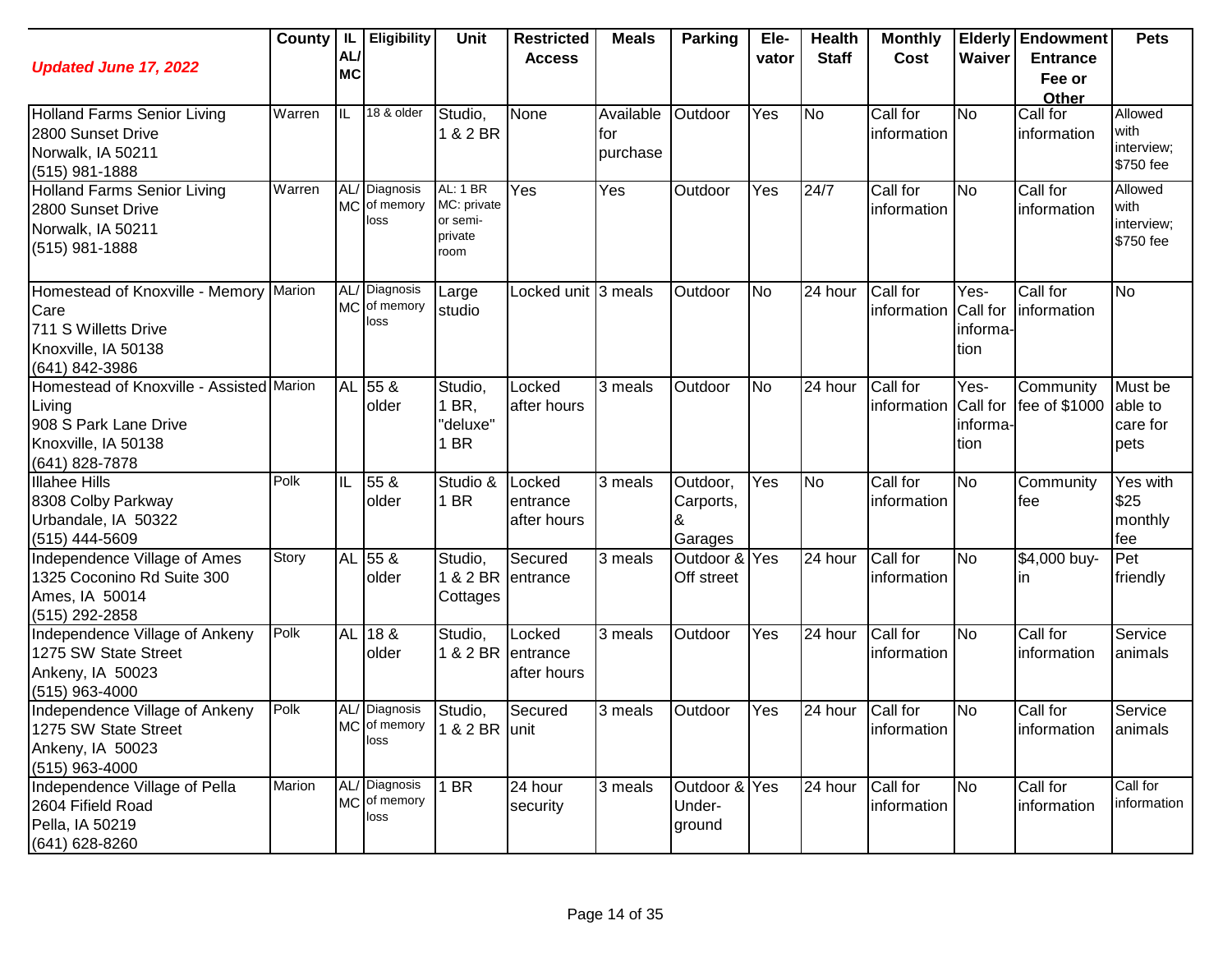| <b>Updated June 17, 2022</b>     | <b>County</b> | IL<br>AL/ | Eligibility                | <b>Unit</b>       | <b>Restricted</b><br><b>Access</b> | <b>Meals</b> | <b>Parking</b> | Ele-<br>vator  | <b>Health</b><br><b>Staff</b> | <b>Monthly</b><br>Cost | Waiver    | <b>Elderly Endowment</b><br><b>Entrance</b> | <b>Pets</b>     |
|----------------------------------|---------------|-----------|----------------------------|-------------------|------------------------------------|--------------|----------------|----------------|-------------------------------|------------------------|-----------|---------------------------------------------|-----------------|
|                                  |               | <b>MC</b> |                            |                   |                                    |              |                |                |                               |                        |           | Fee or<br>Other                             |                 |
| Independence Village of Pella    | Marion        |           | AL 55 &                    | 1 & 2 BR 24 hour  |                                    | 3 meals      | Outdoor & Yes  |                | 24 hour                       | Call for               | No        | Call for                                    | Call for        |
| 2604 Fifield Road                |               |           | older                      |                   | security &                         |              | Under-         |                |                               | information            |           | information                                 | information     |
| Pella, IA 50219                  |               |           |                            |                   | private                            |              | ground         |                |                               |                        |           |                                             |                 |
| (641) 628-8260                   |               |           |                            |                   | entrance                           |              |                |                |                               |                        |           |                                             |                 |
| Independence Village of Pella    | Marion        | IL        | 55 <sub>8</sub>            | 1 & 2 BR          | 24 hour                            | <b>Not</b>   | Outdoor & Yes  |                | 24 hour                       | Call for               | No        | Call for                                    | 40 lbs. w/      |
| 2602 Fifield Road                |               |           | older                      |                   | security &                         | provided     | Under-         |                |                               | information            |           | information                                 | \$1500          |
| Pella, IA 50219                  |               |           |                            |                   | private                            | but are      | ground         |                |                               |                        |           |                                             | deposit         |
| (641) 628-8260                   |               |           |                            |                   | entrance                           | available    |                |                |                               |                        |           |                                             |                 |
| Independence Village of Waukee   | Dallas        | IL        | 55 &                       | Studio,           | Secured                            | 1 meal       | Outdoor & Yes  |                | <b>No</b>                     | Call for               | <b>No</b> | \$2000                                      | Up to $30$      |
| 1650 SE Holiday Crest Circle     |               |           | older                      | 1 & 2 BR entrance |                                    |              | Under-         |                |                               | information            |           | Deposit/Com                                 | pounds          |
| Waukee, IA 50263                 |               |           |                            |                   |                                    |              | ground         |                |                               |                        |           | munity Fee                                  |                 |
| (515) 987-4100                   |               |           |                            |                   |                                    |              |                |                |                               |                        |           |                                             |                 |
| Independence Village of Waukee   | Dallas        |           | AL 55 &                    | 1 & 2 BR          | Secured                            | 3 meals      | Outdoor & Yes  |                | 24 hour                       | Call for               | <b>No</b> | $\sqrt{$2000}$                              | $Up$ to 30      |
| 1654 SE Holiday Crest Circle     |               |           | older                      |                   | entrance                           |              | Under-         |                |                               | information            |           | Deposit/Com pounds                          |                 |
| Waukee, IA 50263                 |               |           |                            |                   |                                    |              | ground         |                |                               |                        |           | munity Fee                                  |                 |
| 515-987-4100                     |               |           |                            |                   |                                    |              |                |                |                               |                        |           |                                             |                 |
|                                  |               |           |                            |                   |                                    |              |                |                |                               |                        |           |                                             |                 |
| Independence Village of Waukee   | Dallas        | <b>MC</b> | AL/ Diagnosis<br>of memory | 1 & 2 BR Locked   |                                    | 3 meals      | Outdoor        | <b>No</b>      | 24 hour                       | Call for               | <b>No</b> | \$2000                                      | Call for        |
| 1505 SE Laurel Street            |               |           | loss                       |                   | entrance                           |              |                |                |                               | information            |           | Deposit/Com                                 | information     |
| Waukee, IA 50263                 |               |           |                            |                   |                                    |              |                |                |                               |                        |           | munity Fee                                  |                 |
| (515) 987-4100                   |               |           |                            |                   |                                    |              |                |                |                               |                        |           |                                             |                 |
| <b>Indian Country Apartments</b> | Warren        | IL        | 18 &                       | 1 BR and Locked   |                                    | <b>No</b>    | Outdoor        | 3 level;<br>NO | <b>No</b>                     | <b>Based on</b>        | <b>No</b> | \$250 deposit No pets                       |                 |
| 1305 E 1st Avenue                |               |           | older                      | a shared          | entrance                           |              |                | elevator       |                               | income/                |           |                                             |                 |
| Indianola, IA 50125              |               |           |                            | suite             |                                    |              |                |                |                               | <b>Section 8</b>       |           |                                             |                 |
| (515) 961-1073                   |               |           |                            |                   |                                    |              |                |                |                               |                        |           |                                             |                 |
| Indian Creek Assisted Living -   | Story         |           | AL 55 &                    | 1 & 2 BR 24 hour  |                                    | 3 meals      | Outdoor & No   |                | $\overline{2}4$ hour          | Call for               | No        | Call for                                    | Yes with        |
| <b>Rolling Green Village</b>     |               |           | older or                   |                   | security                           |              | Garages        |                |                               | information            |           | information                                 | monthly         |
| 98 South 6th Street              |               |           | disabled                   |                   | locked                             |              |                |                |                               |                        |           |                                             | fee             |
| Nevada, IA 50201                 |               |           |                            |                   | entrance                           |              |                |                |                               |                        |           |                                             |                 |
| (515) 382-6556                   |               |           |                            |                   |                                    |              |                |                |                               |                        |           |                                             |                 |
| Indian Creek Independent Living  | Story         | IL        | 55 &                       | 1 & 2 BR 24 hour  |                                    | 3 meals      | Outdoor & No   |                | 24 hour                       | Call for               | No        | Call for                                    | Yes with        |
| <b>Rolling Green Village</b>     |               |           | older or                   |                   | security                           |              | Garages        |                | access                        | information            |           | information                                 | monthly         |
| 98 South 6th Street              |               |           | disabled                   |                   | locked                             |              |                |                |                               |                        |           |                                             | fee of          |
| Nevada, IA 50201                 |               |           |                            |                   | entrance                           |              |                |                |                               |                        |           |                                             | \$26.50         |
| (515) 382-6556                   | Polk          | IL        | 62 & older Studio &        |                   |                                    | <b>No</b>    | Outdoor        | Yes            | <b>No</b>                     |                        |           | Call for                                    |                 |
| Jacobs Place                     |               |           | or mobility 1BR            |                   | Locked                             |              |                |                |                               | 30% of                 | <b>No</b> |                                             | Up to 30        |
| 2400 30th Street                 |               |           | issue                      |                   | entrance                           |              |                |                |                               | income                 |           | information                                 | pounds<br>\$300 |
| Des Moines, IA 50310             |               |           |                            |                   | with                               |              |                |                |                               |                        |           |                                             |                 |
| (515) 277-9272                   |               |           |                            |                   | intercom                           |              |                |                |                               |                        |           |                                             | deposit         |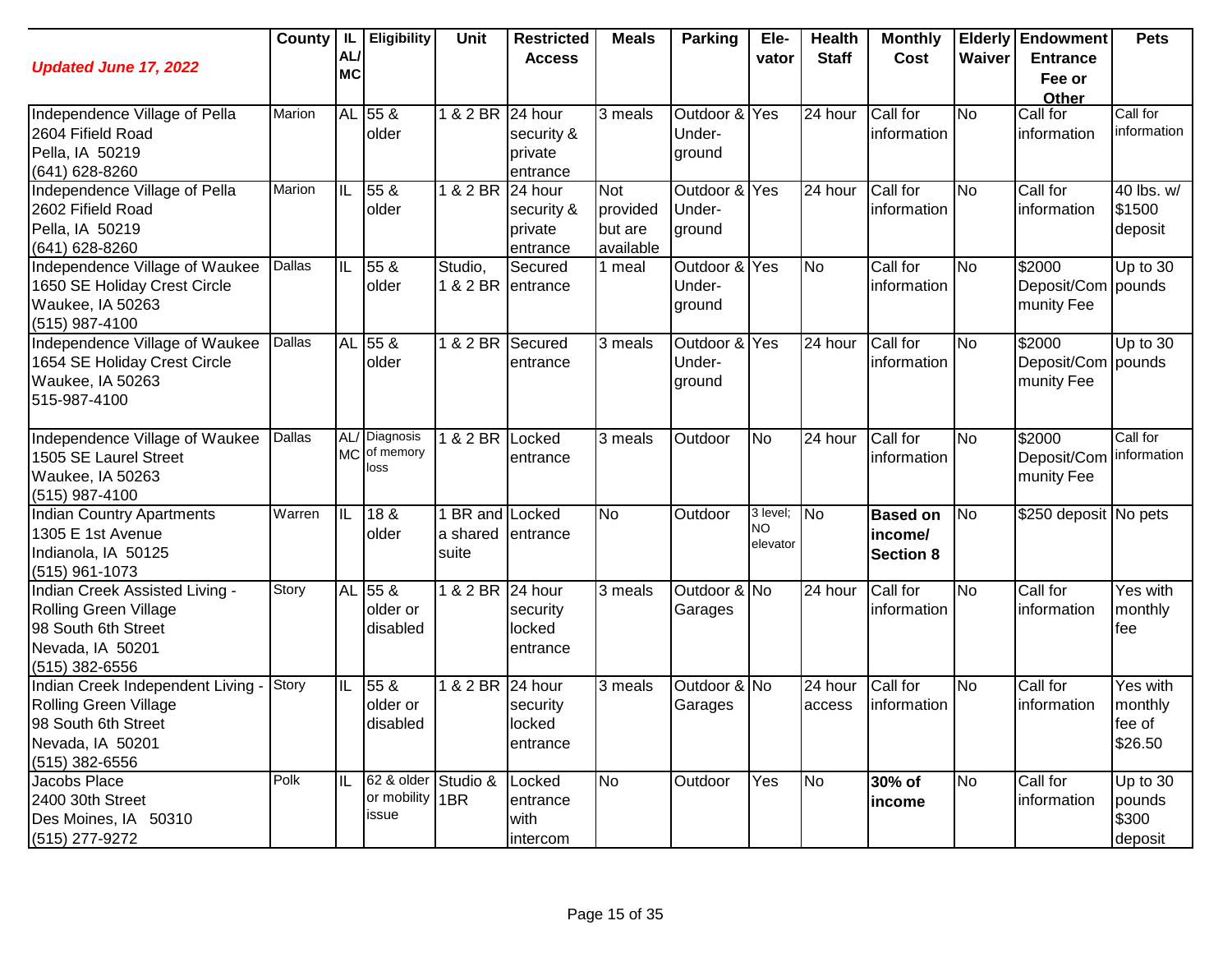| <b>Updated June 17, 2022</b>                                                                    | County | IL.<br>AL/<br><b>MC</b> | <b>Eligibility</b>                              | Unit              | <b>Restricted</b><br><b>Access</b>        | <b>Meals</b>               | <b>Parking</b>           | Ele-<br>vator              | <b>Health</b><br><b>Staff</b> | <b>Monthly</b><br>Cost  | Waiver         | <b>Elderly Endowment</b><br><b>Entrance</b><br>Fee or<br>Other | <b>Pets</b>                                       |
|-------------------------------------------------------------------------------------------------|--------|-------------------------|-------------------------------------------------|-------------------|-------------------------------------------|----------------------------|--------------------------|----------------------------|-------------------------------|-------------------------|----------------|----------------------------------------------------------------|---------------------------------------------------|
| Kennybrook Village<br>200 SW Brookside Drive<br>Grimes, IA 50111<br>$(515)$ 369-3900            | Polk   | IL                      | 55 &<br>older                                   | Studio,           | Locked<br>1 & 2 BR entrance               | 2 meal                     | Outdoor & Yes<br>Garages |                            | <b>No</b>                     | Call for<br>information | <b>No</b>      | Security<br>deposit<br>\$2500                                  | Up to $25$<br>pounds<br>\$500<br>deposit          |
| Kennybrook Village<br>200 SW Brookside Drive<br>Grimes, IA 50111<br>$(515)369-3900$             | Polk   |                         | AL 55 &<br>older                                | 1 & 2 BR Locked   | after 7pm                                 | $\overline{3}$ meals       | Outdoor                  | Yes                        | Yes                           | Call for<br>information | <b>No</b>      | Security<br>deposit<br>\$2500                                  | Up to 25<br>pounds<br>\$500<br>deposit            |
| Kennybrook Village -<br>Maggie's Place<br>230 SW Brookside Drive<br>Grimes, IA 50111            | Polk   |                         | MC Diagnosis<br>of memory<br>loss               | 1 BR              | Secured<br>entrance                       | 3 meals<br>and<br>snacks   | Outdoor                  | <b>No</b><br>On 1<br>floor | Yes                           | Call for<br>information | N <sub>o</sub> | Security<br>deposit<br>\$2500                                  | <b>No</b>                                         |
| <b>Keystone Apartments</b><br>3115 Roy Key Avenue<br>Ames, IA 50010<br>(515) 975-3062           | Story  | IIL                     | 62 & older<br>or mobility<br>issue              | 1 BR              | Locked<br>entrance<br>with<br>intercom    | <b>No</b>                  | Outdoor                  | Yes                        | <b>No</b>                     | 30% of<br>income        | <b>No</b>      | Deposit<br>equal to one<br>month rent                          | 1 pet with<br>\$300 dep or<br>service<br>animal   |
| Ligutti Towers<br>555 5th Avenue<br>Des Moines, IA 50309<br>(515) 282-2770                      | Polk   | IL                      | 62 & older<br>or<br>accessible<br>unit needed   | Studio,<br>& 1 BR | 24 hour<br>security<br>locked<br>entrance | <b>No</b>                  | City<br>Garage           | Yes                        | No                            | 30% of<br>income        | <b>No</b>      | Deposit of<br>one month's<br>rent                              | Up to $20$<br>pounds                              |
| Linden Apartments<br>1111 Parkway Drive<br>Boone, IA 50036<br>(515) 432-2340                    | Story  | IL                      | 55 &<br>older                                   | Studio &<br>1 BR  | Locked<br>entrance                        | <b>No</b>                  | Outdoor                  | Yes                        | No                            | Call for<br>information | No             | Call for<br>information                                        | <b>No</b>                                         |
| Linden Place Apartments<br>1105 E 12th Street S<br>Newton, IA 50208<br>(641) 792-3018           | Jasper | $\overline{\mathbb{L}}$ | 62 & older 1, 3, & 4<br>or mobility BR<br>issue |                   | Secured<br>entrance                       | <b>No</b>                  | Outdoor                  | Yes                        | No                            | 30% of<br>income        | No             | Call for<br>information                                        | One pet Up<br>to 20<br>pounds<br>\$300<br>deposit |
| Logan Park Apartments<br>1731 Cleveland Avenue<br>Des Moines, IA 50316<br>(515) 262-3472        | Polk   | IL                      | $62+$ or<br>disabled-<br>accessible             | <b>BR</b>         | Controlled<br>access w/<br>intercom       | <b>No</b>                  | Outdoor                  | Yes                        | No                            | 30% of<br>income        | <b>No</b>      | <b>Utilities</b><br>included                                   | Uo to 20<br>pounds<br>\$200<br>deposit            |
| <b>Luther Park Apartments</b><br>2824 E 16th Street<br>Des Moines, IA 50316<br>$(515)$ 262-1153 | Polk   | IL                      | 62 &<br>older                                   | 1 & 2 BR Locked   | entrance<br>with<br>intercom              | 1 meal                     | Outdoor                  | Yes                        | No                            | <b>Section 8</b>        | No             | Call for<br>information                                        | Up to 30<br>pounds                                |
| Lynnville Senior Housing<br>604 East Street<br>Lynnville, IA 50153<br>(641) 780-8921            | Jasper | IIL                     | 55 & older<br>lor<br>disabled                   | 1 BR              | Locked<br>entrance                        | <b>No</b><br>Page 16 of 35 | Off street No            |                            | <b>No</b>                     | Call for<br>information | <b>No</b>      | Deposit<br>equal to one<br>month rent                          | No dogs.<br>Cat<br>negotiable                     |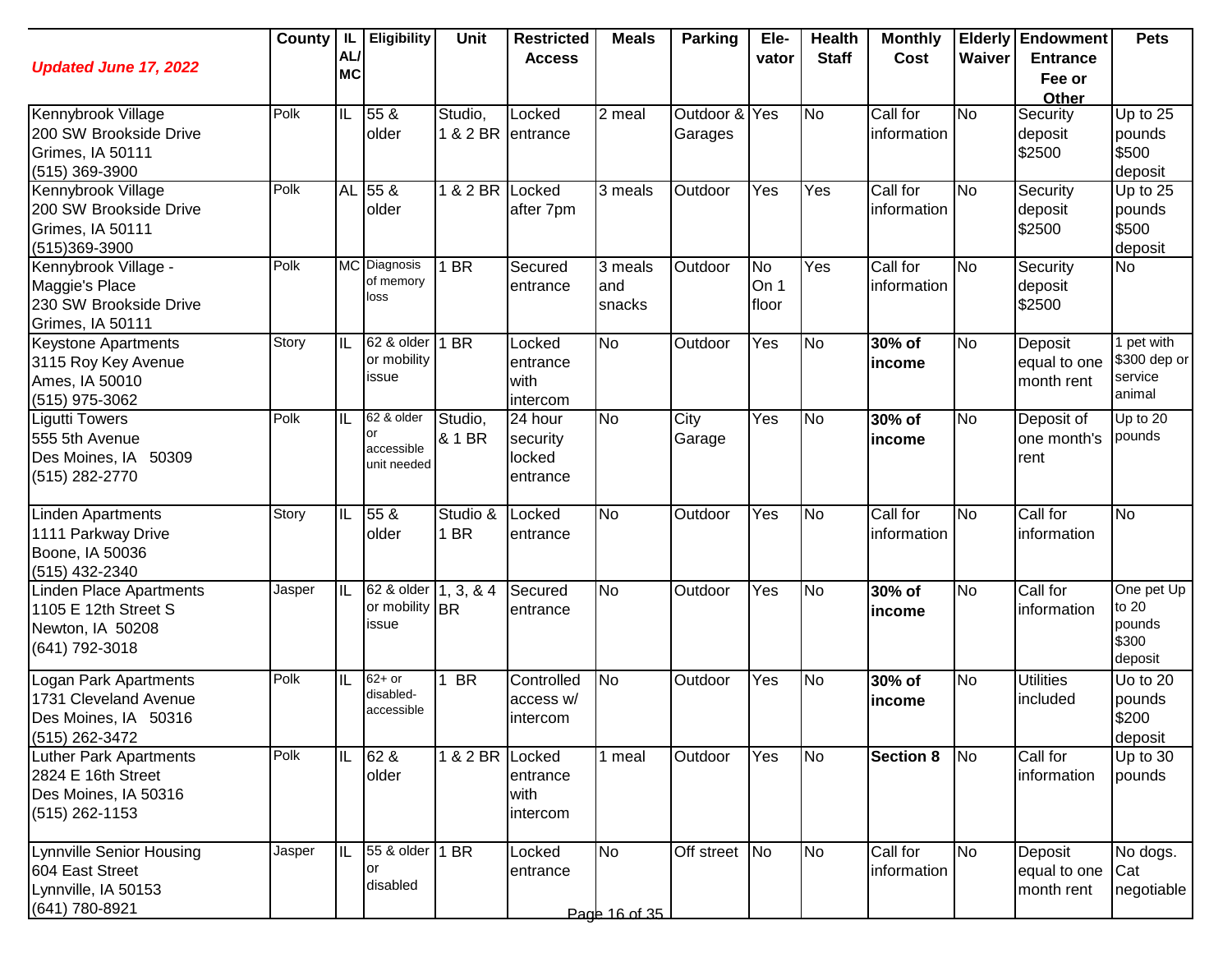| <b>Updated June 17, 2022</b>                                                                                              |            | AL/<br><b>MC</b> | County   IL   Eligibility             | <b>Unit</b>          | <b>Restricted</b><br><b>Access</b> | <b>Meals</b>                                      | Parking                           | Ele-<br>vator                 | <b>Health</b><br><b>Staff</b> | <b>Monthly</b><br>Cost                         | Waiver                               | <b>Elderly Endowment</b><br><b>Entrance</b><br>Fee or<br>Other | <b>Pets</b>                                           |
|---------------------------------------------------------------------------------------------------------------------------|------------|------------------|---------------------------------------|----------------------|------------------------------------|---------------------------------------------------|-----------------------------------|-------------------------------|-------------------------------|------------------------------------------------|--------------------------------------|----------------------------------------------------------------|-------------------------------------------------------|
| <b>Madison Gardens</b><br>209 W Jefferson Street<br>Winterset, IA 50273<br>(515) 462-5087                                 | Madison    |                  | AL/ Diagnosis<br>MC of memory<br>loss | 4 Plexes             | Secured<br>entrance                | 3 meals                                           | Outdoor & Yes<br>Under-<br>ground |                               | 24 hour                       | Call for<br>information   informa- information | Call for<br>tion                     | Call for                                                       | $\overline{N}$                                        |
| <b>Madison Heights Apartments</b><br>2000 West Madison Street<br>Knoxville, IA 50138<br>(641) 842-2601                    | Marion     | ℼ                | 18 & older                            | 1, 2, 3<br><b>BR</b> | Secured<br>entrances               | <b>No</b>                                         | Garages<br>available              | $No - 3 No$<br>story<br>bldg. |                               | <b>Based on</b><br>income                      | No                                   | \$250 deposit 2 allowed.                                       | \$250<br>deposit<br>each pet +<br>\$20 rent           |
| <b>Madison Manor</b><br>575 NW 6th Avenue<br>Earlham, IA 50072<br>$(515)$ 468-5052                                        | Madison IL |                  | 62 & older<br>or<br>disabled          | 1 & 2 BR             | <b>None</b>                        | <b>No</b>                                         | Outdoor                           | <b>No</b>                     | N <sub>o</sub>                | <b>Based on</b><br>income/<br><b>Section 8</b> | N <sub>o</sub>                       | \$350 security<br>deposit                                      | \$350<br>deposit;<br>service<br>animals no<br>deposit |
| <b>Madison Square</b><br>209 W Jefferson Street<br>Winterset, IA 50273<br>$(515)$ 462-5087                                | Madison    |                  | AL 65 &<br>older                      | 1 & 2 BR             | Locked<br>entrance                 | 3 meals                                           | Outdoor & Yes<br>Under-<br>ground |                               | 24 hour                       | Call for<br>information                        | Yes-<br>Call for<br>informa-<br>tion | Call for<br>information                                        | Up to 20<br>pounds<br>\$500<br>deposit                |
| <b>Madison Square</b><br>209 W Jefferson Street<br>Winterset, IA 50273<br>$(515)$ 462-5087                                | Madison    |                  | $AL/65$ &<br>MC older                 | 1 & 2 BR             | Locked<br>entrance                 | 3 meals                                           | Outdoor &<br>Under-<br>ground     | Yes                           | 24 hour                       | Call for<br>information                        | Yes-<br>Call for<br>informa-<br>tion | Call for<br>information                                        | Up to 20<br>pounds<br>\$500<br>deposit                |
| Martina Place (Part of Bishop<br>Drumm Retirement Center)<br>5815 Winwood Drive<br>Johnston, IA 50131<br>(515) 251-7999   | Polk       |                  | AL 55 &<br>older                      | 1 & 2 BR<br>Suites   | Locked<br>entrance<br>after hours  | 3 meals                                           | Outdoor                           | Yes                           | $\overline{24}$ hour          | Call for<br>information                        | Yes                                  | Call for<br>information                                        | Pets may<br>visit                                     |
| <b>Maxwell Senior Housing</b><br>701 5th Street<br>Maxwell, IA 50161<br>(515) 295-2927                                    | Story      | IL               | 62 &<br>older or<br>disabled          | 1 & 2 BR None        |                                    | <b>No</b>                                         | Outdoor                           | No                            | N <sub>o</sub>                | <b>Based on</b><br><b>lincome</b>              | <b>No</b>                            | \$327-371<br>deposit                                           | Up to 20<br>pounds-<br>one pet<br>only                |
| McAuley Terrace (Part of Bishop<br>Drumm Retirement Center)<br>5921 Winwood Drive<br>Johnston, IA 50131<br>(515) 270-6640 | Polk       | IIL              | $55 +$                                | Studios,             | Locked<br>& 2 BR entrance          | 1 meal<br>Option to<br>purchase<br>extra<br>meals | Garages                           | Yes                           | Yes                           | Call for<br>information                        | <b>No</b>                            | \$2,500<br>Community<br>Fee                                    | Cats/dogs<br>with \$1,000<br>Non-ref<br>deposit       |
| <b>Meadow Glen Terrace</b><br>710 S Jefferson Way<br>Indianola, IA 50125<br>$(515)$ 962-2553                              | Warren     | IIL.             | $55\ \&$<br>older                     | 1 & 2 BR Locked      | after hours                        | Noon<br>meal<br>available                         | Outdoor & Yes<br>Garages          |                               | No                            | Market<br>rates                                | <b>No</b>                            | Call for<br>information                                        | \$500<br>deposit<br>and<br>monthly<br>fee             |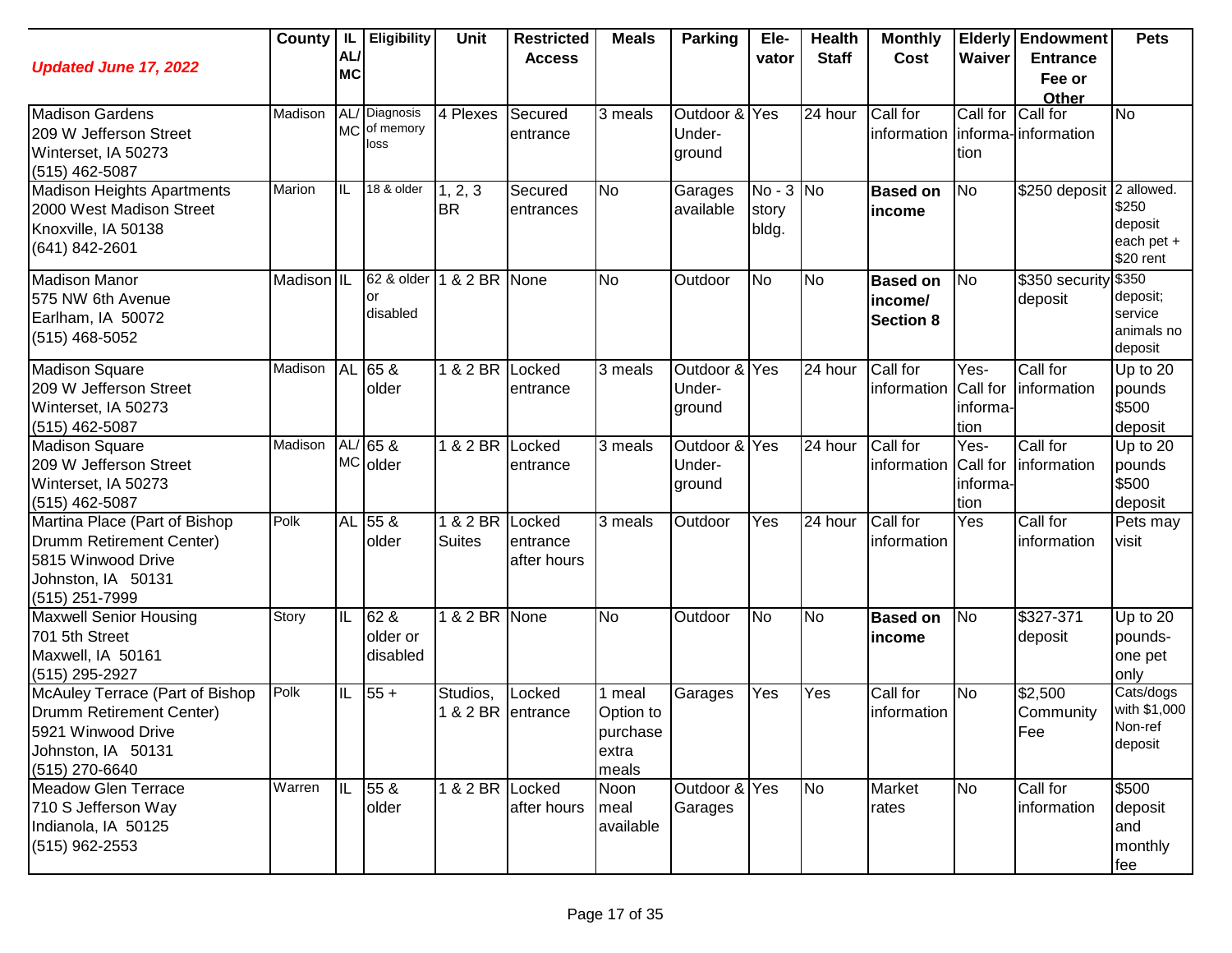| <b>Updated June 17, 2022</b>                                                                         |       | AL/<br><b>MC</b>        | County   IL   Eligibility | Unit                          | <b>Restricted</b><br><b>Access</b> | <b>Meals</b> | <b>Parking</b>                                | Ele-<br>vator | <b>Health</b><br><b>Staff</b> | <b>Monthly</b><br>Cost                         | Waiver         | <b>Elderly Endowment</b><br><b>Entrance</b><br>Fee or<br>Other | <b>Pets</b>                                                           |
|------------------------------------------------------------------------------------------------------|-------|-------------------------|---------------------------|-------------------------------|------------------------------------|--------------|-----------------------------------------------|---------------|-------------------------------|------------------------------------------------|----------------|----------------------------------------------------------------|-----------------------------------------------------------------------|
| Meadowview of Johnston<br>5555 Pioneer Parkway<br>Johnston, IA 50131<br>(515) 534-0300               | Polk  | $\overline{\mathbb{L}}$ | 55 &<br>older             | $182 +$<br>more               | Locked<br>entrances                | <b>No</b>    | Heated<br>under-<br>ground \$50<br>or surface | <b>No</b>     | <b>No</b>                     | Call for<br>information                        | <b>No</b>      | \$1,500<br>community<br>fee                                    | \$500 non-<br>refundable<br>deposit;<br>cats/dogs<br>under 20<br>lbs. |
| Meadowview of Johnston<br>5555 Pioneer Parkway<br>Johnston, IA 50131<br>(515) 534-0300               | Polk  |                         | AL 55 &<br>older          | $182 +$<br>more               | Locked<br>entrances                | Yes          | Heated<br>under-<br>ground \$50<br>or surface |               | 24 hour                       | Call for<br>information                        | N <sub>o</sub> | \$1,500<br>community<br>fee                                    | \$500 non-<br>refundable<br>deposit;<br>cats/dogs<br>under 20<br>lbs. |
| Meadowview of Johnston<br>5555 Pioneer Parkway<br>Johnston, IA 50131<br>(515) 534-0300               | Polk  |                         | $AL/55$ &<br>MC older     | Studio,<br>1 BR               | Secured                            | Yes          | Heated<br>under-<br>ground \$50<br>or surface |               | 24 hour                       | Call for<br>information                        | No             | \$1,500<br>community<br>fee                                    | \$500 non-<br>refundable<br>deposit;<br>cats/dogs<br>under 20<br>lbs. |
| <b>Meadow Vista Senior Villas</b><br>1806 28th Avenue SW<br>Altoona, IA 50009<br>$(515)$ 967-6878    | Polk  | IL                      | 55 &<br>older             | 1 & 2 BR                      | Private<br>entrance                | <b>No</b>    | Attached<br>garage                            | <b>No</b>     | <b>No</b>                     | <b>Based on</b><br>income                      | No             | Long wait<br>list                                              | Yes                                                                   |
| <b>Meredith Senior Apartments</b><br>3716 Indianola Avenue<br>Des Moines, IA 50320<br>(515) 223-0029 | Polk  | IL                      | 55 &<br>older             | 1 BR                          | Locked<br>entrance                 | <b>No</b>    | Outdoor                                       | <b>No</b>     | <b>No</b>                     | <b>Based on</b><br>income/<br><b>Section 8</b> | No             | Deposit 1/2<br>month's rent                                    | Call for<br>information                                               |
| Midtown Village<br>227 Harrison Street<br>Boone, IA 50036<br>(515) 432-3901                          | Boone | IL                      | 55 &<br>older             | 1 BR                          | Private<br>entrance                | <b>No</b>    | Off street                                    | <b>No</b>     | No                            | <b>Section 8</b>                               | No             | Call for<br>information                                        | Up to 20<br>pounds<br>\$200<br>deposit                                |
| Mill Pond<br>1201 SE Mill Pond Court<br>Ankeny, Iowa 50021<br>(515) 964-2273                         | Polk  |                         | $AL/55$ &<br>MC older     | Studios,<br>1 BR              | Secured<br>entrance                | 3 meals      | Visitor<br>parking                            | Yes           | 24 hour                       | Call for<br>information                        | No             | \$2,000<br>deposit                                             | <b>No</b>                                                             |
| Mill Pond<br>1201 SE Mill Pond Court<br>Ankeny, Iowa 50021<br>(515) 964-2273                         | Polk  |                         | AL 55 &<br>older          | Studios,<br>1 & 2 BR entrance | Secured                            | 2 meals      | Outdoor & Yes<br>Garages                      |               | 24 hour Call for              | information                                    | No             | $\sqrt{$2,000}$<br>deposit                                     | No                                                                    |
| Mill Pond<br>1201 SE Mill Pond Court<br>Ankeny, Iowa 50021<br>(515) 964-2273                         | Polk  | IL                      | $55\ \&$<br>older         | 1 & 2 BR Secured              | entrance                           | <b>No</b>    | Outdoor & Yes<br>Garages                      |               | No                            | Call for<br>information                        | <b>No</b>      | \$2,000<br>deposit                                             | Up to 20<br>pounds                                                    |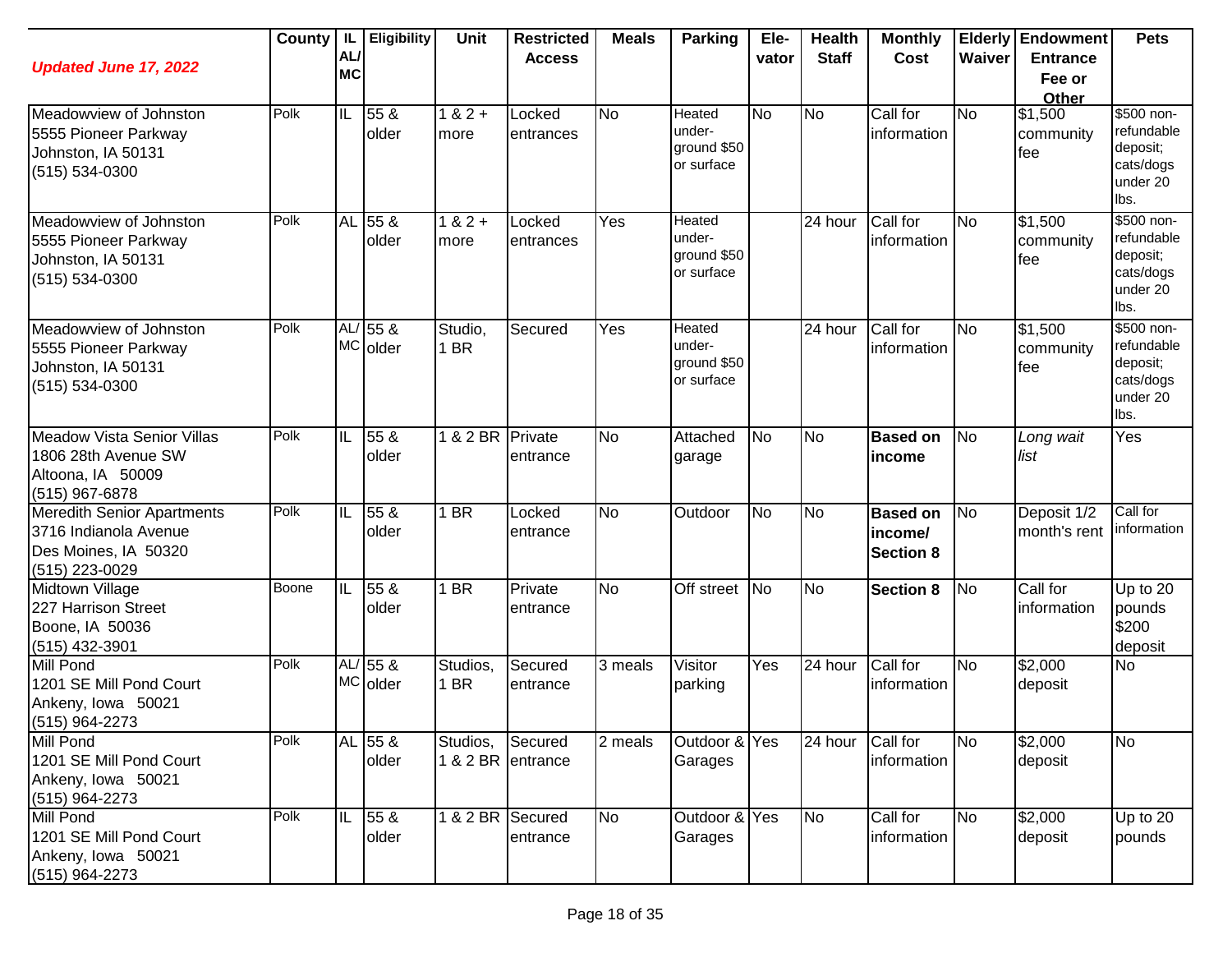| <b>Updated June 17, 2022</b>                                                                                | <b>County</b> | IL<br>AL/<br><b>MC</b> | <b>Eligibility</b>           | Unit                   | <b>Restricted</b><br><b>Access</b> | <b>Meals</b>         | <b>Parking</b>           | Ele-<br>vator    | <b>Health</b><br><b>Staff</b> | <b>Monthly</b><br>Cost                         | Waiver    | <b>Elderly Endowment</b><br><b>Entrance</b><br>Fee or<br>Other | <b>Pets</b>                             |
|-------------------------------------------------------------------------------------------------------------|---------------|------------------------|------------------------------|------------------------|------------------------------------|----------------------|--------------------------|------------------|-------------------------------|------------------------------------------------|-----------|----------------------------------------------------------------|-----------------------------------------|
| <b>MLK Crossing Senior Apts</b><br>2455 Martin Luther King Pkwy<br>Des Moines, Iowa 50310<br>(515) 822-4750 | Polk          | IL                     | 55 &<br>older                | 1 & 2 BR               | Secured<br>entrance                | <b>No</b>            | Outdoor                  | Yes              | <b>No</b>                     | <b>Based on</b><br>income/<br><b>Section 8</b> | No        | One month<br>deposit                                           | Small pets<br>lok                       |
| MorningStar at Jordan Creek<br>525 S 60th Street<br>West Des Moines, IA 50266<br>$(515) 505 - 7155$         | <b>Dallas</b> |                        | AL 55 &<br>older             | Studio, 1<br>& 2 BR    | Locked<br>after 7 PM               | 3 meals              | Outdoor                  | Yes              | 24 hour                       | Call for<br>information                        | <b>No</b> | \$2500<br>community<br>fee                                     | Call for<br>information                 |
| MorningStar at Jordan Creek<br>525 S 60th Street<br>West Des Moines, IA 50266<br>$(515) 505 - 7155$         | Dallas        |                        | $AL/55$ &<br><b>MC</b> older | <b>Studios</b><br>1 BR | Secured<br>entrance                | 3 meals              | Outdoor                  | Yes              | 24 hour                       | Call for<br>information                        | <b>No</b> | \$2500<br>community<br>fee                                     | Call for<br>information                 |
| Nevada Park Elderly<br>833 S 13th Street<br>Nevada, IA 50201<br>(515) 290-1840                              | Story         | IL                     | 62 &<br>older                | $1$ BR                 | None                               | <b>No</b>            | Outdoor                  | <b>No</b>        | <b>No</b>                     | <b>Based on</b><br>income/<br><b>Section 8</b> | No        | Call for<br>information                                        | <b>NO</b>                               |
| <b>Newton Park Apartments</b><br>1425 North 11th Avenue NE<br>Newton, IA 50208<br>(515) 999-9160            | Jasper        | IL                     | 18 <sub>8</sub><br>older     | 1 & 2 BR None          |                                    | <b>No</b>            | Outdoor                  | No (2)<br>story) | N <sub>o</sub>                | <b>Based on</b><br>income                      | No        | \$450 deposit NO<br>due at move-<br>ın                         |                                         |
| Newton Plaza Apartments<br>901 South 13th Avenue E<br>Newton, IA 50208<br>1-800-383-5204                    | Jasper        | IL                     | 18 &<br>older                | $1,2,3$ BR             | None                               | <b>No</b>            | Outdoor                  | No               | <b>No</b>                     | <b>Based on</b><br>income/<br><b>Section 8</b> | No        | Deposit \$300 NO<br>450                                        |                                         |
| Newton Village<br>110 N 5th Avenue W<br>Newton, IA 50208<br>(641) 792-0115                                  | Jasper        |                        | AL 18 &<br>older             | 1 & 2 BR Locked        | entrance                           | 3 meals              | Outdoor & Yes<br>Garages |                  | 24 hour                       | \$500<br>deposit                               | <b>No</b> | Call for<br>information                                        | Up to 20<br>pounds<br>\$1200<br>deposit |
| Newton Village<br>110 N 5th Avenue W<br>Newton, IA 50208<br>(641) 792-0115                                  | Jasper        |                        | AL/ 62 &<br>MC older         | 1 & 2 BR               | Secured<br>unit                    | 3 meals              | Outdoor & Yes<br>Garages |                  | 24 hour                       | \$500<br>deposit                               | <b>No</b> | Call for<br>information                                        | Up to 20<br>pounds<br>\$1200<br>deposit |
| <b>Newton Village</b><br>110 N 5th Avenue W<br>Newton, IA 50208<br>(641) 792-0115                           | Jasper        | IIL                    | 62 &<br>older                | 1 & 2 BR Locked        | entrance                           | 3 meals<br>available | Outdoor & Yes<br>Garages |                  | 24 hour                       | \$500<br>deposit                               | <b>No</b> | Call for<br>information                                        | Up to 20<br>pounds<br>\$1200<br>deposit |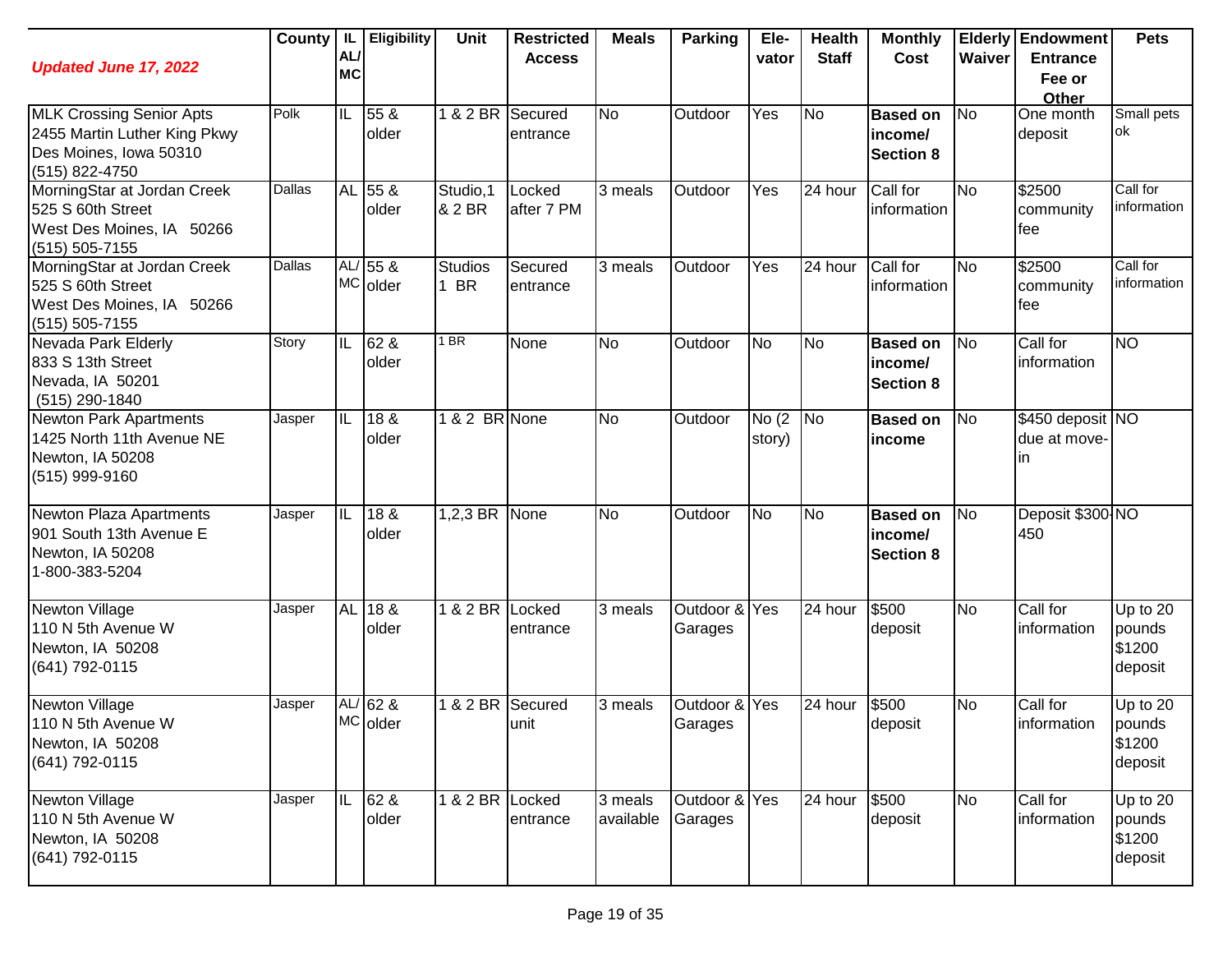| <b>Updated June 17, 2022</b>                                                                 | County | IL.<br>AL/<br><b>MC</b> | <b>Eligibility</b>        | <b>Unit</b>                  | <b>Restricted</b><br><b>Access</b> | <b>Meals</b>         | <b>Parking</b>                             | Ele-<br>vator          | <b>Health</b><br><b>Staff</b> | <b>Monthly</b><br>Cost                         | Waiver         | <b>Elderly Endowment</b><br><b>Entrance</b><br>Fee or<br>Other | <b>Pets</b>                                              |
|----------------------------------------------------------------------------------------------|--------|-------------------------|---------------------------|------------------------------|------------------------------------|----------------------|--------------------------------------------|------------------------|-------------------------------|------------------------------------------------|----------------|----------------------------------------------------------------|----------------------------------------------------------|
| Northcrest Community<br>2300 Northcrest Pkwy.<br>Ames, IA 50010<br>(515) 232-6760            | Story  | IL                      | 62& older 1 & 2 BR        | Apts or<br>Town-<br>homes    | Secured<br>entrance                | Meals<br>available   | Outdoor,<br>Garages<br>with Town-<br>homes | Yes                    | Available                     | Call for<br>information                        | <b>No</b>      | Call for<br>information -<br>endowment<br>fee                  | Service or<br>emo<br>support<br>animals                  |
| Northcrest Community<br>2300 Northcrest Pkwy.<br>Ames, IA 50010<br>(515) 232-6760            | Story  |                         | $AL/62$ &<br>MC older     | 1 & 2 BR Secured             | entrance                           | 3 Meals              | Outdoor                                    | Yes                    | 24 Hour                       | Call for<br>information                        | <b>No</b>      | Call for<br>information                                        | Service or<br>emo<br>support<br>animals                  |
| Northridge Village<br>3300 George W Carver Ave<br>Ames, Iowa 50010<br>515-232-1000           | Story  | <b>AL</b>               | 55 & over 1 & 2 BR Locked |                              | Entrance                           | $\overline{3}$ Meals | Outdoor                                    | Yes                    | Yes                           | Call for<br>information                        | <b>No</b>      | Call for<br>information                                        | Up to 50<br>pounds<br>with \$500<br>deposit              |
| Northridge Village<br>3300 George W Carver Ave<br>Ames, Iowa 50010<br>515-232-1000           | Story  | IL                      | 55 & over 1 & 2 BR        |                              | Locked<br>entrance                 | $\overline{2}$ Meals | Garages<br>& Outdoor                       | Yes                    | <b>ER</b>                     | Call for<br>pendant information                | <b>No</b>      | Call for<br>information                                        | Up to 50<br>pounds<br>with \$500<br>deposit              |
| Northridge Village<br>3300 George W Carver Ave<br>Ames, Iowa 50010<br>515-232-1000           | Story  | AL/<br><b>MC</b>        | 55 & over 1 BR            |                              | Secured                            | 3 Meals              | Outdoor                                    | Yes                    | Yes                           | Call for<br>information                        | <b>No</b>      | Call for<br>information                                        | <b>No</b>                                                |
| Norwalk Park Apartments<br>918-928 East 17th Street<br>Norwalk, Iowa 50211<br>(877) 959-6393 | Warren | IIL                     | 55 & over 1 & 2 BR        |                              | Locked<br>entrances                | <b>No</b>            | Outdoor                                    | No(2)<br>story)        | No                            | <b>Based on</b><br>income                      | <b>No</b>      | \$450 deposit No<br>at time of<br>move in                      |                                                          |
| Oak Park Plaza<br>3400 8th Street<br>Des Moines, IA 50313<br>(515) 323-8972                  | Polk   | IIL                     | 62 & over 1 & 2 BR        |                              | Locked<br>entrance                 | <b>No</b>            | Outdoor & No<br>Off street                 |                        | N <sub>o</sub>                | 30% of<br>income                               | <b>No</b>      | Call for<br>information                                        | Up to 30<br>pounds<br>\$200<br>deposit                   |
| Oakview Apartments<br>1017 Levin Drive<br>Knoxville, IA 50138<br>(641) 842-5663              | Marion | IL                      | $62+$ or<br>disabled      | 1 BR                         | Locked<br>units                    | <b>No</b>            | Surface<br>lot                             | All<br>ground<br>floor | <b>No</b>                     | 30% of<br>income                               | <b>No</b>      | 1st months<br>rent                                             | 1 cat or<br>dog < 20<br>lbs \$300<br>deposit             |
| Oakview Terrace Apartments<br>2901 Boston Avenue<br>Des Moines, IA 50310<br>$(515)$ 277-8600 | Polk   | IIL                     | 18 &<br>older             | Studio, 1, Camera<br>2, 3 BR | monitored<br>halls                 | No                   | Covered<br>parking                         | No                     | <b>No</b>                     | <b>Based on</b><br>income/<br><b>Section 8</b> | N <sub>o</sub> | \$300-600<br>deposit                                           | Cats* or<br>service<br>animal;<br>$*$ \$250 +<br>\$25/mo |
| Oakwood Terrace<br>1115 West 1st Street<br>Ankeny, IA 50023<br>(515) 965-8840 or 963-1717    | Polk   | IIL                     | 55 &<br>older             | 1 & 2 BR Locked              | entrance                           | <b>No</b>            | Outdoor & No<br>Garages                    |                        | <b>No</b>                     | Call for<br>information                        | <b>No</b>      | Call for<br>information                                        | Cats only<br>\$75<br>deposit                             |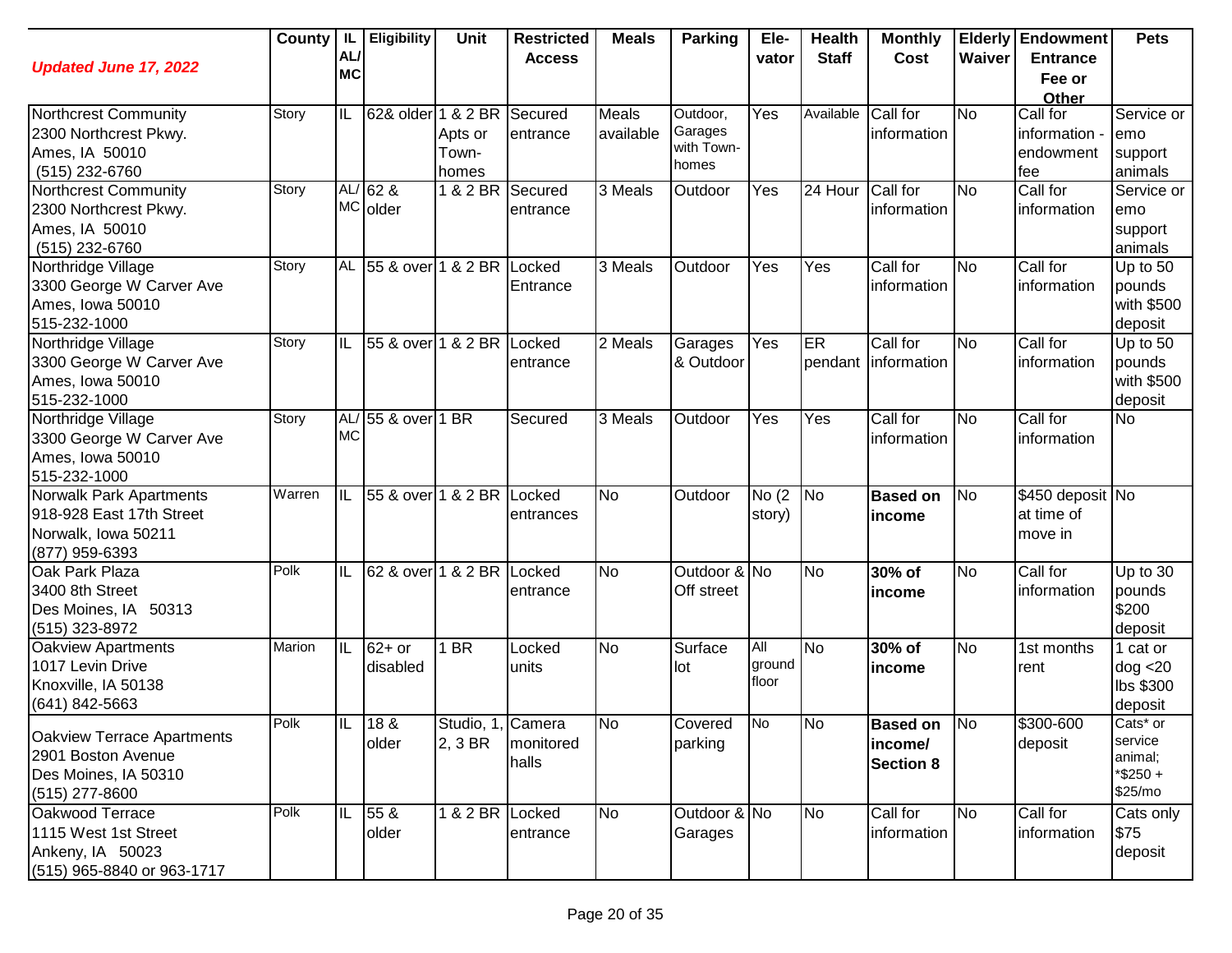| <b>Updated June 17, 2022</b>                                                                                    | County | IL.<br>AL/<br><b>MC</b> | <b>Eligibility</b>                   | <b>Unit</b>                             | <b>Restricted</b><br><b>Access</b>     | <b>Meals</b>         | <b>Parking</b>           | Ele-<br>vator | <b>Health</b><br><b>Staff</b> | <b>Monthly</b><br>Cost                         | Waiver                   | <b>Elderly Endowment</b><br><b>Entrance</b><br>Fee or<br>Other | <b>Pets</b>                                                      |
|-----------------------------------------------------------------------------------------------------------------|--------|-------------------------|--------------------------------------|-----------------------------------------|----------------------------------------|----------------------|--------------------------|---------------|-------------------------------|------------------------------------------------|--------------------------|----------------------------------------------------------------|------------------------------------------------------------------|
| Owl Creek at On With Life<br>715 SW Ankeny Road<br>Ankeny, IA 50021<br>(515) 289-9678                           | Polk   | IL                      | 55 & older<br>or<br>disabled         | 1 & 2 BR Private                        | entrance                               | 3 meals              | Outdoor                  | <b>No</b>     | <b>No</b>                     | Call for<br>information                        | <b>No</b>                | Call for<br>information                                        | No                                                               |
| Parkside East Apartments<br>3560 East Douglas Avenue<br>Des Moines, IA 50317<br>(515) 264-0055                  | Polk   | IIL                     | 18 <sub>8</sub><br>older             | 1, 2, 3<br><b>BR</b>                    | Camera<br>monitored<br>halls           | <b>No</b>            | Off street No<br>parking |               | No                            | <b>Based on</b><br>income/<br>Section 8        | N <sub>o</sub>           | \$300-600<br>deposit                                           | Cats <sup>*</sup> or<br>service<br>animal;<br>*\$250+<br>\$25/mo |
| Park View Senior Village<br>810 S 'R' Street<br>Indianola, IA 50125<br>$(515)$ 961-6533                         | Warren | IIL                     | 62 &<br>older or<br>disabled         | Studio &<br>1 BR                        | Locked<br>entrance<br>with<br>intercom | <b>No</b>            | Outdoor                  | <b>No</b>     | <b>No</b>                     | <b>Based on</b><br>income/<br><b>Section 8</b> | N <sub>o</sub>           | 1st months<br>rent                                             | Service<br>animals<br>only                                       |
| Perry Housing, Inc<br>2833 Eastern Avenue<br>Perry, IA 50220<br>$(515)$ 465-3591                                | Dallas | IL                      | 62 &<br>older or<br>disabled         | I BR                                    | Private<br>entrance                    | <b>No</b>            | Off street               | No            | <b>No</b>                     | <b>Based on</b><br>income/<br><b>Section 8</b> | No                       | Call for<br>information                                        | Up to 20<br>pounds<br>\$100<br>deposit                           |
| Perry Lutheran Homes -<br><b>Eden Acres Campus</b><br>1300 28th Street<br>Perry, IA 50220<br>(515) 465-7500     | Dallas | IL                      | 62 & older<br>or<br>disabled         | 1 & 2 BR                                | Private<br>entrance                    | <b>No</b>            | Garages                  | <b>No</b>     | Available                     | Private pay No                                 |                          | Call for<br>information                                        | 2 Dogs or<br>Cats                                                |
| Perry Lutheran Homes -<br><b>Eden Acres Campus</b><br>1300 28th Street<br>Perry, IA 50220<br>(515) 465-7500     | Dallas |                         | $AL/60$ &<br>MC older or<br>disabled | Studio, 1<br>2 BR &<br>Semi-<br>Private | <b>Yes</b>                             | Yes                  | Outdoor                  | Yes           | 24 hour                       | Call for<br>information                        | Yes                      | Call for<br>information                                        | 2 small -<br>owner<br>must do<br>care                            |
| Perry Lutheran Homes -<br><b>Spring Valley Campus</b><br>501 12th Street<br>Perry, IA 50220<br>$(515)$ 465-7500 | Dallas |                         | AL 60 &<br>older or<br>disabled      | $1-2$ BR<br>cottage<br>or 2 BR<br>apt   | Secured<br>entrance                    | 3 meals<br>available | Indoor                   | Yes           | 24 hour                       | Call for<br>information                        | <b>No</b>                | Call for<br>information                                        | 2 small -<br>owner must<br>do care                               |
| Perry Lutheran Homes -<br><b>Spring Valley Campus</b><br>501 12th Street<br>Perry, IA 50220<br>$(515)$ 465-7500 | Dallas | IIL                     | 60 & older 1-2 BR<br>or<br>disabled  |                                         | Secured<br>entrance                    | 3 meals<br>available | Indoor                   | Yes           | 24 hour Call for              | information                                    | N <sub>o</sub>           | Call for<br>information                                        | 2 small -<br>owner must<br>do care                               |
| <b>Pine Acres Assisted Living</b><br>1499 Office Park Road<br>West Des Moines, IA 50265<br>(515) 223-1224       | Polk   |                         | AL 55 & older<br>or<br>disabled      | Studio &<br>1 BR<br><b>Suites</b>       | Locked<br>entrance<br>after hours      | 3 meals              | Outdoor                  | <b>No</b>     | 24 hour                       | Call for<br>information Call for               | Yes-<br>informa-<br>tion | None                                                           | No, but<br>pets may<br>visit                                     |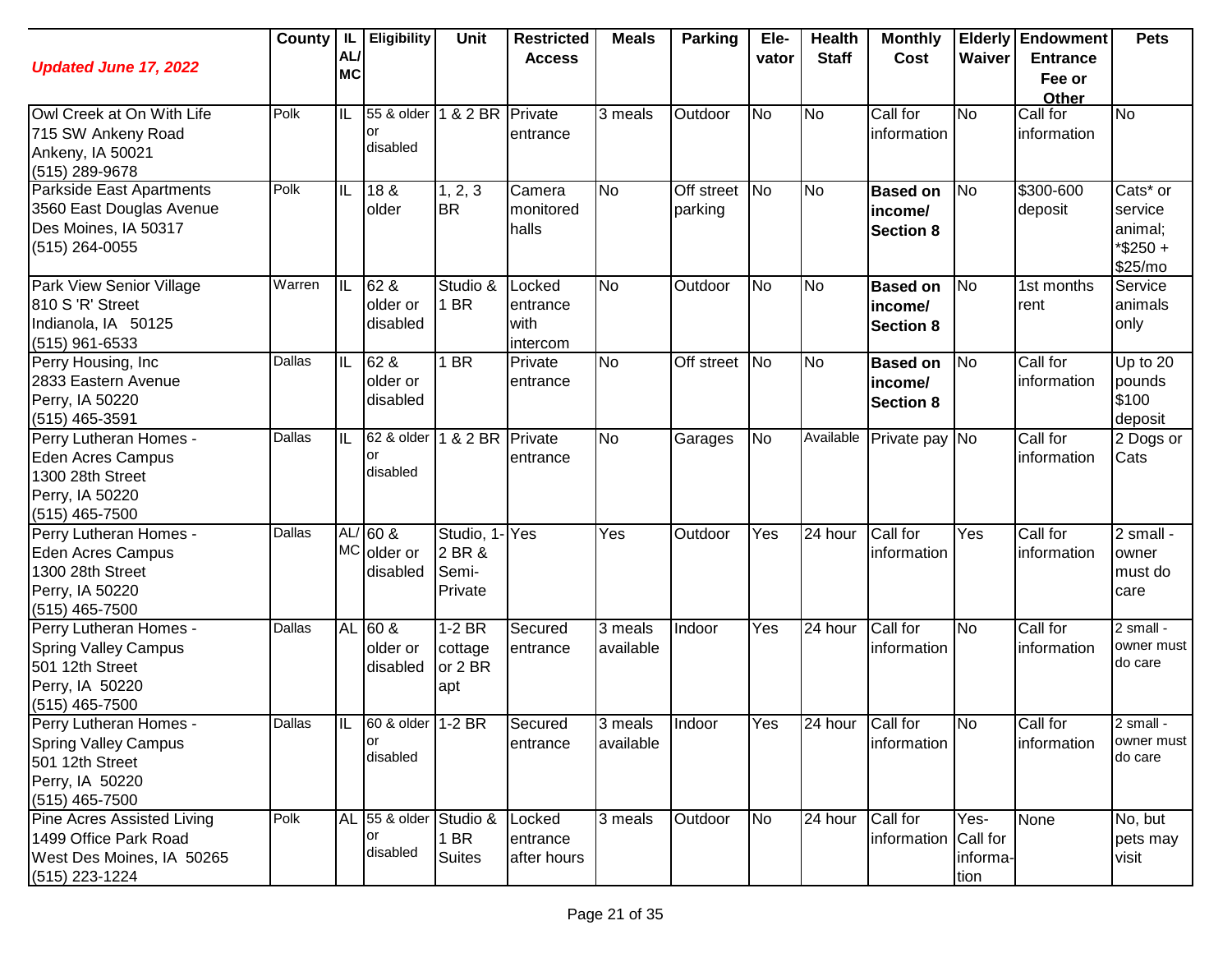| <b>Updated June 17, 2022</b>                                                                          | County | <b>IL</b><br>AL<br><b>MC</b> | <b>Eligibility</b>           | <b>Unit</b>                   | <b>Restricted</b><br><b>Access</b>     | <b>Meals</b>   | <b>Parking</b>           | Ele-<br>vator                 | <b>Health</b><br><b>Staff</b> | <b>Monthly</b><br>Cost                         | Waiver                   | <b>Elderly Endowment</b><br><b>Entrance</b><br>Fee or<br>Other | <b>Pets</b>                                                  |
|-------------------------------------------------------------------------------------------------------|--------|------------------------------|------------------------------|-------------------------------|----------------------------------------|----------------|--------------------------|-------------------------------|-------------------------------|------------------------------------------------|--------------------------|----------------------------------------------------------------|--------------------------------------------------------------|
| <b>Pinnacle Apartments</b><br>316 2nd Street<br>Boone, IA 50036<br>$(515)$ 432-1160                   | Boone  | ΙL                           | Any age                      | Studio,<br>1BR, 2BR,<br>3BR   | Locked                                 | <b>No</b>      | Outdoor                  | $No - 3 No$<br>story<br>bldg. |                               | <b>Based on</b><br>income/<br><b>Section 8</b> | <b>No</b>                | Deposit = $to$<br>rent                                         | \$250 or<br>serv/emo<br>support;<br>licensed                 |
| <b>Plymouth Place</b><br>4111 Ingersoll Avenue<br>Des Moines, IA 50312<br>(515) 274-0438              | Polk   | ΙL                           | 62 & older                   | Studio,<br>1 BR<br>accessible | Locked<br>entrance with<br>intercom    | N <sub>o</sub> | Some<br>covered<br>areas | Yes                           | N <sub>o</sub>                | <b>Based on</b><br>income/<br><b>Section 8</b> | No                       | Call for<br>information<br>Utilities paid                      | 1 pet<br>under 20#<br>\$250 dep                              |
| <b>Prairie City Park Apartments</b><br>601 S Main Street<br>Prairie City, IA 50228<br>(712) 580-5360  | Jasper | IL                           | 62 &<br>older                | 1 & 2 BR None                 |                                        | <b>No</b>      | Outdoor                  | No-<br>one<br>level           | N <sub>o</sub>                | <b>Based on</b><br>income                      | <b>No</b>                | Call for<br>information                                        | To 20 lbs<br>\$350<br>deposit.<br>Service<br>animals \$0     |
| <b>Prairie Hills Assisted Living</b><br>5815 SE 27th Street<br>Des Moines, IA 50320<br>(515) 256-9143 | Polk   | <b>AL</b>                    | 62 & older<br>or<br>disabled | Studio,<br>1 & 2 BR entrance  | Locked<br>after hours                  | 3 meals        | Outdoor & No<br>Garages  |                               | 24 hour                       | Call for<br>information                        | Call for \$2,500<br>tion | informa-Community<br>Fee                                       | Yes                                                          |
| Prairie Hills Assisted Living<br>5815 SE 27th Street<br>Des Moines, IA 50320<br>(515) 256-9143        | Polk   |                              | $AL/60$ &<br>MC older        | Studio,<br>1 & 2 BR entrance  | Secured                                | 3 meals        | Outdoor & No<br>Garages  |                               | 24 hour                       | Call for<br>information                        | Call for<br>tion         | \$2,500<br>informa-Community<br><b>Fee</b>                     | Yes                                                          |
| <b>Prairie Rose Senior Apartments</b><br>2010 W 4th Avenue<br>Indianola, IA 50125<br>(515) 962-2132   | Warren | ΠL                           | 62 & older<br>or disabled    | $1$ BR                        | Locked<br>entrance<br>with<br>intercom | <b>No</b>      | Outdoor                  | Yes                           | <b>No</b>                     | 30% of<br>income                               | <b>No</b>                | <b>Usually 1st</b><br>months rent -<br>call for<br>information | 1 pet up to<br>25 lbs \$300<br>deposit;<br>service<br>animal |
| Prairie Village of Adel<br>600 South 12th Street<br>Adel, IA 50003<br>(515) 987-0313                  | Dallas | ΙL                           | 62 & older<br>or disabled    | 1 BR                          | None                                   | <b>No</b>      | Outdoor                  | No                            | <b>No</b>                     | <b>Based on</b><br>income/<br><b>Section 8</b> | No                       | Call for<br>information                                        | Up to 25<br>pounds                                           |
| Prairie Vista Village<br>2785 1st Avenue South<br>Altoona, IA 50009<br>515-967-8700                   | Polk   | IL                           | 62 &<br>older                | 1 & 2 BR Locked               | after hours                            | 2 meals        | Outdoor & Yes<br>Garages |                               | <b>No</b>                     | Call for<br>information                        | <b>No</b>                | Deposit of<br>one month's \$500<br>rent                        | Deposit of                                                   |
| Prairie Vista Village<br>2785 1st Avenue South<br>Altoona, IA 50009<br>515-967-8700                   | Polk   |                              | AL 55 & over 1 & 2 BR Locked |                               | after hours                            | 3 meals        | Outdoor                  | Yes                           | 24 hour                       | Call for<br>information                        | No                       | Call for<br>information                                        | Deposit of<br>\$500                                          |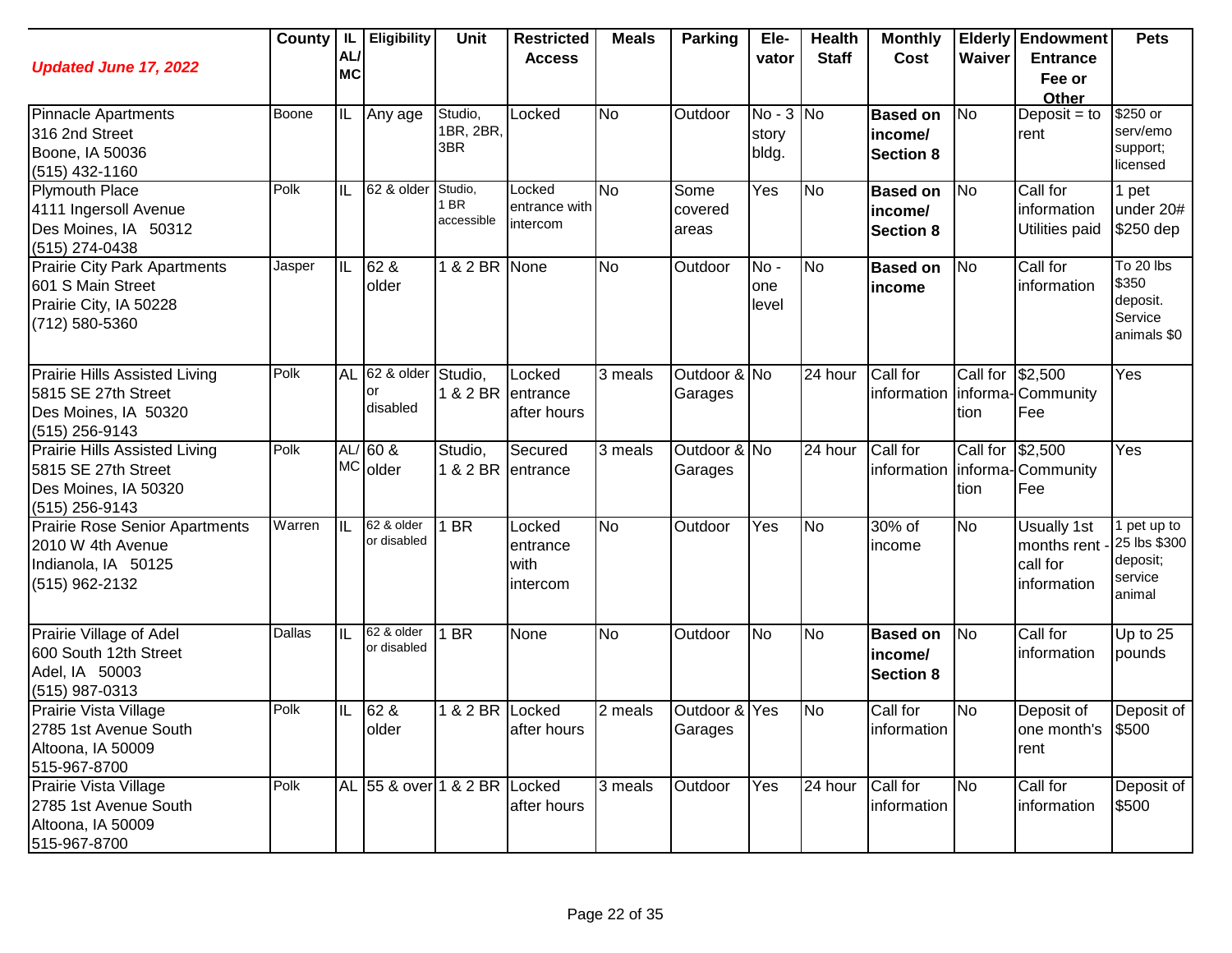| <b>Updated June 17, 2022</b>                                                                                                     |        | AL/<br><b>MC</b> | County   IL   Eligibility  | Unit                                | <b>Restricted</b><br><b>Access</b>         | <b>Meals</b>         | <b>Parking</b>          | Ele-<br>vator                         | <b>Health</b><br><b>Staff</b> | <b>Monthly</b><br>Cost                | Waiver                               | <b>Elderly Endowment</b><br><b>Entrance</b><br>Fee or<br>Other | <b>Pets</b>                               |
|----------------------------------------------------------------------------------------------------------------------------------|--------|------------------|----------------------------|-------------------------------------|--------------------------------------------|----------------------|-------------------------|---------------------------------------|-------------------------------|---------------------------------------|--------------------------------------|----------------------------------------------------------------|-------------------------------------------|
| Ramsey Village<br>1611 27th Street<br>Des Moines, IA 50310<br>(515) 274-3612                                                     | Polk   | IL               | 55 & over 1 BR             |                                     | 24 hour<br>security<br>locked<br>entrance  | 2 meals              | Outdoor                 | Yes                                   | 24 hour                       | Call for<br>information               | No                                   | Call for<br>information                                        | <b>No</b>                                 |
| Ramsey Village<br>1611 27th Street<br>Des Moines, IA 50310<br>(515) 274-3612                                                     | Polk   |                  | AL/ 55 &<br>MC older       | 1 & 2 BR                            | 24 hour<br>security,<br>locked<br>entrance | 3 meals              | Outdoor                 | Yes                                   | 24 hour                       | Call for<br>information               | No                                   | Call for<br>information                                        | <b>No</b>                                 |
| <b>Regency Care Center</b><br>815 High Road<br>Norwalk, IA 50211<br>(515) 981-4576                                               | Warren | <b>AL</b>        | 18 & older                 | $1-2$ BR                            | Locked<br>entrance<br>after hours          | 3 meals              | Garages<br>& Outdoor    | <b>No</b>                             | 24 hour                       | Call for<br>information               | Yes-<br>Call for<br>informa-<br>tion | Call for<br>information                                        | Vet docs<br>& able to<br>care             |
| Regency Retirement Residence of Boone<br>Boone<br>1110 South Marshall Street<br>Boone, IA 50036<br>(515) 432-9463                |        | IL               | 18 &<br>older              | 1 & 2 BR                            | Secured<br>entrance                        | <b>No</b>            | Garages<br>& Outdoor    | <b>No</b>                             | <b>No</b>                     | Call for<br>information               | <b>No</b>                            | Call for<br>information                                        | <b>No</b>                                 |
| Regency Retirement Residence of Story<br>Nevada<br>418 W 4th Street<br>Nevada, IA 50201<br>(515) 382-6169                        |        | IL               | 55 &<br>older              | 1 & 2 BR<br>Condos                  | Locked<br>entrance                         | <b>No</b>            | Outdoor & No<br>Garages |                                       | <b>No</b>                     | Call for<br>information               | No                                   | Call for<br>information                                        | Case-by-<br>case                          |
| Regency V<br>3001 Regency Court<br>Ames, IA 50010<br>(515) 232-8079                                                              | Story  | IL               | 55 &<br>older              | 1 BR                                | Secured<br>entrance                        | <b>No</b>            | Outdoor                 | Yes                                   | No                            | 30% of<br>income/<br><b>Section 8</b> | No                                   | Deposit of<br>one month's<br>rent                              | Up to $20$<br>pounds<br>\$300<br>deposit  |
| <b>River Hills Apartments II</b><br>916 East 6th Street<br>Des Moines, IA 50316<br>(515) 288-2159                                | Polk   | IIL              | $18 +$                     | 1-2-3 BR Locked<br>Apts &<br>Twnhms | entrance                                   | <b>No</b>            | Outdoor                 | <b>No</b><br>(apts<br>are 3<br>story) | <b>No</b>                     | 30% of<br>income                      | No                                   | Call for<br>information                                        | <b>NO</b>                                 |
| <b>Rock Creek Senior Living</b><br>(formerly Journey Senior Living)<br>3602 NW 5th St.<br>Ankeny, IA 50023<br>(515) 850-1718     | Polk   | MC or            | AL/ 62 & older<br>disabled | Studio &<br>1 BR                    | Locked<br>entrance                         | $\overline{3}$ meals | Outdoor                 | Yes                                   | 24 hour                       | Call for<br>information               | No                                   | $\sqrt{$1500}$<br>Community<br>Fee                             | 2 allowed<br>\$400 dep<br>able to<br>care |
| <b>Rock Creek Senior Living</b><br>(formerly Journey Senior Living)<br>3602 NW 5th St.<br>Ankeny, IA 50023<br>$(515) 850 - 1718$ | Polk   |                  | AL 18 &<br>older           | Studio                              | Locked<br>entrance                         | 3 meals              | Outdoor                 | Yes                                   | 24 hour                       | Call for<br>information               | <b>No</b>                            | \$1500<br>Community<br>Fee                                     | 2 allowed<br>\$400 dep<br>able to<br>care |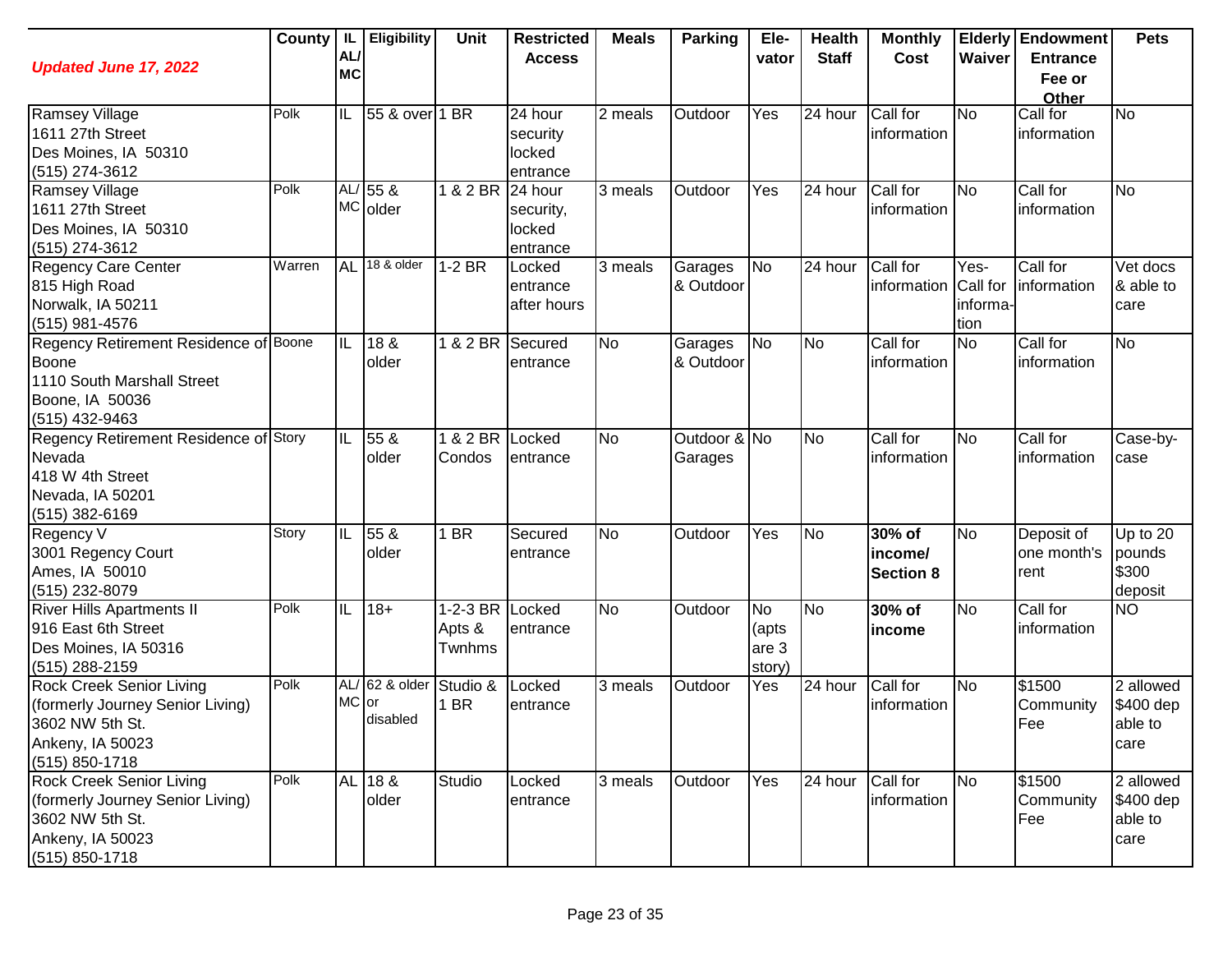| <b>Updated June 17, 2022</b>                                                                                                 | County | IL I<br>AL/<br><b>MC</b> | <b>Eligibility</b>              | Unit                         | <b>Restricted</b><br><b>Access</b> | <b>Meals</b>      | <b>Parking</b>              | Ele-<br>vator    | <b>Health</b><br><b>Staff</b> | <b>Monthly</b><br>Cost                         | Waiver                               | <b>Elderly Endowment</b><br><b>Entrance</b><br>Fee or<br>Other | <b>Pets</b>                               |
|------------------------------------------------------------------------------------------------------------------------------|--------|--------------------------|---------------------------------|------------------------------|------------------------------------|-------------------|-----------------------------|------------------|-------------------------------|------------------------------------------------|--------------------------------------|----------------------------------------------------------------|-------------------------------------------|
| <b>Rock Creek Senior Living</b><br>(formerly Journey Senior Living)<br>3602 NW 5th St.<br>Ankeny, IA 50023<br>(515) 850-1718 | Polk   | IL                       | 18 &<br>older                   | Studio,<br>1 & 2 BR entrance | Locked                             | 3 meals           | Outdoor                     | $\overline{Yes}$ | 24 hour                       | Call for<br>information                        | <b>No</b>                            | \$1500<br>Community<br>Fee                                     | 2 allowed<br>\$400 dep<br>able to<br>care |
| Rose of Ames (The)<br>1315 Coconino Road<br>Ames, IA 50014<br>(515) 268-8828                                                 | Story  |                          | AL 55 &<br>older or<br>disabled | 1 & 2 BR 24 hour             | security<br>locked<br>entrance     | Yes               | Off street                  | Yes              | 24 hour                       | Income<br>guidelines                           | Yes-<br>Call for<br>informa-<br>tion | \$800 security<br>deposit                                      | 20 lb and<br>able to<br>care              |
| Rose of Des Moines (The)<br>1330 19th Street<br>Des Moines, IA 50314<br>(515) 244-3300                                       | Polk   | <b>AL</b>                | 55 & older<br>or<br>disabled    | 1 & 2 BR Locked              | entrance<br>with<br>intercom       | <b>No</b>         | Off street                  | Yes              | 24 hour                       | Call for<br>information Call for               | Yes-<br>informa-<br>tion             | Call for<br>information                                        | Cats or<br>dogs up to<br>25 lbs.          |
| Rose of East Des Moines (The)<br>1331 Idaho Street<br>Des Moines, IA 50316<br>$(515) 883 - 1000$                             | Polk   | <b>AL</b>                | 65 & older<br>or<br>disabled    | 1 & 2 BR                     | 24 hour<br>secured<br>entrance     | 2 meals           | Off street                  | Yes              | 24 hour                       | Call for<br>information                        | Yes-<br>Call for<br>informa-<br>tion | Call for<br>information                                        | Cats only<br>with \$300<br>deposit        |
| Rose Glen Apartments (Luther<br>Park)<br>2808 East 16th Street<br>Des Moines, IA 50316<br>(515) 262-1153                     | Polk   | IL                       | 62 &<br>older                   | 1 & 2 BR                     | Secure<br>entrance                 | <b>No</b>         | Garages<br>available        | Yes              | <b>No</b>                     | Market<br>rates                                | <b>No</b>                            | No buy-in                                                      | Pet<br>friendly                           |
| Royal View Manor<br>1101 Crocker Street<br>Des Moines, IA 50309<br>(515) 323-8950                                            | Polk   | IL                       | 18 &<br>Older                   | Efficiency,<br>1-2 BR        | Locked<br>entrance                 | <b>No</b>         | Outdoor & Yes<br>Off street |                  | No                            | 30% of<br>income                               | No                                   | Call for<br>information                                        | Pets up to<br>30 lbs.                     |
| Scotchview Elderly<br>705 John Goodhue Drive<br>Carlisle, IA 50047<br>(800) 383-5204                                         | Warren | IIL                      | $62+$ or<br>disabled            | 1 BR                         | Private<br>entrance                | <b>No</b>         | Outdoor                     | <b>No</b>        | <b>No</b>                     | <b>Based on</b><br>income/<br><b>Section 8</b> | <b>No</b>                            | \$200 deposit Yes with                                         | \$200<br>deposit                          |
| <b>Scottish Rite Park</b><br>2909 Woodland Avenue<br>Des Moines, IA 50312<br>$(515)$ 274-4614                                | Polk   | IIL                      | 55 &<br>older                   | $1-2$ BR                     | <b>IPrivate</b><br>entrance        | Available Garages |                             | Yes              | 24 hour                       | Call for<br>information                        | <b>No</b>                            | Buy-in<br>community                                            | Cats only                                 |
| <b>Scottish Rite Park</b><br>2909 Woodland Avenue<br>Des Moines, IA 50312<br>$(515)$ 274-4614                                | Polk   |                          | AL 55 &<br>older                | Studio                       | Private<br>entrance                | Yes               | Visitor lot                 | Yes              | 24 hour                       | Call for<br>information                        | <b>No</b>                            | \$7,000 at<br>move-in                                          | <b>No</b>                                 |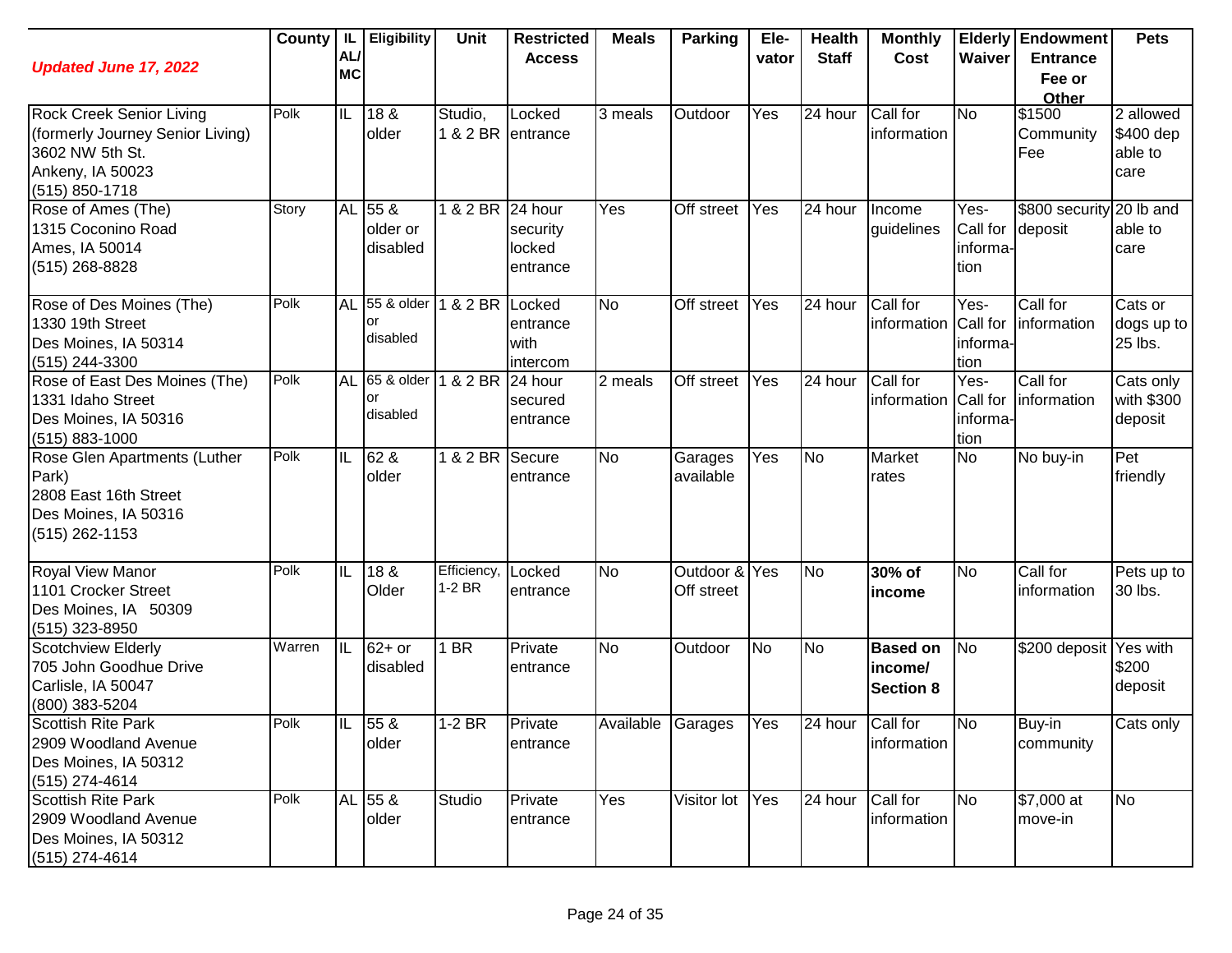| <b>Updated June 17, 2022</b>                                                                           | County | - IL<br>AL/<br><b>MC</b>                  | <b>Eligibility</b>       | <b>Unit</b>                     | <b>Restricted</b><br><b>Access</b>     | <b>Meals</b> | Parking                  | Ele-<br>vator | <b>Health</b><br><b>Staff</b> | <b>Monthly</b><br>Cost                         | Waiver    | <b>Elderly Endowment</b><br><b>Entrance</b><br>Fee or<br>Other | <b>Pets</b>                                              |
|--------------------------------------------------------------------------------------------------------|--------|-------------------------------------------|--------------------------|---------------------------------|----------------------------------------|--------------|--------------------------|---------------|-------------------------------|------------------------------------------------|-----------|----------------------------------------------------------------|----------------------------------------------------------|
| <b>Scottish Rite Park</b><br>2909 Woodland Avenue<br>Des Moines, IA 50312<br>(515) 274-4614            | Polk   | $\overline{\mathsf{M}}$<br>$\mathsf{C}$   | 55 &<br>older            | Studio                          | Private<br>entrance                    | Yes          | Visitor lot              | Yes           | 24 hour                       | Call for<br>information                        | <b>No</b> | $$8,500$ at<br>move-in                                         | <b>No</b>                                                |
| Senior Suites of Urbandale<br>4700 84th Street<br>Urbandale, IA 50322<br>(515) 270-9700                | Polk   | $\overline{\mathsf{R}}$<br><b>CF</b><br>M | $18 +$                   | Private<br>and Semi-<br>private | Secured                                | 3 meals      | Outdoor                  | Yes           | 24 hour                       | Call for<br>information                        | <b>No</b> | Call for<br>information                                        | <b>No</b>                                                |
| Senior Suites of Urbandale<br>4700 84th Street<br>Urbandale, IA 50322<br>(515) 270-9700                | Polk   |                                           | AL 18+                   | Studio &<br>1 BR                | Locked<br>entrance                     | 3 meals      | Outdoor                  | Yes           | 24 hour                       | Call for<br>information info                   | Call for  | Call for<br>information                                        | <b>No</b>                                                |
| <b>Silver Oaks Apartments</b><br>979 Oakridge Dr<br>Des Moines, IA 50314<br>(515) 971-6498             | Polk   | $ \mathsf{IL} $                           | 18 &<br>lolder           | Studio,<br>$1-2$ BR             | Limited<br>access                      | No           | Under-<br>ground         | Yes           | N <sub>o</sub>                | <b>Based on</b><br>income/<br><b>Section 8</b> | <b>No</b> | Section 8<br>Welcome;<br>\$200 deposit \$300                   | 1 up to 20<br>Ibs with<br>deposit                        |
| South View Manor<br>2417 SW 9th Street<br>Des Moines, IA 50315<br>(515) 323-8950                       | Polk   | ℼ                                         | 62 &<br>older            | 1 & 2 BR None                   |                                        | No           | Outdoor                  | Yes           | N <sub>o</sub>                | 30% of<br>income                               | <b>No</b> | Call for<br>information                                        | Up to 30<br>pounds<br>\$200<br>deposit                   |
| South View Senior Apartments I<br>504 SE Hillside Ave<br>Des Moines, IA 50315<br>(515) 244-3331        | Polk   | ℼ                                         | 55 <sub>8</sub><br>older | 1 & 2 BR Locked                 | entrance<br>with<br>intercom           | <b>No</b>    | Outdoor                  | Yes           | No                            | <b>Based on</b><br>income/<br><b>Section 8</b> | <b>No</b> | \$200 deposit \$25/mo                                          | except for<br>service<br>animals                         |
| South View Senior Apartments II<br>1900 SE 6th<br>Des Moines, IA 50315<br>(515) 244-3331               | Polk   | ℼ                                         | 55 <sub>8</sub><br>older | 1 & 2 BR                        | Locked<br>entrance<br>with<br>intercom | <b>No</b>    | Outdoor                  | Yes           | <b>No</b>                     | <b>Based on</b><br>income/<br><b>Section 8</b> | No        | \$200 deposit \$25/mo                                          | except for<br>service<br>animals                         |
| Southbrook Green Apartments<br>1512 (A-C) SE Evergreen Ave<br>Des Moines, IA 50320<br>$(515)$ 280-1512 | Polk   | ℼ                                         | 18 &<br>older            | 1, 2, 3<br><b>BR</b>            | Locked<br>entrances                    | <b>No</b>    | Off street No<br>parking |               | N <sub>o</sub>                | <b>Based on</b><br>income/<br><b>Section 8</b> | <b>No</b> | \$300-600<br>deposit                                           | Cats* or<br>service<br>animal;<br>$*$ \$250 +<br>\$25/mo |
| Southridge Senior Lofts<br>695 East Army Post Rd<br>Des Moines, IA 50315<br>(515) 412-1012             | Polk   | IL                                        | $55+$                    | $1-2$ BR                        | Controlled<br>access                   | <b>No</b>    | Off street               | Yes           | No                            | <b>Based on</b><br>income/<br><b>Section 8</b> | No        | Call for<br>information                                        | 2 allowed<br>\$200 dep<br>\$20/mo                        |
| Southridge Senior Residences<br>1120 Cummins Road<br>Des Moines, IA 50315<br>(515) 287-4422            | Polk   | ℼ                                         | 55 &<br>older            | 1 & 2 BR Locked                 | entrance<br>with<br>intercom           | <b>No</b>    | Off street               | Yes           | N <sub>o</sub>                | <b>Based on</b><br>income/<br><b>Section 8</b> | No        | Call for<br>information                                        | \$200<br>deposit for<br>small pet                        |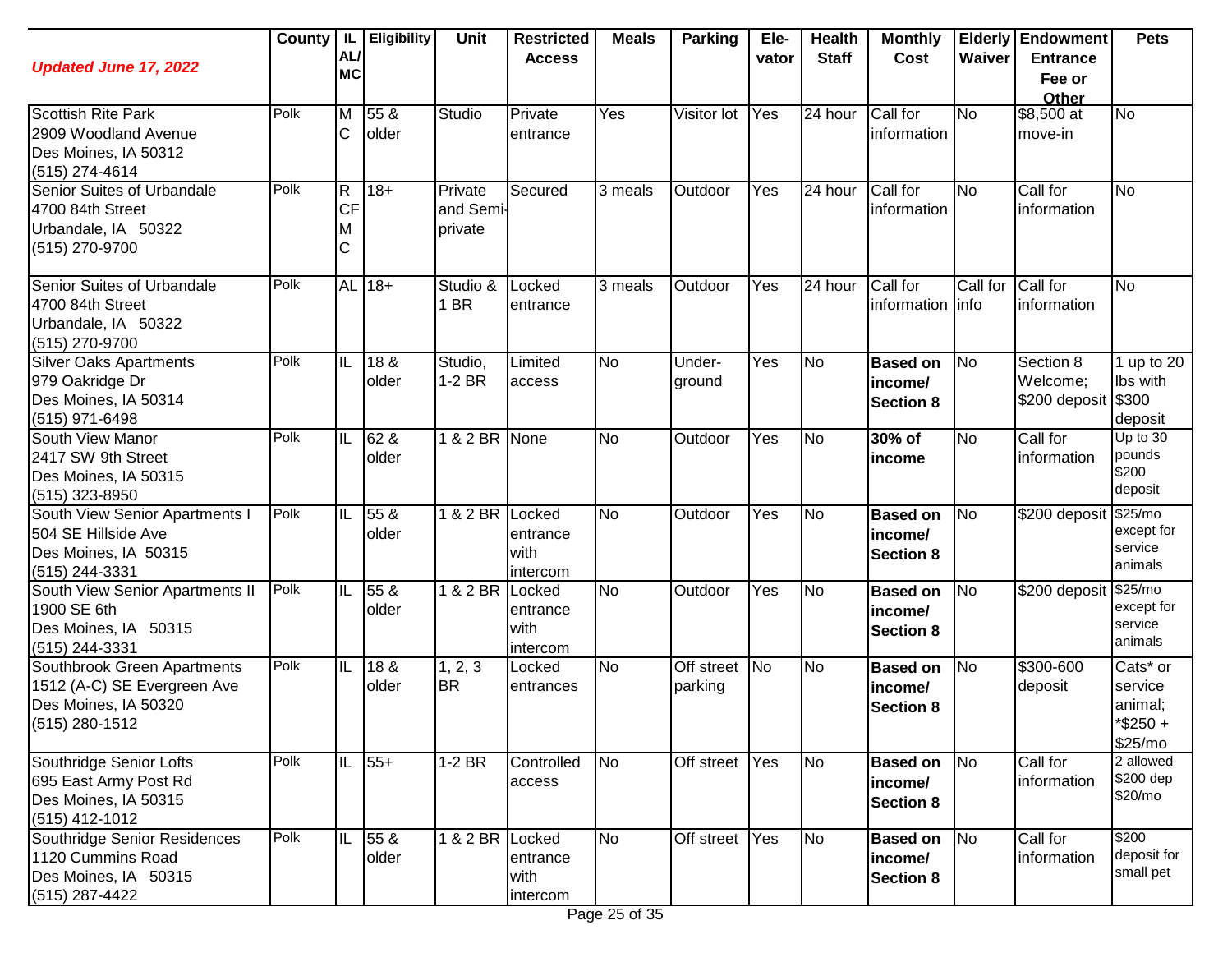| <b>Updated June 17, 2022</b>                                                                       | County  | -IL<br>AL/<br><b>MC</b>            | <b>Eligibility</b>                    | Unit                                  | <b>Restricted</b><br><b>Access</b>        | <b>Meals</b>                                  | <b>Parking</b> | Ele-<br>vator | <b>Health</b><br><b>Staff</b> | <b>Monthly</b><br>Cost                         | Waiver         | <b>Elderly Endowment</b><br><b>Entrance</b><br>Fee or<br>Other | <b>Pets</b>                                                            |
|----------------------------------------------------------------------------------------------------|---------|------------------------------------|---------------------------------------|---------------------------------------|-------------------------------------------|-----------------------------------------------|----------------|---------------|-------------------------------|------------------------------------------------|----------------|----------------------------------------------------------------|------------------------------------------------------------------------|
| <b>Spring Creek Apartments</b><br>6120 NE 12th Avenue<br>Pleasant Hill, IA 50327<br>(515) 401-5829 | Polk    | IL                                 | 55 &<br>older                         | 2 BR                                  | Restricted                                | <b>No</b>                                     | Outdoor        | Yes           | N <sub>o</sub>                | <b>Based on</b><br>income/<br><b>Section 8</b> | N <sub>o</sub> | Deposit<br>equal to one<br>month rent                          | 1 pet with<br>\$200<br>deposit                                         |
| Spurgeon Manor<br>1204 Linden Street<br>Dallas Center, IA 50063<br>(515) 992-3735                  | Dallas  | IIL                                | 55 &<br>older                         | 1 & 2 BR None<br>town-<br>homes       |                                           | Available<br>for<br>purchase                  | Outdoor        | <b>No</b>     | 24 hour                       | Call for<br>information                        | <b>No</b>      | No deposit<br>required                                         | Must be<br>able to care<br>for pets                                    |
| Spurgeon Manor-Eby Heritage<br>1204 Linden Street<br>Dallas Center, IA 50063<br>(515) 992-3735     | Dallas  |                                    | AL/ Diagnosis<br>MC of memory<br>loss | Studio,<br>1 & 2 BR<br>Town-<br>homes | Locked<br>entrance<br>after hours         | 3 meals                                       | Outdoor        | <b>No</b>     | 24 hour                       | Call for<br>information                        | <b>No</b>      | No deposit<br>required                                         | Must be<br>able to care<br>for pets                                    |
| Spurgeon Manor-Eby Heritage<br>1204 Linden Street<br>Dallas Center, IA 50063<br>(515) 992-3735     | Dallas  | lR.<br><b>CF</b>                   | Diagnosis<br>of memory<br>loss        | 1 BR                                  | Locked<br>entrance                        | 3 meals                                       | Outdoor        | <b>No</b>     | 24 hour                       | Call for<br>information                        | <b>No</b>      | No deposit<br>required                                         | Must be<br>able to care<br>for pets                                    |
| <b>St Charles Manor</b><br>310 N Morgan Street<br>St. Charles, IA 50240<br>(515) 710-0879          | Madison | IIL                                | 18 &<br>older                         | 1 BR<br>2 BR                          | None                                      | <b>No</b>                                     | Outdoor        | <b>No</b>     | <b>No</b>                     | Call for<br>information<br>Wait list           | <b>No</b>      | Deposit of<br>one month's<br>rent                              | Up to 40<br>pounds -<br>cat or dog                                     |
| <b>Stone Crest Apartments</b><br>3330 E 25th Street<br>Des Moines, IA 50317<br>(515) 265-2172      | Polk    | IL                                 | 62 & older<br>or<br>disabled          | 1 & 2 BR                              | Locked<br>entrance<br>with<br>intercom    | <b>No</b>                                     | Off street     | Yes           | N <sub>o</sub>                | 30% of<br>income                               | <b>No</b>      | Call for<br>information                                        | Up to 25<br>pounds<br>\$300<br>deposit (1<br>pet only)                 |
| Stonehaven Apartments<br>421 Stonehaven Drive<br>Ames, IA 50010<br>(515) 975-3062                  | Story   | IIL                                | 62 &<br>older or<br>mobility<br>issue | Studio &<br>1 BR                      | Locked<br>entrance<br>with<br>intercom    | <b>No</b>                                     | Off street     | Yes           | N <sub>o</sub>                | 30% of<br>income                               | <b>No</b>      | Deposit of<br>one month's<br>rent                              | I allowed to<br>30 lbs w/<br>\$300 dep<br>unless serv<br>animal        |
| <b>Sugar Creek</b><br>1600 SE L A Grant Parkway<br>Waukee, IA 50263<br>(515) 987-0313              | Dallas  | IL                                 | $55+$ or<br>disabled                  | $1-2$ BR                              | Private &<br>locked<br>entrance           | <b>No</b>                                     | Off street     | Yes           | N <sub>o</sub>                | <b>Based on</b><br>income/<br><b>Section 8</b> | <b>No</b>      | \$350 security<br>deposit                                      | 2 allowed;<br>20 lbs;<br>\$400<br>deposit for<br>1st, \$200<br>for 2nd |
| Suncrest Village<br>1800 S 4th Avenue E<br>Newton, IA 50208<br>(641) 792-9720                      | Jasper  | $\overline{\mathbb{I} \mathbb{L}}$ | 62 &<br>older                         | Efficiency,<br>$1-2$ BR               | Private<br>entrance                       | <b>No</b>                                     | Outdoor        | <b>No</b>     | <b>No</b>                     | <b>Based on</b><br>income/<br><b>Section 8</b> | N <sub>o</sub> | Deposit of<br>one month's<br>rent                              | Up to $20$<br>pounds<br>\$300<br>deposit                               |
| The Arbordale<br>2727 82nd Place<br>Urbandale, IA 50322<br>(515) 727-5927                          | Polk    | IL                                 | 55 &<br>older                         | 1 & 2 BR Locked                       | entrance<br>with<br>intercompage 26 of 35 | Continen- Under-<br>tal break- ground<br>fast | \$75/mo        | Yes           | <b>No</b>                     | Call for<br>information                        | No             | Call for<br>information                                        | 25% of rent<br>deposit;<br>\$50/mo                                     |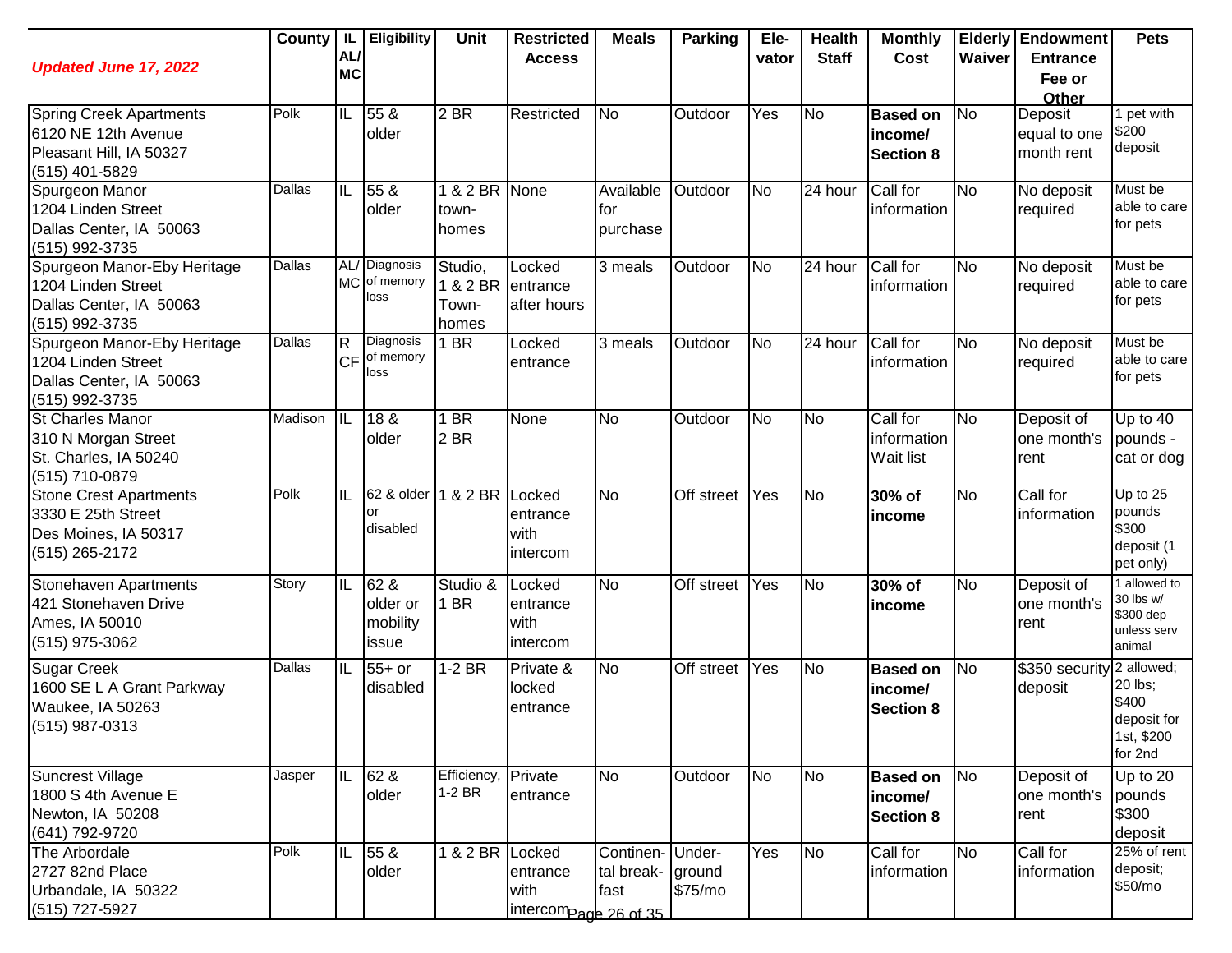| <b>Updated June 17, 2022</b>                                                                                         | County | AL/<br><b>MC</b> | IL Eligibility                        | Unit                      | <b>Restricted</b><br><b>Access</b>        | <b>Meals</b>         | <b>Parking</b>                    | Ele-<br>vator | <b>Health</b><br><b>Staff</b> | <b>Monthly</b><br>Cost                            | Waiver                 | <b>Elderly Endowment</b><br><b>Entrance</b><br>Fee or<br>Other | <b>Pets</b>                                        |
|----------------------------------------------------------------------------------------------------------------------|--------|------------------|---------------------------------------|---------------------------|-------------------------------------------|----------------------|-----------------------------------|---------------|-------------------------------|---------------------------------------------------|------------------------|----------------------------------------------------------------|----------------------------------------------------|
| The Bridges at Ankeny<br>3510 NW Abilene Road<br>Ankeny, IA 50023<br>(515) 963-9815                                  | Polk   |                  | MC 55 &<br>older                      | 1 BR                      | Secured<br>entrance                       | 3 meals              | Outdoor                           | <b>No</b>     | 24 hour                       | Call for<br>information                           | <b>No</b>              | Call for<br>information                                        | No                                                 |
| The Cedars Assisted Living (Part<br>of Madrid Home Community)<br>600 N Kennedy<br>Madrid, IA 50156<br>(515) 795-4097 | Boone  |                  | AL 60 &<br>older                      | Studio                    | 24 hour<br>security                       | 3 meals              | Outdoor & Yes<br>Garages          |               | 24 hour                       | Call for<br>information                           | <b>No</b>              | \$500 deposit One pet                                          | up to 20<br>pounds;<br>\$1,000<br>deposit          |
| The Gardens at Luther Park<br>2910 E 16th Street<br>Des Moines, IA 50316<br>$(515)$ 265-1887                         | Polk   |                  | $AL/60$ &<br>MC older                 | Studio,<br>1 & 2 BR       | 24 hour<br>security<br>locked<br>entrance | $\overline{3}$ meals | Outdoor                           | Yes           | 24 hour                       | Call for<br>information                           | <b>No</b>              | Call for<br>information                                        | Up to $20$<br>pounds                               |
| The Meadows<br>402 S 5th Street<br>Nevada, IA 50201<br>(515) 382-3239                                                | Story  | IL               | 65 & older<br>or disabled             | 1 BR                      | Locked<br>entrance                        | <b>No</b>            | Outdoor                           | Yes           | <b>No</b>                     | <b>Based on</b><br>income/<br><b>Section 8</b>    | No                     | Call for<br>information                                        | 25 lbs<br>\$150 dep;<br>Serv<br>animals            |
| The Shores at Pleasant Hill<br>1500 Edgewater Drive<br>Pleasant Hill, IA 50327<br>(515) 262-4444                     | Polk   | IL               | 65 & older<br>or<br>disabled          | 1 & 2 BR                  | Secured<br>entrance                       | 2 meals              | Outdoor,<br>Under-<br>ground      | Yes           | 24 hour                       | Call for<br>information                           | No                     | Call for<br>information                                        | \$500<br>deposit                                   |
| The Shores at Pleasant Hill<br>1500 Edgewater Drive<br>Pleasant Hill, IA 50327<br>(515) 262-4444                     | Polk   |                  | AL 55 &<br>older or<br>disabled       | 1 & 2 BR                  | Secured<br>entrance                       | 3 meals              | Outdoor & Yes<br>Under-<br>ground |               | 24 hour                       | Call for<br>information                           | No                     | Call for<br>information                                        | \$500<br>deposit                                   |
| The Shores at Pleasant Hill<br>1500 Edgewater Drive<br>Pleasant Hill, IA 50327<br>(515) 262-4444                     | Polk   |                  | AL/ Diagnosis<br>MC of memory<br>loss | $1$ & $2$ BR              | Secured<br>entrance                       | $\overline{3}$ meals | Outdoor & Yes<br>Under-<br>ground |               | 24 hour                       | Call for<br>information                           | $\overline{\text{No}}$ | Call for<br>information                                        | \$500<br>deposit                                   |
| Thomas Place at Waukee<br>560 SE Brick Drive<br>Waukee, IA 50263<br>(515) 216-1029                                   | Dallas | IL               | 55 &<br>older                         | 1 & 2 BR Secured          | entrance                                  | No                   | Outdoor & Yes<br>Garages          |               | <b>No</b>                     | <b>Based on No</b><br>income/<br><b>Section 8</b> |                        | Call for<br>information                                        | Service<br>animals or<br>emotional<br>support only |
| <b>Twin Homes</b><br>704 Timberland Drive<br>Story City, IA 50248<br>$(515)$ 733-6500                                | Story  | IL               | 55 &<br>older                         | 2 BR<br>duplexes entrance | Private                                   | <b>No</b>            | Garage                            | <b>No</b>     | N <sub>o</sub>                | Buy-in<br>option with<br>assn fee                 | No                     | Call for<br>information                                        | 2 up to 50<br>pounds                               |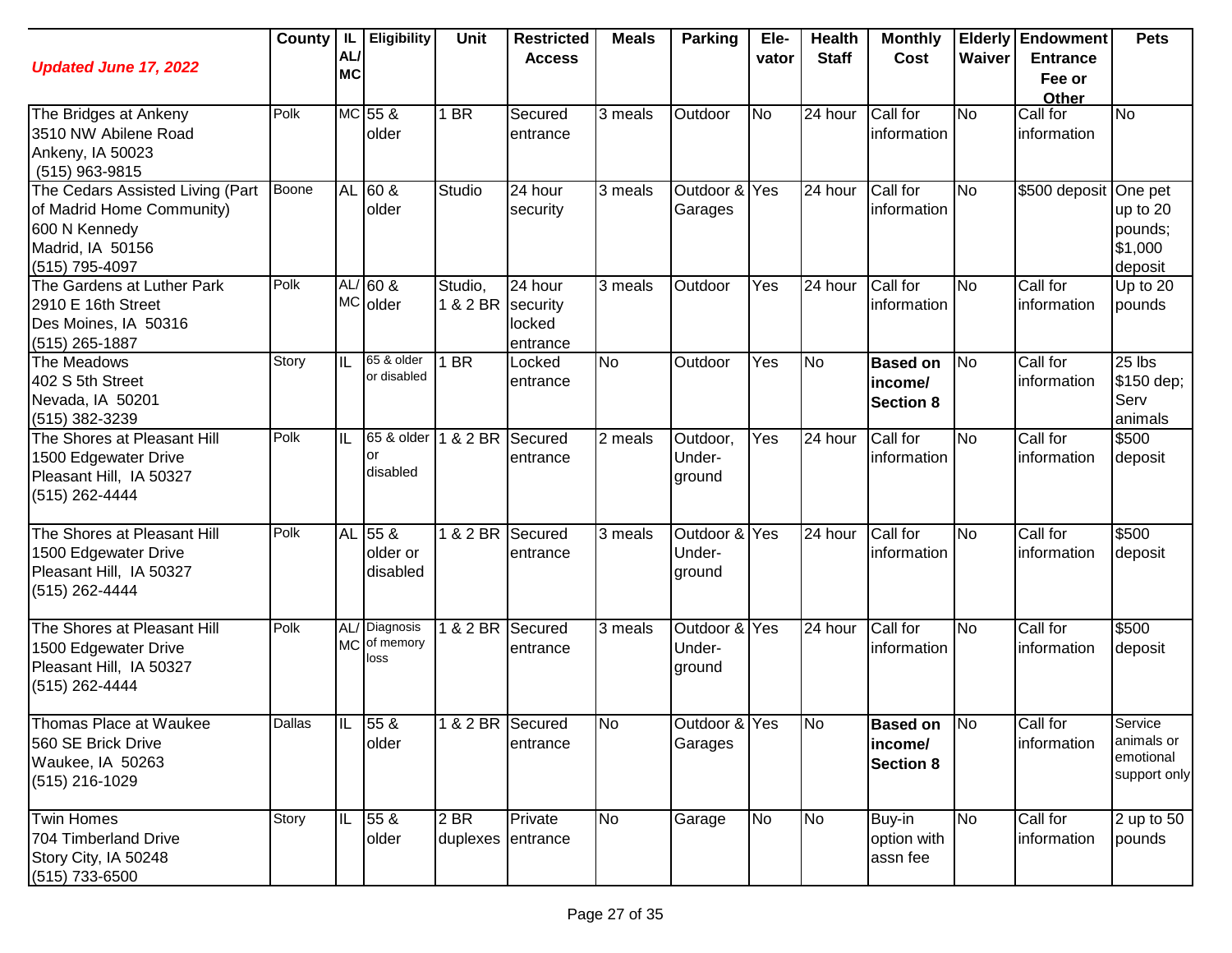| <b>Updated June 17, 2022</b>                                                                                                                      | County        | -IL<br>AL/<br><b>MC</b> | Eligibility                              | <b>Unit</b>                  | <b>Restricted</b><br><b>Access</b>           | <b>Meals</b>                 | <b>Parking</b>                    | Ele-<br>vator | <b>Health</b><br><b>Staff</b> | <b>Monthly</b><br>Cost                         | Waiver                   | <b>Elderly Endowment</b><br><b>Entrance</b><br>Fee or<br>Other | <b>Pets</b>                                  |
|---------------------------------------------------------------------------------------------------------------------------------------------------|---------------|-------------------------|------------------------------------------|------------------------------|----------------------------------------------|------------------------------|-----------------------------------|---------------|-------------------------------|------------------------------------------------|--------------------------|----------------------------------------------------------------|----------------------------------------------|
| <b>Uplift Manor</b><br>2916 30th Street<br>Des Moines, IA 50310<br>(515) 279-8808                                                                 | Polk          | ℼ                       | 55 &<br>older                            | 22-1 BR<br>& 2-2 BR entrance | Secured                                      | No                           | Outdoor                           | Yes           | <b>No</b>                     | <b>Based on</b><br>income                      | <b>No</b>                | Call for<br>information                                        | 25 lbs<br>\$300<br>deposit                   |
| <b>Urban Crossing Family</b><br>Apartments<br>875 SE Gateway Drive<br>Grimes, IA 50111<br>(515) 244-3331                                          | Polk          | ℼ                       | 18 &<br>older                            | 1-3 BR                       | Secured<br>with<br>cameras                   | <b>No</b>                    | Outdoor                           | Yes           | <b>No</b>                     | <b>Based on</b><br>income/<br><b>Section 8</b> | N <sub>o</sub>           | Security<br>deposit                                            | Up to 35<br>pounds with<br>deposit           |
| <b>Valley Station</b><br>313 Lincoln Street<br>West Des Moines, IA 50265<br>(515) 223-0029                                                        | Polk          | IL                      | Handicap or 1 & 2 BR<br>disabled<br>only |                              | Secured<br>entrance<br>with<br>intercom      | No                           | Garages<br>& Outdoor              | Yes           | N <sub>o</sub>                | <b>Based on</b><br>income/<br><b>Section 8</b> | No                       | Deposit of<br>1/2 month's<br>rent                              | Up to $20$<br>pounds<br>\$200<br>deposit     |
| Valley View Village<br>2571 Guthrie Avenue<br>Des Moines, IA 50317<br>(515) 265-2571                                                              | Polk          |                         | AL 55 &<br>older                         | Studio,<br>1 & 2 BR entrance | Secured                                      | 3 meals                      | Outdoor                           | Yes           | 24 hour                       | Call for<br>information informa-information    | Call for<br>tion         | Call for                                                       | Up to 25<br>pounds<br>with<br>deposit        |
| Valley View Village<br>2571 Guthrie Avenue<br>Des Moines, IA 50317<br>(515) 265-2571                                                              | Polk          | IL                      | 55 <sub>8</sub><br>older                 | 182BR                        | Secured<br>entrance &<br>private<br>entrance | Available<br>for<br>purchase | Outdoor & Yes<br>Under-<br>ground |               | N <sub>o</sub>                | Call for<br>information                        | <b>No</b>                | Deposit of<br>one month's<br>rent                              | Up to 25<br>pounds<br>with<br>deposit        |
| <b>Valley West Apartments</b><br>1800 36th Street<br>West Des Moines, IA 50266<br>(515) 223-0084                                                  | Polk          | ℼ                       | 55 <sub>8</sub><br>older                 | 1 BR                         | Secured<br>entrance                          | <b>No</b>                    | Outdoor                           | Yes           | No                            | 30% of<br>income                               | N <sub>o</sub>           | Deposit of<br>one month's<br>rent                              | Up to $20$<br>pounds                         |
| Van Fossen Square<br>504 Van Fossen Lane<br>Adel, IA 50003<br>(515) 223-0029                                                                      | <b>Dallas</b> | ℼ                       | 62 & older<br>or<br>disabled             | $1$ BR                       | Secured<br>entrance                          | <b>No</b>                    | Outdoor                           | No            | <b>No</b>                     | <b>Based on</b><br>income/<br><b>Section 8</b> | N <sub>o</sub>           | Deposit of<br>1/2 month's<br>rent                              | One pet<br>up to 20<br>lbs; \$200<br>deposit |
| Van Meter Senior Housing<br>530 Pleasant Street<br>Van Meter, IA 50261<br>$(515)$ 465-3591                                                        | Dallas        | ℼ                       | 62 & older<br>or<br>disabled             | 1 BR                         | Private<br>entrance                          | <b>No</b>                    | Outdoor                           | No            | <b>No</b>                     | 30% of<br>income                               | <b>No</b>                | Deposit of<br>\$100                                            | Up to 20<br>pounds<br>\$200<br>deposit       |
| <b>Venbury Trail Apartments</b><br>908 SW 8th Street<br>Altoona, IA 50009<br>(515) 967-0027                                                       | Polk          | ℿ                       | 18 & older 1-3 BR                        |                              | Private<br>entrances                         | <b>No</b>                    | Outdoor                           | No            | <b>No</b>                     | <b>Based on</b><br>income/<br>Section 8        | No                       | \$300 security \$250 fee;<br>deposit                           | \$25 mo<br>with vet<br>doc                   |
| Via of Carlisle - Assisted Living<br>(Formerly Carlisle Center for Assisted<br>Living)<br>685 Cole Street<br>Carlisle, IA 50047<br>(515) 989-7023 | Warren        |                         | AL 62 &<br>older                         | 1 BR                         | Locked<br>after 9pm                          | 3 meals<br>Page 28 of 35     | Outdoor & No<br>Garages           |               | 24 hour                       | Call for<br>information Call for               | Yes-<br>informa-<br>tion | \$600 deposit No pets                                          |                                              |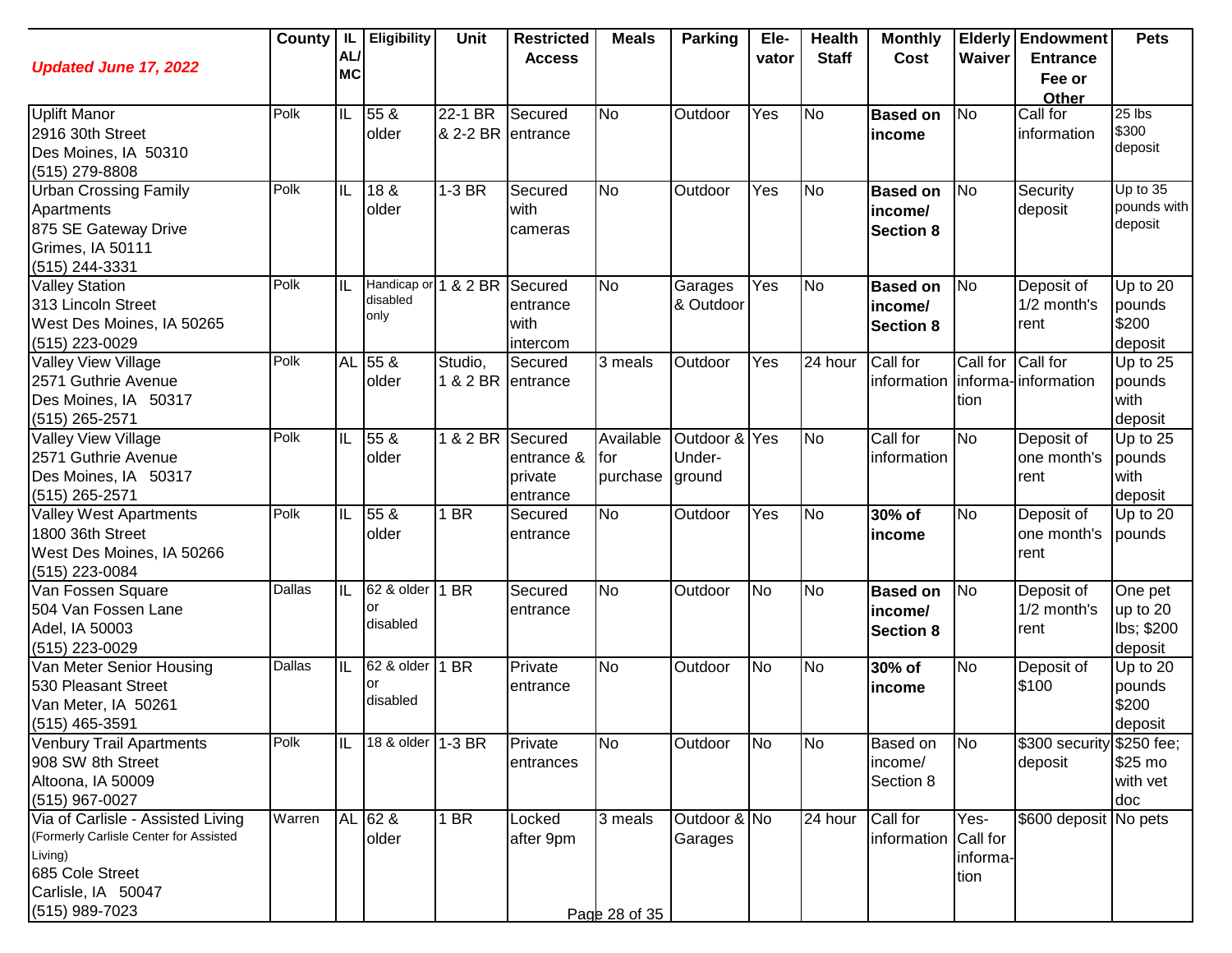| <b>Updated June 17, 2022</b>                                                                             | County | $^{\prime}$ IL.<br>AL/<br><b>MC</b> | <b>Eligibility</b>                    | Unit             | <b>Restricted</b><br><b>Access</b>       | <b>Meals</b> | Parking                              | Ele-<br>vator | <b>Health</b><br><b>Staff</b> | <b>Monthly</b><br>Cost                         | Waiver         | <b>Elderly Endowment</b><br><b>Entrance</b><br>Fee or<br>Other | <b>Pets</b>                                                |
|----------------------------------------------------------------------------------------------------------|--------|-------------------------------------|---------------------------------------|------------------|------------------------------------------|--------------|--------------------------------------|---------------|-------------------------------|------------------------------------------------|----------------|----------------------------------------------------------------|------------------------------------------------------------|
| Village Cooperative of Ames<br>2525 Bobcat Drive<br>Ames, IA 50014<br>(515) 292-4849                     | Story  | IL                                  | 62 & older<br>or<br>disabled          | 1 & 2 BR         | Secured<br>entrance                      | <b>No</b>    | Under-<br>ground                     | Yes           | <b>No</b>                     | Call for<br>information                        | <b>No</b>      | Buy in Co-op                                                   | Up to $2$ ;<br>40 lb limit;<br>vet<br>receipts             |
| Villas at Fox Pointe<br>1801 Madelyn Drive<br>Knoxville, IA 50136<br>(641) 205-8893                      | Marion | ℼ                                   | 18 <sub>8</sub><br>older              | 2,3,4 BR Private | entrances                                | <b>No</b>    | Surface<br>lot;<br>garages in<br>4BR | No            | No                            | <b>Based on</b><br>income/<br><b>Section 8</b> | N <sub>o</sub> | Deposit of<br>one month's<br>rent                              | Yes. 35<br>Ib. limit.<br>Deposit<br>required.              |
| Villas at Meadow Springs<br>710 S Ankeny Blvd.<br>Ankeny, IA 50023<br>(515) 809-1389                     | Polk   | IL                                  | 55 <sub>8</sub><br>older              | 1 & 2 BR         | Secured<br>entrance                      | <b>No</b>    | Outdoor                              | Yes           | <b>No</b>                     | Call for<br>information                        | <b>No</b>      | Call for<br>information                                        | 2 pets, 30<br>lb. limit.<br>Deposit<br>required.           |
| Vintage Cooperative of<br>Beaverdale<br>3001 Beaver Avenue<br>Des Moines, IA 50310<br>(515) 279-1000     | Polk   | IL                                  | 55 &<br>Older                         | 1 BR<br>2 BR     | Secured<br>entrance                      | <b>No</b>    | Under-<br>ground                     | Yes           | N <sub>o</sub>                | Call for<br>information                        | <b>No</b>      | Buy in Co-op                                                   | Yes                                                        |
| <b>Vintage Hills Cooperative</b><br>600 E Hillcrest Ave<br>Indianola, IA 50125<br>$(515)$ 962-2066       | Warren | IL                                  | 55 &<br>older                         | $1& 2$ BR        | Secured<br>entrance                      | <b>No</b>    | Under-<br>ground &<br>Outdoor        | Yes           | <b>No</b>                     | Call for<br>information                        | <b>No</b>      | Buy in Co-op                                                   | Up to 25<br>pounds<br>\$300<br>deposit                     |
| Vintage Hills Retirement Com<br>604 E Hillcrest Avenue<br>Indianola, IA 50125<br>(515) 961-1924          | Warren |                                     | AL 55 &<br>lolder                     | Studio,<br>2 BR  | <b>Locked</b><br>entrance<br>after hours | 3 meals      | Outdoor                              | Yes           | 24 hour                       | Call for<br>information                        | No             | Call for<br>information                                        | Able to<br>care; \$250<br>non-<br>refund<br>deposit        |
| Vintage Hills Retirement Com<br>604 E Hillcrest Avenue<br>Indianola, IA 50125<br>(515) 961-1924          | Warren |                                     | $AL/55$ &<br>MC older                 | Studio,<br>1 BR  | Secured<br>unit                          | 3 meals      | Outdoor                              | Yes           | 24 hour                       | Call for<br>information                        | <b>No</b>      | Call for<br>information                                        | <b>No</b>                                                  |
| Virginia Park Apartments<br>2111 E Virginia Avenue<br>Des Moines, IA 50320<br>$(515)$ 288-5616           | Polk   |                                     | $18 +$<br><b>Mobility</b><br>impaired | 1 & 2 BR Locked  | entrance<br>with<br>intercom             | <b>No</b>    | Outdoor                              | Yes           | <b>No</b>                     | <b>Based on</b><br>income                      | <b>No</b>      | Call for<br>information                                        | Up to 25<br>pounds<br>with<br>deposit                      |
| Wakonda Village & Manor<br>Apartments<br>1800 Watrous Avenue<br>Des Moines, IA 50315<br>$(515)$ 287-3210 | Polk   | IL                                  | $62+$ or<br>disabled                  | $1& 2$ BR        | Secured<br>entrance                      | <b>No</b>    | Outdoor & Yes<br>garages             |               | <b>No</b>                     | 30%                                            | <b>No</b>      | Call for<br>information                                        | 2 allowed<br>with \$300<br>deposit;<br>\$30-60 pet<br>rent |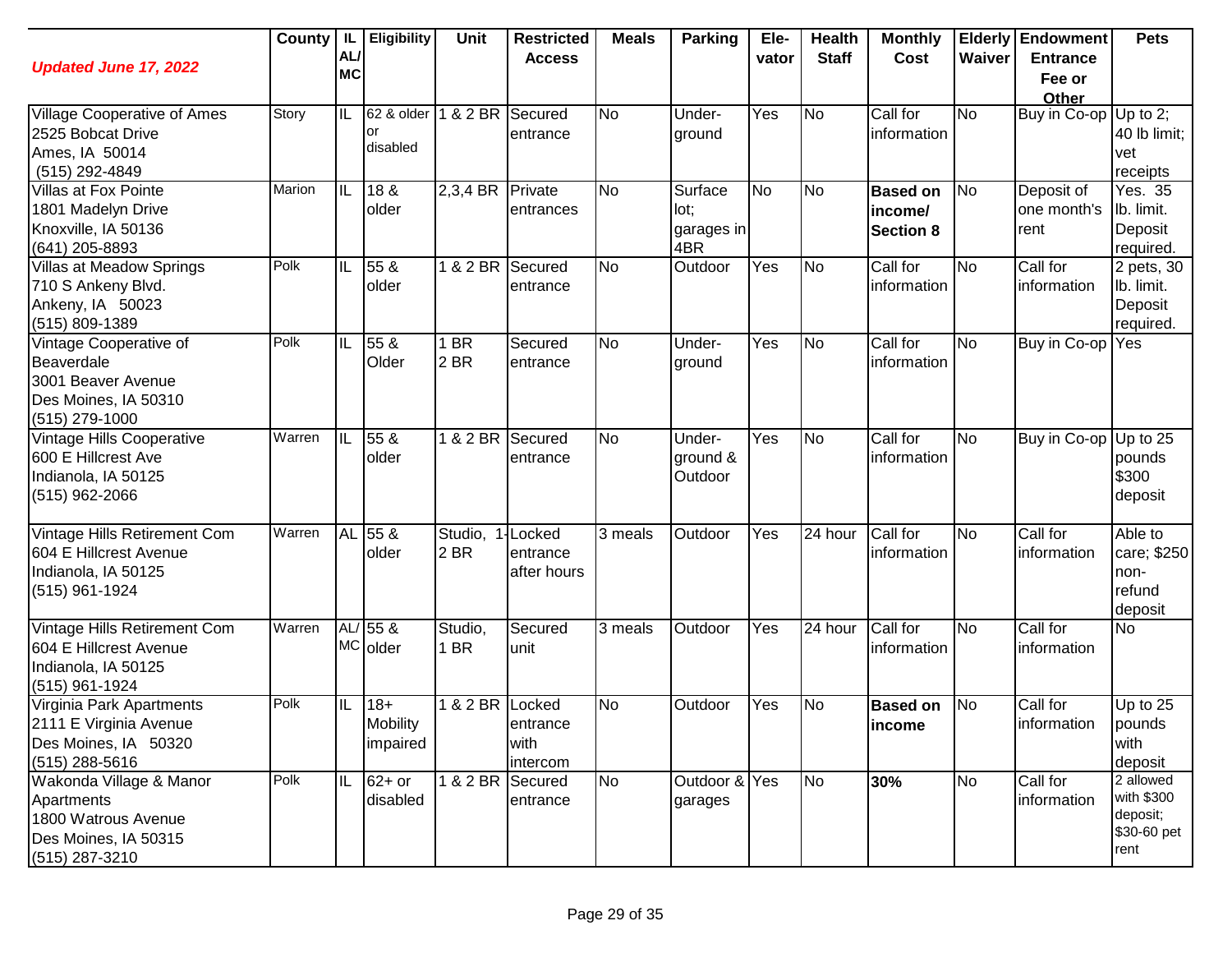| <b>Updated June 17, 2022</b>                                                                                           | County       | -IL<br>AL/<br><b>MC</b> | <b>Eligibility</b>                    | <b>Unit</b>                        | <b>Restricted</b><br><b>Access</b>         | <b>Meals</b>          | <b>Parking</b>                | Ele-<br>vator | <b>Health</b><br><b>Staff</b> | <b>Monthly</b><br>Cost                         | Waiver         | <b>Elderly Endowment</b><br><b>Entrance</b><br>Fee or<br>Other | <b>Pets</b>                                        |
|------------------------------------------------------------------------------------------------------------------------|--------------|-------------------------|---------------------------------------|------------------------------------|--------------------------------------------|-----------------------|-------------------------------|---------------|-------------------------------|------------------------------------------------|----------------|----------------------------------------------------------------|----------------------------------------------------|
| <b>Walden Point</b><br>1200 4th Street<br>Des Moines, IA 50314<br>(515) 288-9985                                       | Polk         | ΙL                      | 55 & older<br>or<br>disabled          | 1 & 2 BR Locked                    | entrance                                   | <b>No</b>             | Off street                    | Yes           | <b>No</b>                     | <b>Based on</b><br>income/<br><b>Section 8</b> | N <sub>o</sub> | Call for<br>information                                        | Service<br>animals                                 |
| <b>Walnut Corner Apartments</b><br>620 West Walnut<br>Ogden, IA 50212<br>(515) 275-2977                                | <b>Boone</b> | $ \mathsf{IL} $         | 55 <sub>8</sub><br>older              | 1 BR                               | Locked                                     | <b>No</b>             | Off street No                 |               | N <sub>o</sub>                | <b>Based on</b><br>income/<br><b>Section 8</b> | <b>No</b>      | Call for<br>information                                        | 1 with<br>\$200 dep<br>$+$ \$15 rent               |
| Walnut Ridge at Clive<br>1701 Campus Drive<br>Clive, IA 50325<br>(515) 457-1111                                        | Polk         | ℼ                       | 55 &<br>older                         | 1 & 2 BR Locked                    | entrance                                   | <b>No</b>             | Under-<br>ground for<br>a fee | Yes           | <b>No</b>                     | Call for<br>information                        | <b>No</b>      | Call for<br>information                                        | Up to 25<br>pounds<br>\$500<br>deposit             |
| Walnut Ridge at Clive<br>1701 Campus Drive<br>Clive, IA 50325<br>$(515)$ 457-1111                                      | Polk         | AL/                     | 55 <sub>8</sub><br>MC older           | 1 & 2 BR                           | Controlled<br>access                       | 3 meals               | Under-<br>ground for<br>a fee | Yes           | 24 hour                       | Call for<br>information                        | <b>No</b>      | Call for<br>information                                        | Call for<br>information                            |
| Walnut Ridge at Clive<br>1701 Campus Drive<br>Clive, IA 50325<br>(515) 457-1111                                        | Polk         | <b>AL</b>               | $55\ \&$<br>older                     | Studio                             | Locked<br>entrance                         | 3 meals               | Under-<br>ground for<br>a fee | Yes           | 24 hour                       | Call for<br>information                        | <b>No</b>      | Call for<br>information                                        | Up to 25<br>pounds<br>\$500<br>deposit             |
| WesleyLife - Brio<br>6901 Peckham St.<br>Johnston, IA 50131<br>515-253-2500                                            | Polk         | $ \mathsf{IL} $         | 55 <sub>8</sub><br>older              | 1 BR<br>2 BR                       | Locked<br>8pm to 7am for                   | Available<br>purchase | Under-<br>ground              | Yes           | <b>No</b>                     | Call for<br>information                        | <b>No</b>      | Call for<br>information                                        | Up to 50<br>pounds<br>with fee                     |
| WesleyLife - Brio<br>6901 Peckham St.<br>Johnston, IA 50131<br>515-253-2500                                            | Polk         | <b>AL</b>               | $55\ \&$<br>older                     | Studio<br>1 BR<br>2 BR             | Locked<br>8pm to 7am                       | $3$ meals             | Off street                    | Yes           | Clinical<br>Staff             | Call for<br>information                        | No             | Call for<br>information                                        | Up to 50<br>pounds<br>with fee                     |
| WesleyLife - Brio<br>6901 Peckham St.<br>Johnston, IA 50131<br>515-253-2500                                            | Polk         |                         | $AL/55$ &<br>MC older                 | Hosp<br>Room in<br>skilled<br>care | Locked<br>entrance                         | 3 meals               | Visitor                       | Yes           | 24 hr                         | Call for<br>information                        | <b>No</b>      | Call for<br>information                                        | <b>No</b>                                          |
| WesleyLife - Edgewater<br>9225 Cascade Avenue<br>West Des Moines, IA 50266<br>(515) 978-2400                           | Polk         | ℡                       | 55 &<br>older                         | 1,2,3 BR 24 hour<br>Villas         | security<br>locked<br>entrance             | Available             | Under-<br>ground              | Yes           | Available Call for            | information                                    | <b>No</b>      | $\sqrt{$240,000+}$                                             | Yes with<br>deposit                                |
| WesleyLife - Edgewater,<br><b>Beacon Springs</b><br>9250 Edgeline Drive<br>West Des Moines, IA 50266<br>(515) 978-2400 | Polk         |                         | AL/ Diagnosis<br>MC of memory<br>loss | $1 & 2$ BR                         | 24 hour<br>security,<br>locked<br>entrance | 3 meals               | Outdoor                       | Yes           | 24 hour                       | Call for<br>information                        | <b>No</b>      | \$2500 fee                                                     | Yes with<br>deposit;<br>must be<br>able to<br>care |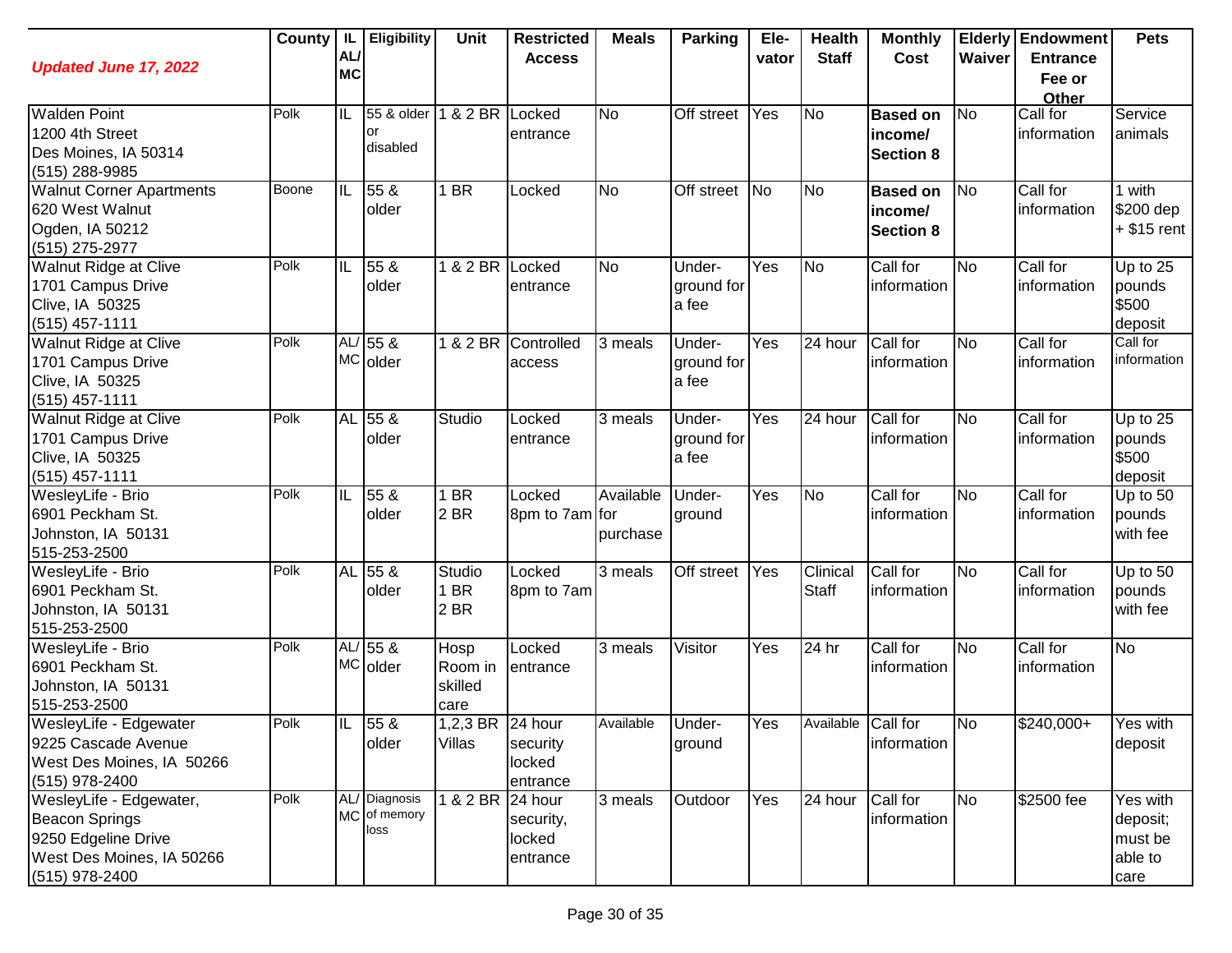| <b>Updated June 17, 2022</b>                                                                                                   | County | IL.<br>AL/<br><b>MC</b> | <b>Eligibility</b>                    | Unit                                               | <b>Restricted</b><br><b>Access</b>     | <b>Meals</b>                                   | Parking                            | Ele-<br>vator | <b>Health</b><br><b>Staff</b> | <b>Monthly</b><br>Cost                      | Waiver           | <b>Elderly Endowment</b><br><b>Entrance</b><br>Fee or<br>Other | <b>Pets</b>                                                    |
|--------------------------------------------------------------------------------------------------------------------------------|--------|-------------------------|---------------------------------------|----------------------------------------------------|----------------------------------------|------------------------------------------------|------------------------------------|---------------|-------------------------------|---------------------------------------------|------------------|----------------------------------------------------------------|----------------------------------------------------------------|
| WesleyLife - Edgewater,<br><b>Brookside</b><br>9250 Edgeline Dr.<br>West Des Moines, IA 50266<br>(515) 978-2400                | Polk   |                         | AL 55 &<br>older                      | 1 & 2 BR 24 hour                                   | security<br>locked<br>entrance         | Yes                                            | Outdoor                            | Yes           | 24 hour                       | Call for<br>information                     | <b>No</b>        | \$2500 fee                                                     | Yes with<br>deposit;<br>must be<br>able to<br>care             |
| WesleyLife - Fair Haven East<br>607 E 3rd Street<br>Pella, IA 50219<br>(641) 620-4299                                          | Marion | IIL                     | 55 <sub>8</sub><br>older              | 1 BR                                               | Locked<br>after hours                  | $\overline{3}$ meals                           | Garages<br>& Off<br>street         | Yes           | <b>No</b>                     | Call for<br>information informa-information | Call for<br>tion | Call for                                                       | Up to $20$<br>pounds<br>\$250<br>deposit                       |
| WesleyLife - Friesland<br><b>Assisted Living</b><br>1742 Main Street<br>Pella, IA 50219<br>(641) 628-1244                      | Marion |                         | AL 55 &<br>older                      | 1 & 2 BR                                           | Secured<br>entrance                    | 3 meals                                        | Outdoor                            | No            | Yes                           | Call for<br>information                     | Call for<br>tion | Call for<br>informa-information                                | Yes                                                            |
| WesleyLife - Park Centre<br>500 1st Street N<br>Newton, IA 50208<br>(641) 791-5000                                             | Jasper |                         | AL/ Diagnosis<br>MC of memory<br>loss | <b>BR</b>                                          | Locked<br>entrance<br>with<br>intercom | 3 meals                                        | Garages<br>& Under-<br>ground      | Yes           | 24 hour                       | Call for<br>information                     | <b>No</b>        | Call for<br>information                                        | Call for<br>information                                        |
| WesleyLife - Park Centre<br>500 1st Street N<br>Newton, IA 50208<br>(641) 791-5000                                             | Jasper |                         | AL 55 &<br>older                      | 1 BR                                               | Locked<br>entrance<br>with<br>intercom | Yes                                            | Garages<br>& Under-<br>ground      | Yes           | 24 hour                       | Call for<br>information                     | <b>No</b>        | Call for<br>information                                        | Call for<br>information                                        |
| WesleyLife - Park Centre<br>500 1st Street N<br>Newton, IA 50208<br>(641) 791-5000                                             | Jasper | ℼ                       | 55 <sub>8</sub><br>older              | $1-2-3$ BR<br>apts; 2 BR<br>town-<br>homes         | Locked<br>entrance<br>with<br>intercom | Yes                                            | Garages<br>& Under-<br>ground      | Yes           | 24 hour                       | Call for<br>information                     | <b>No</b>        | Call for<br>information                                        | Yes, as<br>long as<br>"safe"                                   |
| WesleyLife - Pella Manor<br>608 E 2nd Street<br>Pella, IA 50219<br>(641) 628-1244                                              | Marion | ΙIΓ                     | 55 &<br>older                         | Studio &<br>1 BR                                   | Locked<br>after hours                  | No-but<br>available<br>from<br>another<br>bldg | Off street<br>&<br>Garages         | Yes           | <b>No</b>                     | Call for<br>information                     | <b>No</b>        | Call for<br>information                                        | Up to $20$<br>pounds<br>\$250<br>deposit                       |
| WesleyLife - The Oaks<br>Part of The Village of Indianola<br>1203 North E Street<br>Indianola, IA 50125<br>$(515)$ 961-7458    | Warren |                         | AL 55 &<br>older                      | Studio<br>Semi-<br>private                         | Locked<br>entrance at snacks<br>night  |                                                | 3 meals & Outdoor & Yes<br>Garages |               | 24 hour                       | Call for<br>information informa-comm-       | Call for<br>tion | \$1,000<br>unity fee                                           | 25 lb able<br>to care                                          |
| WesleyLife - The Village<br>Part of The Village of Indianola<br>1203 North E Street<br>Indianola, IA 50125<br>$(515)$ 961-7458 | Warren | IIL                     | 55 &<br>older                         | Studio,<br>1, 2. & 3 BR locked<br>& Town-<br>homes | Private &<br>entrance                  | Catered                                        | Outdoor & Yes<br>Garages           |               | N <sub>o</sub>                | Call for<br>information                     | <b>No</b>        | Call for<br>information                                        | Two cats or<br>dogs;<br>resident<br>responsi-ble<br>for damage |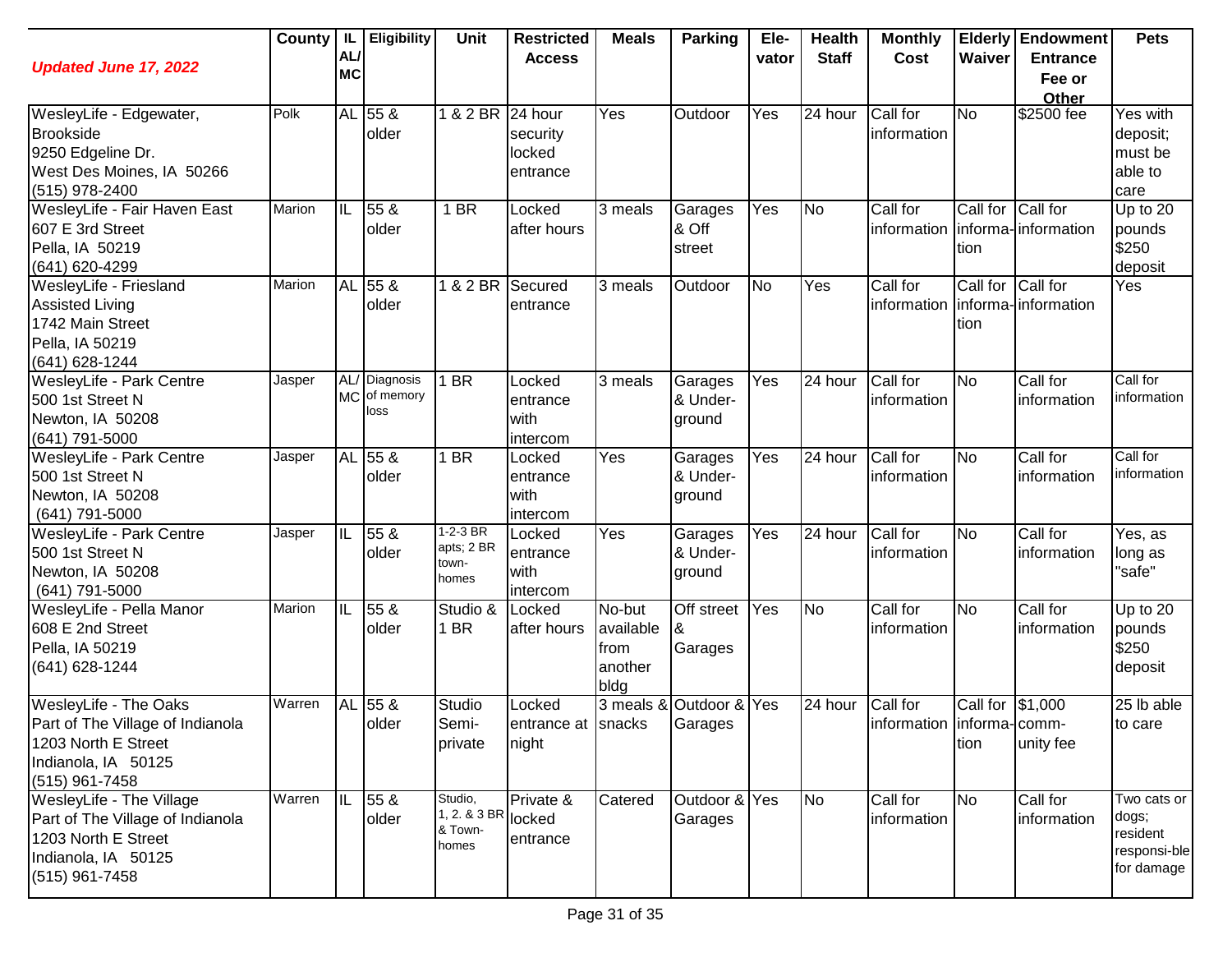| <b>Updated June 17, 2022</b>                                                                                                   |        | AL/<br><b>MC</b> | County   IL   Eligibility                           | <b>Unit</b>                  | <b>Restricted</b><br><b>Access</b>                  | <b>Meals</b>                                        | <b>Parking</b>                                     | Ele-<br>vator | <b>Health</b><br><b>Staff</b>           | <b>Monthly</b><br>Cost                         | Waiver                       | <b>Elderly Endowment</b><br><b>Entrance</b><br>Fee or<br>Other | <b>Pets</b>                                              |
|--------------------------------------------------------------------------------------------------------------------------------|--------|------------------|-----------------------------------------------------|------------------------------|-----------------------------------------------------|-----------------------------------------------------|----------------------------------------------------|---------------|-----------------------------------------|------------------------------------------------|------------------------------|----------------------------------------------------------------|----------------------------------------------------------|
| WesleyLife - The Willows<br>Part of The Village of Indianola<br>1203 North E Street<br>Indianola, IA 50125<br>$(515)$ 961-7458 | Warren |                  | AL/ Diagnosis Private<br>MC of memory rooms<br>loss |                              | $\sqrt{24}$ hour<br>security,<br>locked<br>entrance | 3 meals                                             | Outdoor                                            | <b>No</b>     | 24 hour                                 | Call for<br>information                        | Call for<br>informa-<br>tion | Call for<br>information                                        | No, but<br>pets may<br>visit                             |
| <b>WesleyLife - Wesley Acres</b><br>3520 Grand Avenue<br>Des Moines, IA 50312<br>(515) 271-6500                                | Polk   |                  | AL 55 &<br>older                                    | Studio,<br>1 & 2 BR entrance | Locked<br>after hours                               | 3 meals                                             | Outdoor,<br>Garages,<br>Carports<br>and<br>Indoor  | Yes           | 24 hour                                 | Call for<br>information                        | <b>No</b>                    | None                                                           | Up to $40$<br>pounds<br>\$200<br>deposit                 |
| WesleyLife - Wesley Acres<br>John's Harbor Memory Support<br>3520 Grand Avenue<br>Des Moines, IA 50312<br>(515) 271-6605       | Polk   |                  | $AL/55$ &<br>MC older                               | Private<br>Semi-<br>Private  | Locked<br>entrance<br>after hours                   | 3 meals                                             | Outdoor,<br>Garages,<br>Carports<br>and<br>Indoor  | Yes           | 24 hour                                 | Call for<br>information                        | <b>No</b>                    | None                                                           | Up to 40<br>pounds<br>\$200<br>deposit                   |
| WesleyLife - Wesley Acres<br>3520 Grand Avenue<br>Des Moines, IA 50312<br>(515) 271-6500                                       | Polk   | IL               | 55 &<br>older                                       | 1 & 2 BR                     | Locked<br>entrance<br>after hours                   | $\overline{\$}$ 150<br>credit<br>toward<br>meals/mo | Outdoor,<br>Garages,<br>Carports<br>land<br>Indoor | Yes           | Yes-call<br>light<br>system<br>in place | Call for<br>information                        | <b>No</b>                    | Yes-call for<br>information                                    | Up to $40$<br>pounds<br>\$200<br>deposit                 |
| WesleyLife - Zeeland Memory<br>Support (Hearthstone)<br>1742 Main Street<br>Pella, IA 50219<br>(641) 628-1244                  | Marion |                  | AL/ Diagnosis<br>MC of memory<br>loss               | <b>Suites</b>                | Secured<br>entrance                                 | 3 meals                                             | Outdoor                                            | <b>No</b>     | Yes                                     | Call for<br>information                        | <b>No</b>                    | Call for<br>information                                        | <b>No</b>                                                |
| Westhaven<br>112 W 4th Street<br>Boone, IA 50036<br>$(515)$ 432-1393                                                           | Boone  | IL               | 55 & over 2 BR                                      |                              | 24 hour<br>secured<br>entrance                      | Noon<br>meal                                        | Outdoor & Yes<br>Garages                           |               | No                                      | Call for<br>information<br>can rent<br>or buy  | <b>No</b>                    | One month<br>deposit                                           | <b>No</b>                                                |
| Westhaven<br>112 W 4th Street<br>Boone, IA 50036<br>$(515)$ 432-1393                                                           | Boone  |                  | <b>AL</b> None                                      | 1 BR or<br>efficiency        | 24 hour<br>secured<br>entrance                      | 2 meals                                             | Outdoor                                            |               | 1 story $\sqrt{24}$ hour                | Private pay No<br>only                         |                              | One month<br>deposit                                           | No                                                       |
| <b>Willis Avenue Apartments</b><br>913 Willis Avenue<br>Perry, IA 50220<br>(515) 238-0271                                      | Dallas | IIL              | 18 &<br>older                                       | 1, 2, 4<br><b>BR</b>         | Locked<br>entrance<br>with<br>intercom              | No                                                  | Outdoor                                            | Yes           | No                                      | <b>Based on</b><br>income/<br><b>Section 8</b> | No                           | \$250 deposit \$300 dep                                        | $+$ \$25 per<br>month                                    |
| <b>Willow Bend Apartments</b><br>6800 SW 9th Street<br>Des Moines, IA 50315<br>$(515)$ 287-5176                                | Polk   | IL               | 18 &<br>older                                       | 1, 2, 3<br><b>BR</b>         | Locked<br>entrances                                 | <b>No</b>                                           | Off street No<br>parking                           |               | No                                      | <b>Based on</b><br>income/<br><b>Section 8</b> | <b>No</b>                    | \$300-600<br>deposit                                           | Cats* or<br>service<br>animal;<br>$*$ \$250 +<br>\$25/mo |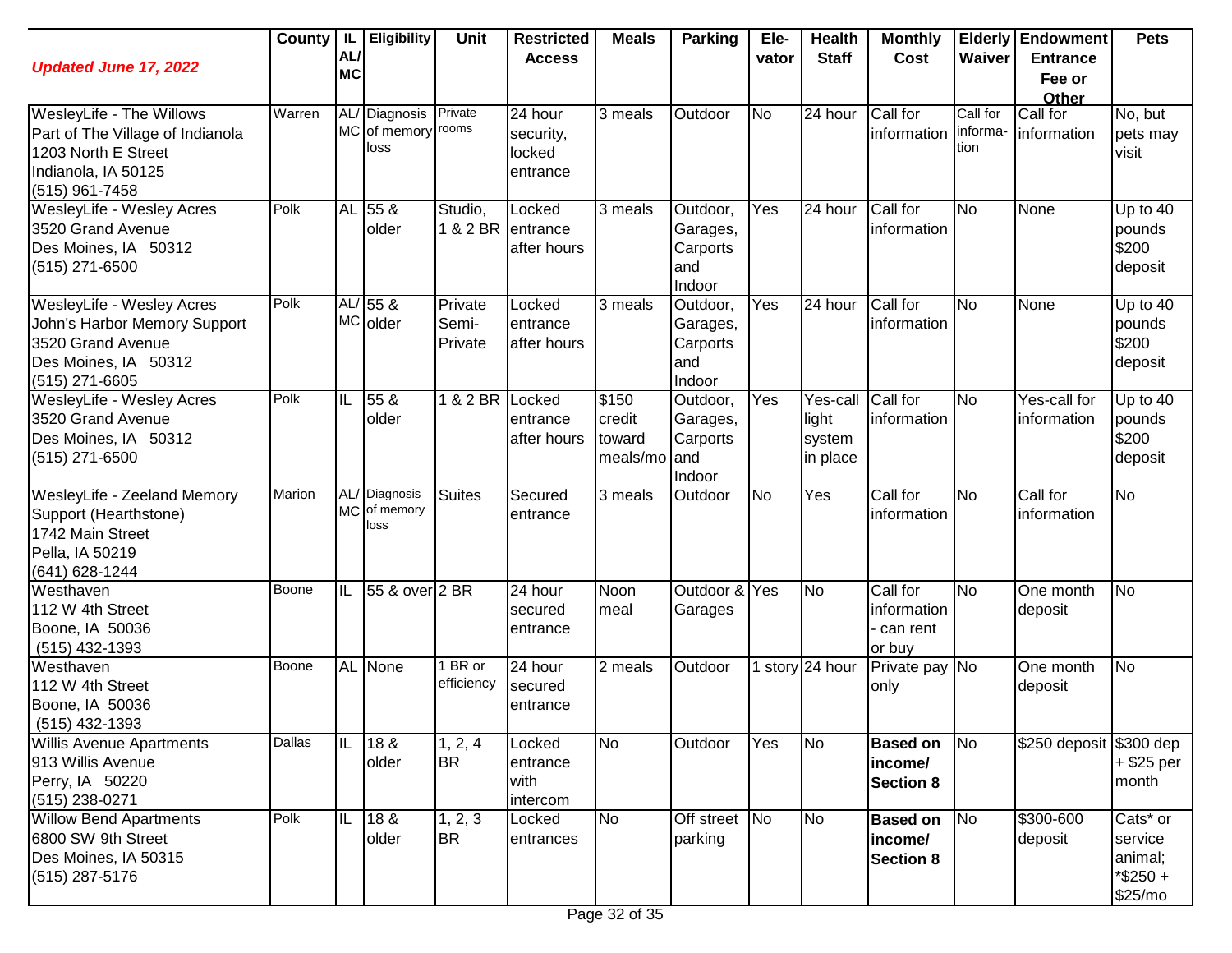| <b>Updated June 17, 2022</b>                   | <b>County</b> | IL<br>AL/ | <b>Eligibility</b>            | <b>Unit</b>          | <b>Restricted</b><br><b>Access</b> | <b>Meals</b>   | <b>Parking</b>    | Ele-<br>vator          | <b>Health</b><br><b>Staff</b> | <b>Monthly</b><br>Cost | Waiver    | <b>Elderly Endowment</b><br><b>Entrance</b> | <b>Pets</b>            |
|------------------------------------------------|---------------|-----------|-------------------------------|----------------------|------------------------------------|----------------|-------------------|------------------------|-------------------------------|------------------------|-----------|---------------------------------------------|------------------------|
|                                                |               | <b>MC</b> |                               |                      |                                    |                |                   |                        |                               |                        |           | Fee or<br>Other                             |                        |
| <b>Windfield West Apartments</b>               | Dallas        | IL        | 18 &                          | 1, 2, 3              | Monitoring                         | N <sub>o</sub> | <b>Off street</b> | <b>INo</b>             | N <sub>o</sub>                | <b>Based on</b>        | No        | \$300-600                                   | Cats* or               |
| 75 Windfield Parkway                           |               |           | older                         | <b>BR</b>            | cameras                            |                | parking           |                        |                               | income/                |           | deposit                                     | service                |
| Waukee, IA 50263                               |               |           |                               |                      |                                    |                |                   |                        |                               | <b>Section 8</b>       |           |                                             | animal;                |
| (515) 987-0400                                 |               |           |                               |                      |                                    |                |                   |                        |                               |                        |           |                                             | *\$250+<br>\$25/mo     |
| <b>Windsor Crossing Senior</b>                 | Polk          | IL        | 55 &                          | 1 & 2 BR Locked      |                                    | <b>No</b>      | Under             | Yes                    | <b>No</b>                     | <b>Based on</b>        | <b>No</b> | Call for                                    | Up to 35               |
| Apartments                                     |               |           | older                         |                      | entrance                           |                | building          |                        |                               | income/                |           | information                                 | pounds,                |
| 6336 Hickman Road                              |               |           |                               |                      | with                               |                |                   |                        |                               | <b>Section 8</b>       |           |                                             | \$200                  |
| Windsor Heights, IA 50324                      |               |           |                               |                      | intercom                           |                |                   |                        |                               |                        |           |                                             | deposit                |
| (515) 259-3382, ext. 102                       |               |           |                               |                      |                                    |                |                   |                        |                               |                        |           |                                             |                        |
| Windsor Manor of Indianola                     | Warren        |           | AL 62 &                       | 1 & 2 BR             | Secured                            | 3 meals        | Garages           | No                     | 24 hour                       | Call for               | Yes       | Call for                                    | Small pet -            |
| 608 S 15th Street                              |               |           | older or                      |                      | entrance                           |                | & Outdoor         |                        |                               | information            |           | information                                 | able to                |
| Indianola, IA 50125                            |               |           | disabled                      |                      |                                    |                |                   |                        |                               |                        |           |                                             | care.                  |
| $(515)$ 961-8900<br>Windsor Manor of Indianola | Warren        |           | AL/ Diagnosis                 | $\overline{18}$ 2 BR | Secured                            | 3 meals        | Garages           | <b>No</b>              | 24 hour                       | Call for               | Yes       | Call for                                    | Deposit<br>Small pet - |
| 608 S 15th Street                              |               |           | MC of memory                  |                      | entrance                           |                | & Outdoor         |                        |                               | information            |           | information                                 | able to                |
| Indianola, IA 50125                            |               |           | loss                          |                      |                                    |                |                   |                        |                               |                        |           |                                             | care.                  |
| $(515)$ 961-8900                               |               |           |                               |                      |                                    |                |                   |                        |                               |                        |           |                                             | Deposit                |
| <b>Windsor Manor of Nevada</b>                 | Story         |           | AL 55 &                       | Studio &             | Secured                            | 3 meals        | Outdoor           | <b>No</b>              | 24 hour                       | Call for               | Call for  | Call for                                    | Up to 25               |
| 1642 South G Avenue                            |               |           | older                         | 1 BR                 | entrance                           |                |                   |                        |                               | information            |           | informa-information                         | pounds                 |
| Nevada, IA 50201                               |               |           |                               |                      |                                    |                |                   |                        |                               |                        | tion      |                                             | \$500                  |
| (515) 382-2980                                 |               |           |                               |                      |                                    |                |                   |                        |                               |                        |           |                                             | deposit                |
| Windsor Manor of Nevada                        | Story         |           | AL/ Diagnosis<br>MC of memory | <b>Studios</b>       | Secured                            | 3 meals        | Outdoor           | <b>No</b>              | 24 hour                       | Call for               | Call for  | Call for                                    | Up to 25               |
| 1642 South G Avenue                            |               |           | loss                          |                      | entrance                           |                |                   |                        |                               | information            |           | informa-linformation                        | pounds<br>\$500        |
| Nevada, IA 50201<br>(515) 382-2980             |               |           |                               |                      |                                    |                |                   |                        |                               |                        | tion      |                                             | deposit                |
| <b>Windsor Oaks Retirement</b>                 | Story         | IL        | 55 & older                    | 1 & 2 BR             | <b>T</b> Secured                   | <b>No</b>      | Outdoor & Yes     |                        | N <sub>o</sub>                | Call for               | <b>No</b> | Call for                                    | Cats/dogs              |
| Community                                      |               |           |                               |                      | entrance                           |                | Garages           |                        |                               | information            |           | information;                                | up to 40               |
| 1100 Adams Street                              |               |           |                               |                      | with keypad                        |                |                   |                        |                               |                        |           | resident                                    | pounds                 |
| Ames, IA 50010                                 |               |           |                               |                      |                                    |                |                   |                        |                               |                        |           | owned                                       |                        |
| (515) 233-0383                                 |               |           |                               |                      |                                    |                |                   |                        |                               |                        |           |                                             |                        |
| <b>Windsor Place Senior Apts</b>               | Polk          | IL        | 55 &                          | 1, 2, 3              | Secured                            | <b>No</b>      | Garages           | Yes                    | N <sub>o</sub>                | Call for               | No        | Deposit of                                  | <b>No</b>              |
| 6300 School Street                             |               |           | older                         | <b>BR</b>            | entrance                           |                | & Under-          |                        |                               | information.           |           | one month's                                 |                        |
| Windsor Heights, IA 50324                      |               |           |                               |                      |                                    |                | ground            |                        |                               | Market<br>based        |           | rent                                        |                        |
| (515) 279-4740                                 |               |           |                               |                      |                                    |                |                   |                        |                               |                        |           |                                             |                        |
| <b>Windsor Ridge Apartments</b>                | Marion        | ℿ         | 55 <sub>8</sub>               | $1$ BR               | Private                            | <b>No</b>      | Outdoor           | $\overline{\text{No}}$ | N <sub>o</sub>                | <b>Based on</b>        | <b>No</b> | \$300 deposit 1 with                        |                        |
| 1210 Eric Drive<br>Knoxville, IA 50138         |               |           | older                         |                      | entrance                           |                |                   |                        |                               | income                 |           |                                             | \$300 dep              |
| (641) 828-8469                                 |               |           |                               |                      |                                    |                |                   |                        |                               |                        |           |                                             | weight<br>limit        |
|                                                |               |           |                               |                      |                                    |                |                   |                        |                               |                        |           |                                             |                        |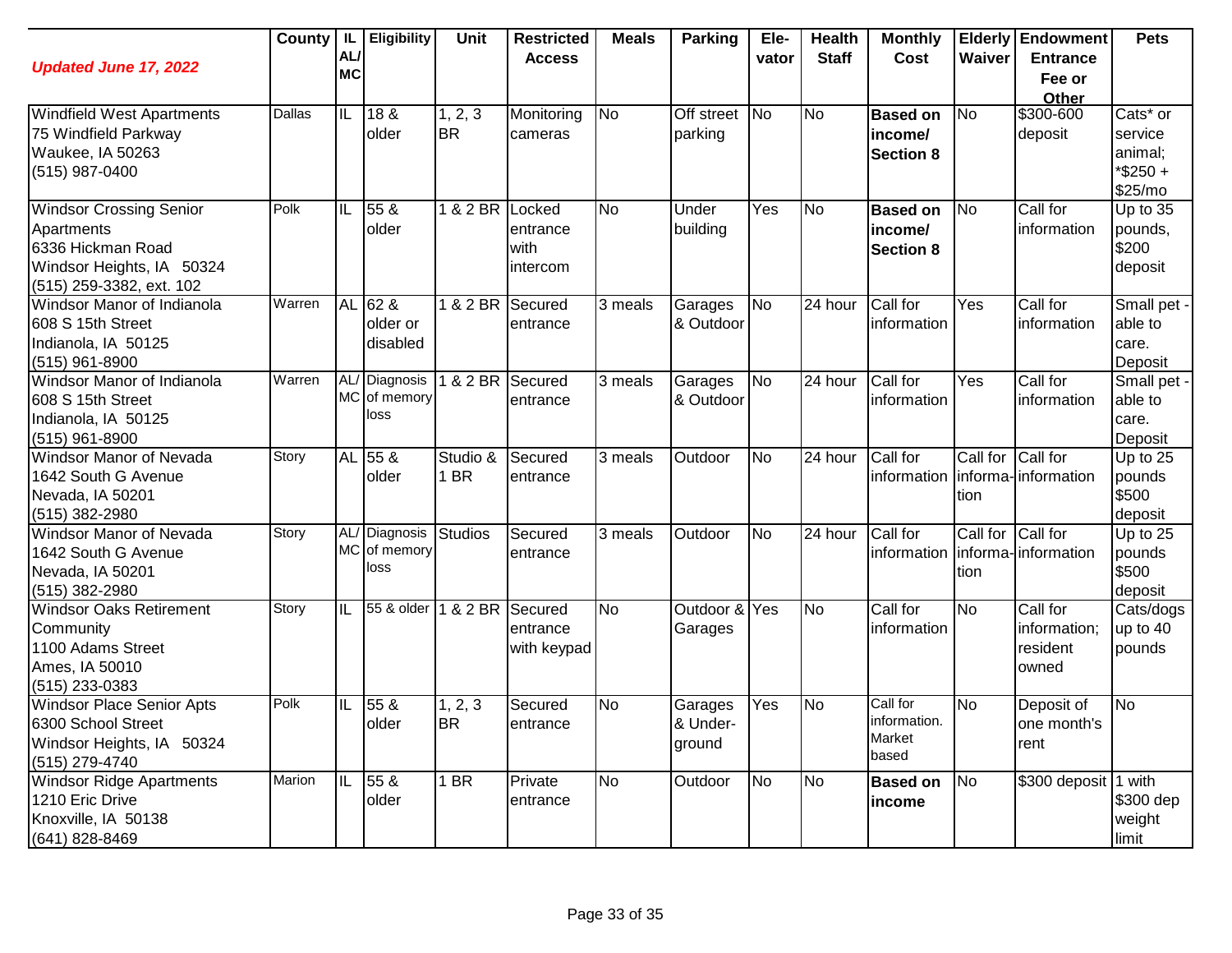| <b>Updated June 17, 2022</b>                                                                       | County  | AL/<br><b>MC</b>       | IL   Eligibility                      | Unit                           | <b>Restricted</b><br><b>Access</b> | <b>Meals</b> | <b>Parking</b>          | Ele-<br>vator  | <b>Health</b><br><b>Staff</b> | <b>Monthly</b><br>Cost                         | Waiver         | <b>Elderly Endowment</b><br><b>Entrance</b><br>Fee or<br>Other | <b>Pets</b>                                                    |
|----------------------------------------------------------------------------------------------------|---------|------------------------|---------------------------------------|--------------------------------|------------------------------------|--------------|-------------------------|----------------|-------------------------------|------------------------------------------------|----------------|----------------------------------------------------------------|----------------------------------------------------------------|
| <b>Winterset Care Center North</b><br>411 E Lane Street<br>Winterset, IA 50273<br>(515) 462-1571   | Madison |                        | $AL/62$ &<br>MC older                 | 1 & 2 BR                       | Secured<br>entrance                | Yes          | Outdoor                 | <b>No</b>      | 24 hour                       | Call for<br>information                        | <b>No</b>      | Call for<br>information                                        | No                                                             |
| Winterset Park I (Candleridge)<br>426 W Mills Street<br>Winterset, IA 50273<br>$(515)$ 468-5052    | Madison | $\overline{\text{IL}}$ | 18 <sub>8</sub><br>older              | 1, 2, 3<br><b>BR</b>           | None                               | <b>No</b>    | Outdoor                 | $\overline{N}$ | <b>No</b>                     | <b>Based on</b><br>income/<br><b>Section 8</b> | N <sub>o</sub> | \$300-450<br>deposit                                           | Emotional<br>support/ser<br>vice animal<br>only                |
| Winterset Park II (Candleridge)<br>510 W Mills Street<br>Winterset, IA 50273<br>(712) 580-5360     | Madison | lil                    | 18 &<br>older                         | 1 BR                           | None                               | <b>No</b>    | Outdoor                 | <b>No</b>      | <b>No</b>                     | <b>Based on</b><br>income/<br><b>Section 8</b> | <b>No</b>      | \$350 deposit                                                  | \$350 deposit;<br>service<br>animals no<br>deposit             |
| Winterset Park III (Candleridge)<br>1108 N 8th Ave<br>Winterset, IA 50273<br>$(515)$ 468-5052      | Madison | <b>IIL</b>             | 62 & older<br>or<br>disabled          | 1, 2, 3<br><b>BR</b>           | None                               | <b>No</b>    | Outdoor                 | <b>No</b>      | N <sub>o</sub>                | <b>Based on</b><br>income/<br><b>Section 8</b> | N <sub>o</sub> | \$300-450<br>deposit                                           | Emotional<br>support/ser<br>vice animal<br>only                |
| Winterset Park IV (Candleridge)<br>1111 North 8th Avenue<br>Winterset, IA 50273<br>1-800-383-5204  | Madison | <b>IIL</b>             |                                       | 18 & older 1 & 2 BR None       |                                    | <b>No</b>    | Outdoor                 | <b>No</b>      | <b>No</b>                     | <b>Based on</b><br>income/<br><b>Section 8</b> | N <sub>o</sub> | Deposit \$200 Deposit<br>for 1BR:<br>\$300 for 2BR service     | \$200;<br>animal ok                                            |
| <b>Woodland West Condos</b><br>3405 Woodland Avenue<br>West Des Moines, IA 50266<br>(515) 698-9720 | Polk    | IL                     | 18 & older 1-3 BR                     |                                | Restricted                         | <b>No</b>    | Outdoor & No<br>Garages |                | <b>No</b>                     | <b>Based on</b><br>income/<br><b>Section 8</b> | No             | Security<br>deposit                                            | 2 limit; \$400<br>dep 1st pet;<br>\$200 dep<br>2nd;<br>\$35/mo |
| <b>Woodlands Creek</b><br>12605 Woodlands Parkway<br>Clive, IA 50325<br>(515) 223-9755             | Polk    | IL                     | 55 &<br>older                         | 1 & 2 BR                       | 24 hour<br>security                | 2 meals      | Under-<br>ground        | Yes            | Yes                           | Call for<br>information                        | <b>No</b>      | \$1000 deposit<br>goes toward<br>\$3500 comm<br>fee            | Up to 30<br>pounds;<br>\$750 fee                               |
| <b>Woodlands Creek</b><br>12605 Woodlands Parkway<br>Clive, IA 50325<br>(515) 223-9755             | Polk    |                        |                                       | AL 55 & older 1 & 2 BR 24 hour | security                           | 3 meals      | Under-<br>ground        | Yes            | 24 hour Call for              | information                                    | No             | \$1000 deposit Up to 30<br>goes toward<br>\$3500 comm<br>fee   | pounds;<br>\$750 fee                                           |
| <b>Woodlands Creek</b><br>12605 Woodlands Parkway<br>Clive, IA 50325<br>(515) 223-9755             | Polk    |                        | AL/ Diagnosis<br>MC of memory<br>loss | 1 &<br>2 <sub>BR</sub>         | 24 hour<br>security                | 3 meals      | Under-<br>ground        | Yes            | 24 hour                       | Call for<br>information                        | <b>No</b>      | \$1000 deposit<br>goes toward<br>\$3500 comm<br>fee            | Up to 30<br>pounds;<br>\$750 fee                               |